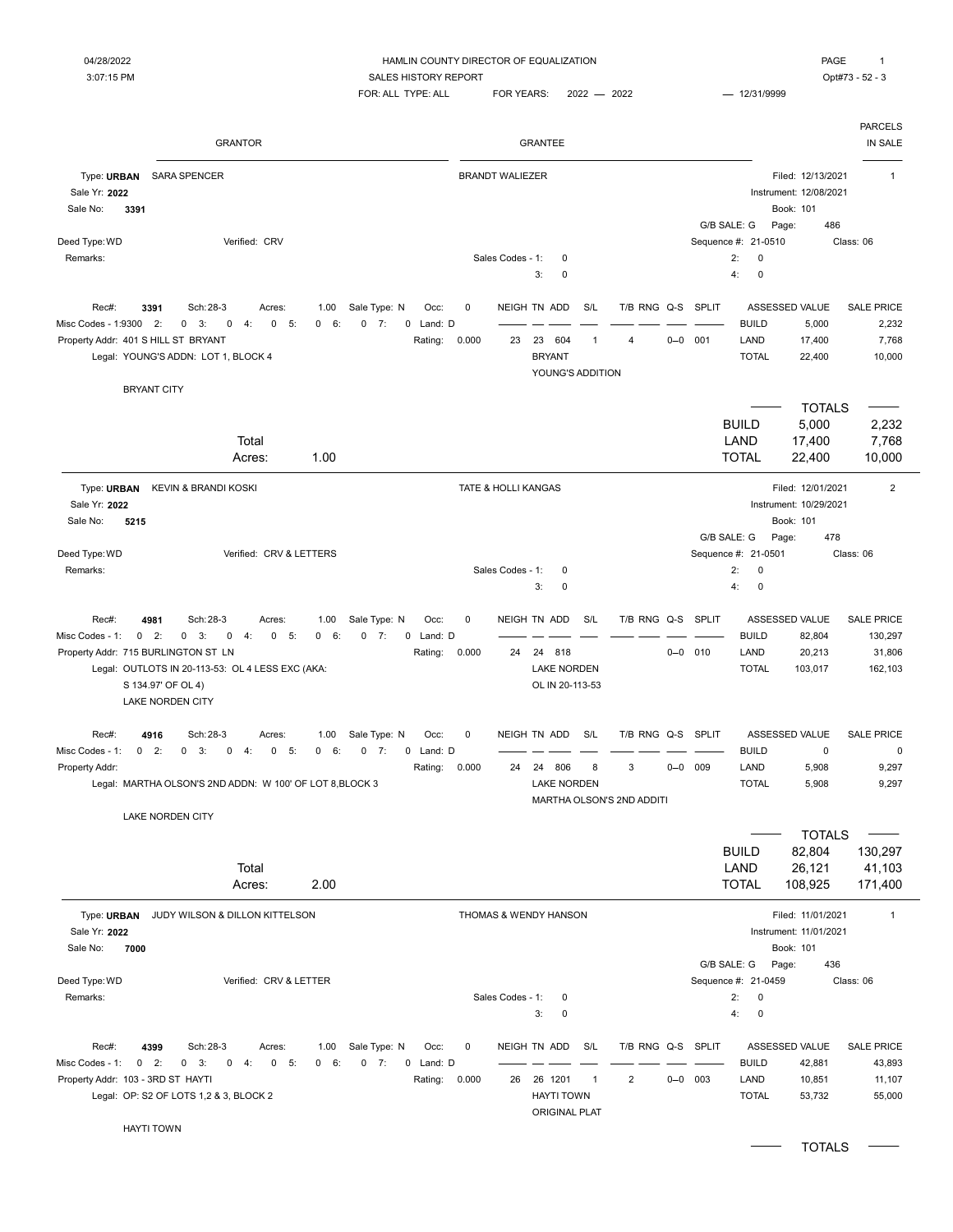3:07:16 PM CONTEXT SALES HISTORY REPORT SALES HISTORY REPORT SALES AND THE SALES HISTORY REPORT

|                                                                                                                | <b>GRANTOR</b>                                                                                                         |              |                                                                        |                      |                                | <b>GRANTEE</b>                                                     |                     |                                               |         |             |                                                                  |                                                                          | <b>PARCELS</b><br>IN SALE                         |
|----------------------------------------------------------------------------------------------------------------|------------------------------------------------------------------------------------------------------------------------|--------------|------------------------------------------------------------------------|----------------------|--------------------------------|--------------------------------------------------------------------|---------------------|-----------------------------------------------|---------|-------------|------------------------------------------------------------------|--------------------------------------------------------------------------|---------------------------------------------------|
|                                                                                                                | Total<br>Acres:                                                                                                        | 1.00         |                                                                        |                      |                                |                                                                    |                     |                                               |         |             | <b>BUILD</b><br>LAND<br><b>TOTAL</b>                             | 42,881<br>10,851<br>53,732                                               | 43,893<br>11,107<br>55,000                        |
| Type: URBAN DUSTIN ROSENLUND<br>Sale Yr: 2022<br>7001<br>Sale No:                                              |                                                                                                                        |              |                                                                        |                      | SODAK PROPERTIES               |                                                                    |                     |                                               |         |             | G/B SALE: G                                                      | Filed: 11/04/2021<br>Instrument: 11/02/2021<br>Book: 101<br>Page:<br>447 | $\overline{2}$                                    |
| Deed Type: WD<br>Remarks:                                                                                      | Verified: CRV                                                                                                          |              |                                                                        |                      | Sales Codes - 1:               | 0<br>3:<br>0                                                       |                     |                                               |         |             | Sequence #: 21-0470<br>2:<br>$\pmb{0}$<br>4:<br>0                |                                                                          | Class: 06                                         |
| Rec#:<br>3261<br>Misc Codes - 1:9300<br>2:<br>Property Addr:<br>Legal: OP: LOTS 1 & 2, BLOCK 13                | Sch: 28-3<br>Acres:<br>$0 \quad 3:$<br>$0 - 5:$<br>0<br>4:                                                             | 1.00<br>0 6: | Sale Type: N<br>Occ:<br>$0 \t 7:$<br>$\mathbf 0$<br>Land: D<br>Rating: | 0<br>0.000           | 23                             | NEIGH TN ADD<br>23<br>601<br><b>BRYANT</b>                         | S/L<br>$\mathbf{1}$ | T/B RNG Q-S SPLIT<br>13                       | $0 - 0$ | 001         | <b>BUILD</b><br>LAND<br><b>TOTAL</b>                             | ASSESSED VALUE<br>0<br>8,700<br>8,700                                    | SALE PRICE<br>0<br>3,427<br>3,427                 |
| <b>BRYANT CITY</b>                                                                                             |                                                                                                                        |              |                                                                        |                      |                                | <b>ORIGINAL PLAT</b>                                               |                     |                                               |         |             |                                                                  |                                                                          |                                                   |
| Rec#:<br>3262<br>Misc Codes - 1:9300 2:<br>Property Addr: 306 MAIN AVE E BRYANT                                | Sch: 28-3<br>Acres:<br>$0 \quad 3:$<br>$\mathbf 0$<br>$0 - 5:$<br>4:<br>Legal: OP: W 68' OF LOTS 3, 4, 5 & 6, BLOCK 13 | 1.00<br>0 6: | Sale Type: N<br>Occ:<br>$0 \t 7:$<br>0 Land: D<br>Rating:              | $\mathbf 0$<br>0.000 | 23                             | NEIGH TN ADD<br>23<br>601<br><b>BRYANT</b><br><b>ORIGINAL PLAT</b> | S/L<br>3            | T/B RNG Q-S SPLIT<br>13                       |         | $0 - 0$ 003 | <b>BUILD</b><br>LAND<br><b>TOTAL</b>                             | ASSESSED VALUE<br>47,962<br>6,804<br>54,766                              | SALE PRICE<br>18,893<br>2,680<br>21,573           |
| <b>BRYANT CITY</b>                                                                                             | Total<br>Acres:                                                                                                        | 2.00         |                                                                        |                      |                                |                                                                    |                     |                                               |         |             | <b>BUILD</b><br>LAND<br><b>TOTAL</b>                             | <b>TOTALS</b><br>47,962<br>15,504<br>63,466                              | 18,893<br>6,107<br>25,000                         |
| Type: URBAN CHASE & JENNIFER WEST<br>Sale Yr: 2022<br>Sale No:<br>7003                                         |                                                                                                                        |              |                                                                        |                      | <b>JAMES &amp; SIERRA WEST</b> |                                                                    |                     |                                               |         |             |                                                                  | Filed: 11/05/2021<br>Instrument: 11/05/2021<br>Book: 101                 | $\mathbf{1}$                                      |
| Deed Type: WD<br>Remarks: NOT ON OPEN MARKET                                                                   | Verified: CRV & LETTER                                                                                                 |              |                                                                        |                      | Sales Codes - 1:               | 0<br>3:<br>0                                                       |                     |                                               |         |             | G/B SALE: B<br>Sequence #: 21-0473<br>2:<br>0<br>4:<br>$\pmb{0}$ | Page:<br>450                                                             | Class: 06                                         |
| Rec#:<br>5957<br>$0$ 2:<br>Misc Codes - 1:<br>Property Addr: 412 6TH AVE N<br>Legal: COUNTRY VIEW SUBD: LOT 1A | Sch: 28-1<br>Acres:<br>$0 \quad 3: \quad 0 \quad 4:$<br>$0\quad 5$ :                                                   |              | 1.00 Sale Type: N<br>Occ:<br>0 6: 0 7: 0 Land: D<br>Rating:            | 0<br>0.000           | 21                             | NEIGH TN ADD<br>21 225<br>CASTLEWOOD CITY                          | S/L                 | T/B RNG Q-S SPLIT<br>COUNTRY VIEW SUBDIVISION |         | $0 - 0$ 001 | <b>BUILD</b><br>LAND<br><b>TOTAL</b>                             | ASSESSED VALUE<br>214,295<br>24,634<br>238,929                           | <b>SALE PRICE</b><br>242,163<br>27,837<br>270,000 |
| CASTLEWOOD CITY                                                                                                | Total<br>Acres:                                                                                                        | 1.00         |                                                                        |                      |                                |                                                                    |                     |                                               |         |             | <b>BUILD</b><br>LAND<br><b>TOTAL</b>                             | <b>TOTALS</b><br>214,295<br>24,634<br>238,929                            | 242,163<br>27,837<br>270,000                      |
| Type: URBAN JILL KAPPAN<br>Sale Yr: 2022<br>Sale No:<br>7004                                                   |                                                                                                                        |              |                                                                        | ELITE B INC          |                                |                                                                    |                     |                                               |         |             |                                                                  | Filed: 11/05/2021<br>Instrument: 11/04/2021<br>Book: 101                 | $\mathbf{1}$                                      |
| Deed Type: WD<br>Remarks:                                                                                      | Verified: CRV                                                                                                          |              |                                                                        |                      | Sales Codes - 1:               | 0<br>3:<br>$\mathsf 0$                                             |                     |                                               |         |             | G/B SALE: G<br>Sequence #: 21-0475<br>2:<br>0<br>4:<br>$\pmb{0}$ | Page:<br>452                                                             | Class: 08                                         |
| Rec#:<br>4432<br>Misc Codes - 1:<br>$0$ 2:<br>Property Addr: 107 MAIN HAYTI                                    | Sch: 28-3<br>Acres:<br>$0 \t 3$ :<br>$0 \t 4:$<br>$0\quad 5:$                                                          | 1.00<br>0 6: | Sale Type: N<br>Occ:<br>$0 \t 7:$<br>Land: D<br>0<br>Rating: 0.000     | 0                    |                                | NEIGH TN ADD<br>26 26 1201                                         | S/L<br>11           | T/B RNG Q-S SPLIT<br>5                        |         | $0 - 0$ 011 | <b>BUILD</b><br>LAND                                             | ASSESSED VALUE<br>11,144<br>900                                          | SALE PRICE<br>23,132<br>1,868                     |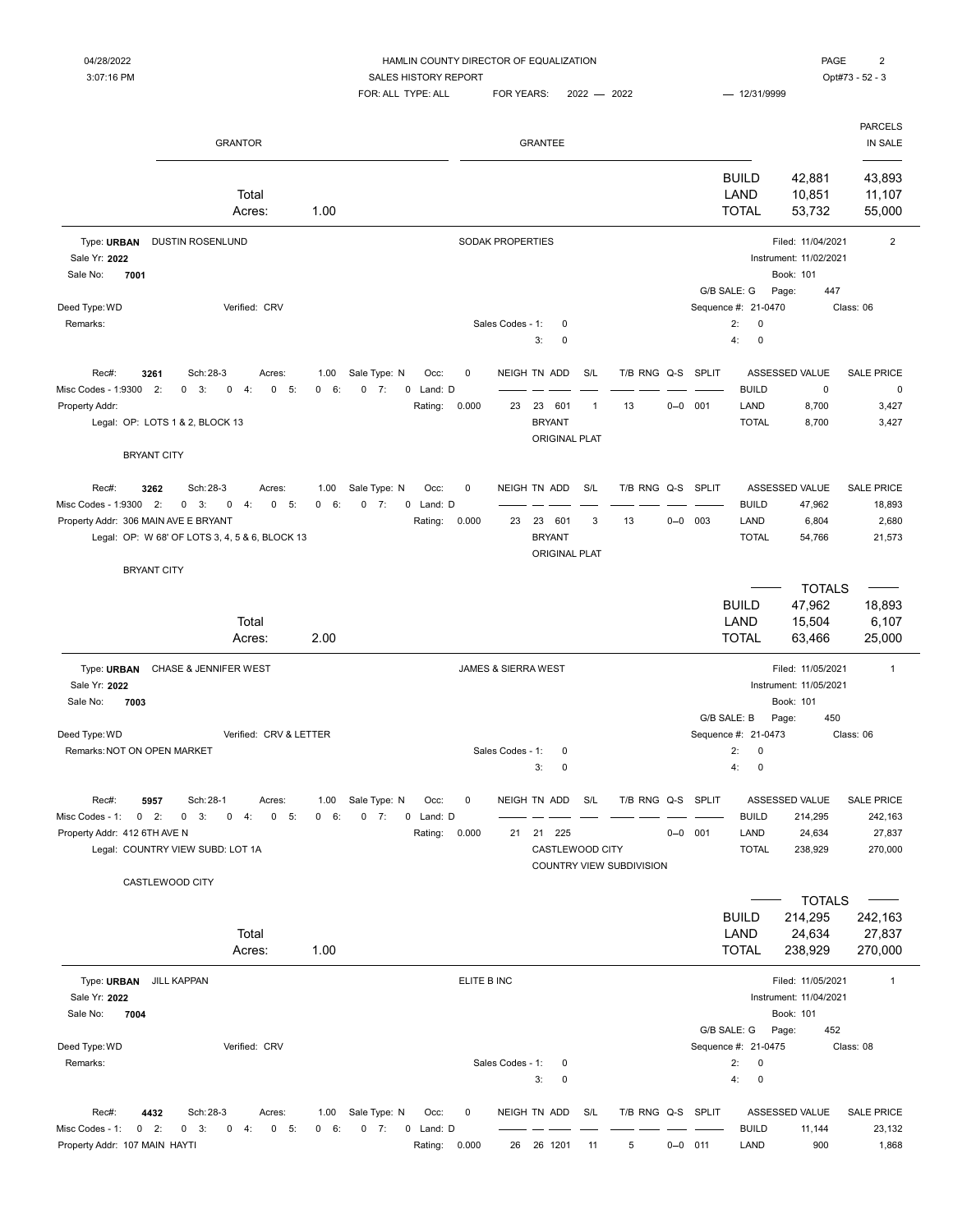## 04/28/2022 HAMLIN COUNTY DIRECTOR OF EQUALIZATION PAGE 3

3:07:16 PM CONTEXT SALES HISTORY REPORT SALES HISTORY REPORT SALES AND THE SALES HISTORY REPORT

 $FOR: ALL$  TYPE: ALL  $FOR$  YEARS:  $2022 - 2022$   $- 12/31/9999$ 

PARCELS

| <b>GRANTOR</b>                                                                                                                                                                                                                                |              |                                                           |                    |                        | <b>GRANTEE</b>                                                           |                       |                                                                 |             |                                                               |                                                                          | IN SALE                                          |
|-----------------------------------------------------------------------------------------------------------------------------------------------------------------------------------------------------------------------------------------------|--------------|-----------------------------------------------------------|--------------------|------------------------|--------------------------------------------------------------------------|-----------------------|-----------------------------------------------------------------|-------------|---------------------------------------------------------------|--------------------------------------------------------------------------|--------------------------------------------------|
| Legal: OP: LOT 11, BLOCK 5                                                                                                                                                                                                                    |              |                                                           |                    |                        | <b>HAYTI TOWN</b><br><b>ORIGINAL PLAT</b>                                |                       |                                                                 |             | <b>TOTAL</b>                                                  | 12,044                                                                   | 25,000                                           |
| <b>HAYTI TOWN</b>                                                                                                                                                                                                                             |              |                                                           |                    |                        |                                                                          |                       |                                                                 |             |                                                               |                                                                          |                                                  |
| Total<br>Acres:                                                                                                                                                                                                                               | 1.00         |                                                           |                    |                        |                                                                          |                       |                                                                 |             | <b>BUILD</b><br>LAND<br><b>TOTAL</b>                          | <b>TOTALS</b><br>11,144<br>900<br>12,044                                 | 23,132<br>1,868<br>25,000                        |
| Type: URBAN STEVEN & ELIZABETH STEWART<br>Sale Yr: 2022<br>Sale No:<br>7005                                                                                                                                                                   |              |                                                           |                    | <b>CHASE FEUERHELM</b> |                                                                          |                       |                                                                 |             |                                                               | Filed: 11/08/2021<br>Instrument: 11/05/2021<br>Book: 101                 | $\mathbf{1}$                                     |
|                                                                                                                                                                                                                                               |              |                                                           |                    |                        |                                                                          |                       |                                                                 |             | G/B SALE: G                                                   | Page:<br>453                                                             |                                                  |
| Deed Type: WD<br>Verified: CRV & LETTER<br>Remarks:                                                                                                                                                                                           |              |                                                           |                    | Sales Codes - 1:       | 0<br>3:<br>$\mathbf 0$                                                   |                       |                                                                 |             | Sequence #: 21-0476<br>2:<br>0<br>4:<br>$\mathbf 0$           |                                                                          | Class: 06                                        |
| Rec#:<br>4054<br>Sch: 28-2<br>Acres:<br>Misc Codes - 1:<br>$\mathbf{0}$<br>2:<br>$\mathbf{0}$<br>3:<br>$0 \t 4$ :<br>0 5:<br>Property Addr: 308 - 5TH ST N ESTELLINE<br>Legal: OP: N2 OF LOT 8 & ALL LOT 9, BLOCK 18<br><b>ESTELLINE CITY</b> | 1.00<br>0 6: | Sale Type: N<br>Occ:<br>$0 \t 7:$<br>0 Land: D<br>Rating: | 0<br>0.000         | 25                     | NEIGH TN ADD<br>25 1001<br><b>ESTELLINE CITY</b><br><b>ORIGINAL PLAT</b> | S/L<br>8              | T/B RNG Q-S SPLIT<br>18                                         | $0 - 0$ 010 | <b>BUILD</b><br>LAND<br><b>TOTAL</b>                          | ASSESSED VALUE<br>101,497<br>6,000<br>107,497                            | <b>SALE PRICE</b><br>132,186<br>7,814<br>140,000 |
|                                                                                                                                                                                                                                               |              |                                                           |                    |                        |                                                                          |                       |                                                                 |             |                                                               | <b>TOTALS</b>                                                            |                                                  |
| Total<br>Acres:                                                                                                                                                                                                                               | 1.00         |                                                           |                    |                        |                                                                          |                       |                                                                 |             | <b>BUILD</b><br>LAND<br><b>TOTAL</b>                          | 101,497<br>6,000<br>107,497                                              | 132,186<br>7,814<br>140,000                      |
| Type: URBAN<br><b>GRANT &amp; RUTH MCDANIELS</b><br>Sale Yr: 2022<br>Sale No:<br>7006<br>Deed Type: WD<br>Verified: CRV                                                                                                                       |              |                                                           |                    |                        | <b>GREG &amp; WANETA ARBACH</b>                                          |                       |                                                                 |             | G/B SALE: B<br>Sequence #: 21-0480                            | Filed: 11/10/2021<br>Instrument: 11/04/2021<br>Book: 101<br>Page:<br>457 | $\mathbf{1}$<br>Class: 06                        |
| Remarks: NOT ON OPEN MARKET                                                                                                                                                                                                                   |              |                                                           |                    | Sales Codes - 1:       | 0<br>3:<br>0                                                             |                       |                                                                 |             | 2:<br>0<br>4:<br>$\mathbf 0$                                  |                                                                          |                                                  |
| Rec#:<br>4620<br>Sch: 28-3<br>Acres:<br>Misc Codes - 1:<br>0<br>2:<br>3:<br>5:<br>$\mathbf{0}$<br>0<br>4:<br>0<br>Property Addr: 88 - 4TH ST HAYTI<br>Legal: HANSEN'S 3RD ADDN: LOT 1, BLOCK 2                                                | 1.00<br>0 6: | Sale Type: N<br>Occ:<br>$0 \t 7:$<br>0 Land: D<br>Rating: | $\pmb{0}$<br>0.000 | 26                     | NEIGH TN ADD<br>26 1223<br><b>HAYTI TOWN</b><br>HANSEN'S THIRD ADDITION  | S/L<br>3              | T/B RNG Q-S SPLIT<br>$\overline{2}$                             | $0 - 0$ 001 | <b>BUILD</b><br>LAND<br><b>TOTAL</b>                          | ASSESSED VALUE<br>154,382<br>17,886<br>172,268                           | <b>SALE PRICE</b><br>4,929<br>571<br>5,500       |
| <b>HAYTI TOWN</b><br>Total<br>Acres:                                                                                                                                                                                                          | 1.00         |                                                           |                    |                        |                                                                          |                       |                                                                 |             | <b>BUILD</b><br>LAND<br><b>TOTAL</b>                          | <b>TOTALS</b><br>154,382<br>17,886<br>172,268                            | 4,929<br>571<br>5,500                            |
| Type: URBAN MERRICK ERIKSON<br>Sale Yr: 2022<br>Sale No:<br>7007                                                                                                                                                                              |              |                                                           |                    | <b>BLAKE KOISTINEN</b> |                                                                          |                       |                                                                 |             | G/B SALE: B                                                   | Filed: 11/16/2021<br>Instrument: 11/12/2021<br>Book: 101<br>459<br>Page: | $\mathbf{1}$                                     |
| Deed Type: WD<br>Verified: CRV<br>Remarks: NOT ON OPEN MARKET                                                                                                                                                                                 |              |                                                           |                    | Sales Codes - 1:       | 0<br>3:<br>0                                                             |                       |                                                                 |             | Sequence #: 21-0482<br>2:<br>$\mathbf 0$<br>4:<br>$\mathbf 0$ |                                                                          | Class: 06                                        |
| Rec#:<br>4556<br>Sch: 28-3<br>Acres:<br>Misc Codes - 1:9300 2:<br>$0 \quad 3:$<br>$0 \t 4:$<br>$0\quad 5:$<br>Property Addr: 307 REDBIRD AVE HAYTI<br>Legal: PALMQUIST'S 1ST ADDN: LOT 2, BLOCK 2                                             | 1.00<br>0 6: | Sale Type: N<br>Occ:<br>$0 \t 7:$<br>0 Land: D<br>Rating: | 0<br>0.000         |                        | NEIGH TN ADD<br>26 26 1203<br><b>HAYTI TOWN</b>                          | S/L<br>$\overline{2}$ | T/B RNG Q-S SPLIT<br>$\overline{2}$<br>PALMQUIST'S 1ST ADDITION | $0 - 0$ 002 | <b>BUILD</b><br>LAND<br><b>TOTAL</b>                          | ASSESSED VALUE<br>45,328<br>7,749<br>53,077                              | <b>SALE PRICE</b><br>21,350<br>3,650<br>25,000   |
| <b>HAYTI TOWN</b>                                                                                                                                                                                                                             |              |                                                           |                    |                        |                                                                          |                       |                                                                 |             |                                                               |                                                                          |                                                  |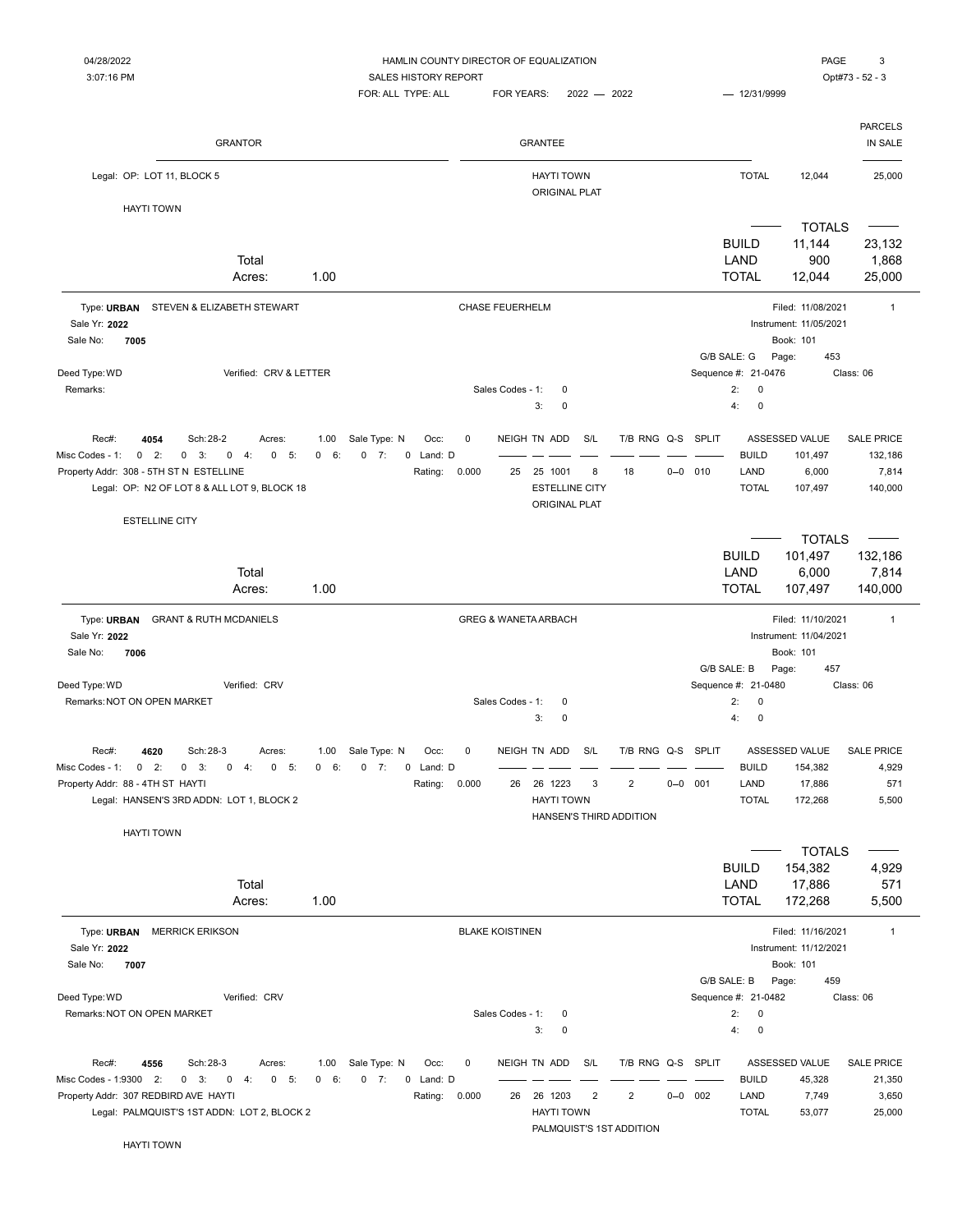#### 04/28/2022 HAMLIN COUNTY DIRECTOR OF EQUALIZATION PAGE 4

3:07:16 PM CONTEXT SALES HISTORY REPORT SALES HISTORY REPORT SALES AND THE SALES HISTORY REPORT  $FOR: ALL$  TYPE: ALL  $FOR$  YEARS:  $2022 - 2022$   $- 12/31/9999$ 

|                                                   | <b>GRANTOR</b>                                                                                                                                                       |                                           |                                 |            |                         | <b>GRANTEE</b>                                                       |                     |                                          |             |                                                                          |                                                                          | <b>PARCELS</b><br>IN SALE                            |
|---------------------------------------------------|----------------------------------------------------------------------------------------------------------------------------------------------------------------------|-------------------------------------------|---------------------------------|------------|-------------------------|----------------------------------------------------------------------|---------------------|------------------------------------------|-------------|--------------------------------------------------------------------------|--------------------------------------------------------------------------|------------------------------------------------------|
|                                                   | Total<br>Acres:                                                                                                                                                      | 1.00                                      |                                 |            |                         |                                                                      |                     |                                          |             | <b>BUILD</b><br>LAND<br><b>TOTAL</b>                                     | <b>TOTALS</b><br>45,328<br>7,749<br>53,077                               | 21,350<br>3,650<br>25,000                            |
| Sale Yr: 2022<br>Sale No:<br>7008                 | Type: URBAN TYREL & MORGAN BELD                                                                                                                                      |                                           |                                 |            | <b>TIKKA PROPERTIES</b> |                                                                      |                     |                                          |             |                                                                          | Filed: 11/17/2021<br>Instrument: 11/15/2021<br>Book: 101                 | $\mathbf{1}$                                         |
| Deed Type: WD<br>Remarks:                         | Verified: CRV & LETTERS                                                                                                                                              |                                           |                                 |            | Sales Codes - 1:        | 0<br>3:<br>0                                                         |                     |                                          |             | G/B SALE: G<br>Sequence #: 21-0483<br>2:<br>0<br>$\mathbf 0$<br>4:       | Page:<br>460                                                             | Class: 07                                            |
| Rec#:<br>Misc Codes - 1:<br>0<br>Property Addr:   | Sch: 28-3<br>7350<br>Acres:<br>2:<br>3:<br>0<br>5:<br>$\mathbf 0$<br>0<br>4:<br>Legal: MARSH LAKE INDUSTRIAL ADDN: LOT 3, BLOCK 1                                    | Sale Type: N<br>1.00<br>0 6:<br>$0 \t 7:$ | Occ:<br>Land: D<br>0<br>Rating: | 0<br>0.000 | 26                      | NEIGH TN ADD<br>26 1225<br><b>HAYTI TOWN</b>                         | S/L                 | T/B RNG Q-S<br>MARSH LAKE INDUSTRIAL ADD | $0 - 1$     | <b>SPLIT</b><br><b>BUILD</b><br>003<br>LAND<br><b>TOTAL</b>              | ASSESSED VALUE<br>0<br>39,262<br>39,262                                  | <b>SALE PRICE</b><br>$\mathbf 0$<br>57,000<br>57,000 |
|                                                   | <b>HAYTI TOWN</b><br>Total<br>Acres:                                                                                                                                 | 1.00                                      |                                 |            |                         |                                                                      |                     |                                          |             | <b>BUILD</b><br>LAND<br><b>TOTAL</b>                                     | <b>TOTALS</b><br>$\mathbf 0$<br>39,262<br>39,262                         | 0<br>57,000<br>57,000                                |
| Sale Yr: 2022<br>Sale No:<br>7009                 | Type: URBAN ANNETTE NYSTROM                                                                                                                                          |                                           |                                 |            |                         | JAMES & PEGGY PLAISTED                                               |                     |                                          |             | G/B SALE: G                                                              | Filed: 11/17/2021<br>Instrument: 11/15/2021<br>Book: 101<br>Page:<br>461 | $\overline{1}$                                       |
| Deed Type: WD<br>Remarks:                         | Verified: CRV & LETTER                                                                                                                                               |                                           |                                 |            | Sales Codes - 1:        | 0<br>3:<br>0                                                         |                     |                                          |             | Sequence #: 21-0484<br>2:<br>0<br>$\pmb{0}$<br>4:                        |                                                                          | Class: 06                                            |
| Rec#:<br>$0$ 2:<br>Misc Codes - 1:                | 4171<br>Sch: 28-2<br>Acres:<br>$0 \t 3:$<br>0 5:<br>$0 \t 4:$<br>Property Addr: 202 EVA AVE E ESTELLINE<br>Legal: LOHR'S ADDN: N2 OF LOT 11 & ALL OF LOT 12, BLOCK 7 | 1.00<br>Sale Type: N<br>0 6:<br>0<br>7:   | Occ:<br>0 Land: D<br>Rating:    | 0<br>0.000 | 25                      | NEIGH TN ADD<br>25 1003<br><b>ESTELLINE CITY</b><br>LOHR'S ADDITION  | S/L<br>11           | T/B RNG Q-S<br>$\overline{7}$            | $0 - 0$ 014 | <b>SPLIT</b><br><b>BUILD</b><br>LAND<br><b>TOTAL</b>                     | ASSESSED VALUE<br>41,146<br>8,064<br>49,210                              | <b>SALE PRICE</b><br>45,151<br>8,849<br>54,000       |
|                                                   | <b>ESTELLINE CITY</b><br>Total<br>Acres:                                                                                                                             | 1.00                                      |                                 |            |                         |                                                                      |                     |                                          |             | <b>BUILD</b><br>LAND<br><b>TOTAL</b>                                     | <b>TOTALS</b><br>41,146<br>8,064<br>49,210                               | 45,151<br>8,849<br>54,000                            |
| Sale Yr: 2022<br>Sale No:<br>7010                 | Type: URBAN LONNY & DIANE JUNKER                                                                                                                                     |                                           |                                 |            |                         | TAYT & KELLY ALEXANDER                                               |                     |                                          |             |                                                                          | Filed: 11/17/2021<br>Instrument: 11/11/2021<br>Book: 101                 | $\mathbf{1}$                                         |
| Deed Type: WD<br>Remarks: NOT ON OPEN MARKET      | Verified: CRV & LETTERS                                                                                                                                              |                                           |                                 |            | Sales Codes - 1:        | 0<br>3:<br>0                                                         |                     |                                          |             | G/B SALE: B<br>Sequence #: 21-0485<br>2:<br>$\pmb{0}$<br>4:<br>$\pmb{0}$ | Page:<br>402                                                             | Class: 05                                            |
| Rec#:<br>Misc Codes - 1:9300 2:<br>Property Addr: | Sch: 28-1<br>3685<br>Acres:<br>$0 \quad 3:$<br>$\mathbf 0$<br>4:<br>$0 - 5$<br>Legal: OP: LOTS 3, 4, 9, 10 BLOCK 29                                                  | Sale Type: N<br>1.00<br>$0 \t 7:$<br>0 6: | Occ:<br>0 Land: D<br>Rating:    | 0<br>0.000 |                         | NEIGH TN ADD<br>21 21 201<br>CASTLEWOOD CITY<br><b>ORIGINAL PLAT</b> | S/L<br>$\mathbf{1}$ | T/B RNG Q-S SPLIT<br>29                  | $0 - 0$ 001 | <b>BUILD</b><br>LAND<br><b>TOTAL</b>                                     | ASSESSED VALUE<br>$\mathsf 0$<br>38,250<br>38,250                        | <b>SALE PRICE</b><br>$\pmb{0}$<br>60,000<br>60,000   |
|                                                   | CASTLEWOOD CITY<br>Total                                                                                                                                             |                                           |                                 |            |                         |                                                                      |                     |                                          |             | <b>BUILD</b><br><b>LAND</b>                                              | <b>TOTALS</b><br>0<br>38,250                                             | 0<br>60,000                                          |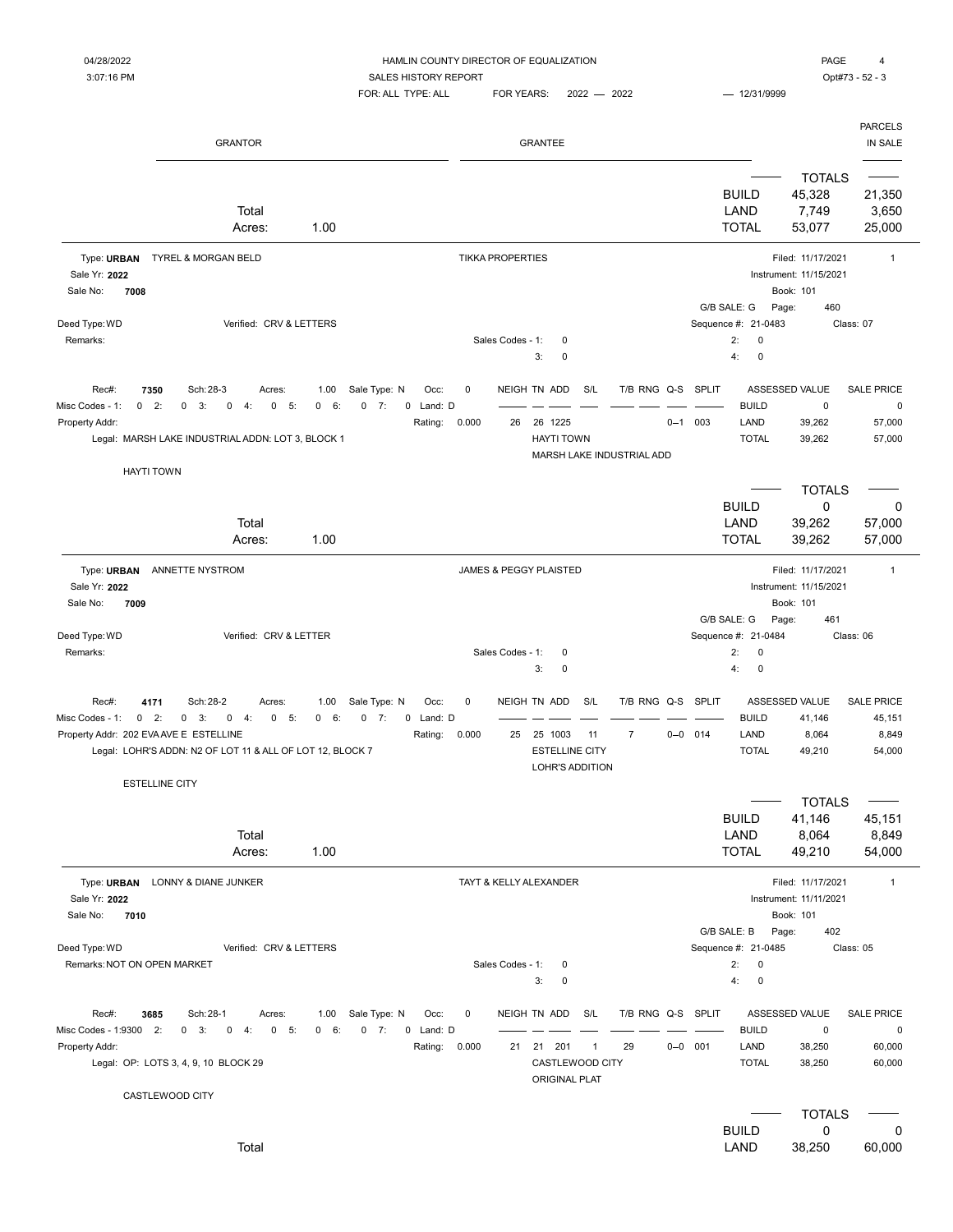|                                                                           | <b>GRANTOR</b>                                                                                                                                          |                            |                                                           |                      |                      | <b>GRANTEE</b>                                                              |            |                                     |                                                |                                      |                                                                          | <b>PARCELS</b><br>IN SALE                         |
|---------------------------------------------------------------------------|---------------------------------------------------------------------------------------------------------------------------------------------------------|----------------------------|-----------------------------------------------------------|----------------------|----------------------|-----------------------------------------------------------------------------|------------|-------------------------------------|------------------------------------------------|--------------------------------------|--------------------------------------------------------------------------|---------------------------------------------------|
|                                                                           | Acres:                                                                                                                                                  | 1.00                       |                                                           |                      |                      |                                                                             |            |                                     |                                                | <b>TOTAL</b>                         | 38,250                                                                   | 60,000                                            |
| Type: URBAN<br>Sale Yr: 2022<br>7011<br>Sale No:                          | MITCH HOGLUND ET AL                                                                                                                                     |                            |                                                           |                      | <b>ELIJAH DRAKE</b>  |                                                                             |            |                                     |                                                |                                      | Filed: 11/17/2021<br>Instrument: 11/11/2021<br>Book: 101                 | $\mathbf{1}$                                      |
| Deed Type: WD<br>Remarks:                                                 | Verified: CRV & LETTERS                                                                                                                                 |                            |                                                           |                      | Sales Codes - 1:     | $\mathbf 0$<br>3:<br>$\mathbf 0$                                            |            |                                     | G/B SALE: G<br>Sequence #: 21-0486<br>2:<br>4: | $\pmb{0}$<br>$\pmb{0}$               | 463<br>Page:                                                             | Class: 06                                         |
| Rec#:<br>Misc Codes - 1:<br>Property Addr: 906 - 1ST AVE N LN             | 4874<br>Sch: 28-3<br>Acres:<br>$0 \t2$ :<br>31<br>3:<br>4:<br>0<br>5:<br>0<br>Legal: ROISUM'S 3RD ADDN: LOTS 9 & 10, BLOCK 2<br><b>LAKE NORDEN CITY</b> | 1.00<br>6:<br>$\mathbf{0}$ | Sale Type: N<br>Occ:<br>7:<br>0 Land: D<br>0<br>Rating:   | 0<br>0.000           | 24                   | NEIGH TN ADD<br>24<br>804<br><b>LAKE NORDEN</b><br>ROISUM'S 3RD ADDITION    | S/L        | T/B RNG Q-S SPLIT<br>$\overline{2}$ | $0 - 0$ 006                                    | <b>BUILD</b><br>LAND<br><b>TOTAL</b> | ASSESSED VALUE<br>126,979<br>16,224<br>143,203                           | <b>SALE PRICE</b><br>134,779<br>17,221<br>152,000 |
|                                                                           | Total<br>Acres:                                                                                                                                         | 1.00                       |                                                           |                      |                      |                                                                             |            |                                     |                                                | <b>BUILD</b><br>LAND<br><b>TOTAL</b> | <b>TOTALS</b><br>126,979<br>16,224<br>143,203                            | 134,779<br>17,221<br>152,000                      |
| Type: URBAN<br>Sale Yr: 2022<br>7012<br>Sale No:                          | <b>GORDON &amp; DELORES KANGAS</b>                                                                                                                      |                            |                                                           |                      |                      | FLATLAND PROPERTIES                                                         |            |                                     | G/B SALE: G                                    |                                      | Filed: 11/17/2021<br>Instrument: 11/16/2021<br>Book: 101<br>465<br>Page: | $\mathbf{1}$                                      |
| Deed Type: WD<br>Remarks:                                                 | Verified: CRV                                                                                                                                           |                            |                                                           |                      | Sales Codes - 1:     | $\mathbf 0$<br>3:<br>$\mathbf 0$                                            |            |                                     | Sequence #: 21-0488<br>2:<br>4:                | $\mathbf 0$<br>$\pmb{0}$             |                                                                          | Class: 05                                         |
| Rec#:<br>$0$ 2:<br>Misc Codes - 1:<br>Property Addr: 741 EVENTIDE AVE, LN | 7404<br>Sch: 28-3<br>Acres:<br>$0 \quad 3:$<br>$\mathbf 0$<br>4:<br>0<br>5:<br>Legal: TWILIGHT ADDITION, BLOCK 2, LOT 4                                 | 1.00<br>6:<br>0            | Sale Type: N<br>Occ:<br>$0 \t 7:$<br>0 Land: D<br>Rating: | $\mathbf 0$<br>0.000 | 24                   | NEIGH TN ADD<br>838<br>24<br><b>LAKE NORDEN</b><br><b>TWILIGHT ADDITION</b> | S/L<br>000 | T/B RNG Q-S<br>20                   | SPLIT<br>$0 - 0$ 014                           | <b>BUILD</b><br>LAND<br><b>TOTAL</b> | ASSESSED VALUE<br>$\pmb{0}$<br>14,424<br>14,424                          | <b>SALE PRICE</b><br>0<br>20,000<br>20,000        |
|                                                                           | <b>LAKE NORDEN CITY</b><br>Total<br>Acres:                                                                                                              | 1.00                       |                                                           |                      |                      |                                                                             |            |                                     |                                                | <b>BUILD</b><br>LAND<br><b>TOTAL</b> | <b>TOTALS</b><br>0<br>14,424<br>14,424                                   | 0<br>20,000<br>20,000                             |
| Sale Yr: 2022<br>Sale No:<br>7013                                         | Type: URBAN BRADLEY & MARTHA COPONEN                                                                                                                    |                            |                                                           |                      | <b>HERBERT HOARD</b> |                                                                             |            |                                     | G/B SALE: B                                    |                                      | Filed: 11/19/2021<br>Instrument: 11/16/2021<br>Book: 101<br>Page:<br>466 | $\mathbf{1}$                                      |
| Deed Type: WD<br>Remarks: NOT ON OPEN MARKET                              | Verified: CRV & LETTERS                                                                                                                                 |                            |                                                           |                      | Sales Codes - 1:     | 0<br>3:<br>$\mathbf 0$                                                      |            |                                     | Sequence #: 21-0489<br>2:<br>4:                | $\pmb{0}$<br>$\pmb{0}$               |                                                                          | Class: 06                                         |
| Rec#:<br>Misc Codes - 1: 0 2:<br>Property Addr: 206 CHARGER AVE HAYTI     | 4506<br>Sch: 28-3<br>Acres:<br>$0 \quad 3:$<br>$0 \t 4:$<br>0 5:<br>Legal: OP: LOT 4, BLOCK 13                                                          | 1.00<br>0 6:               | Sale Type: N<br>Occ:<br>$0$ 7:<br>0 Land: D<br>Rating:    | $\mathsf 0$<br>0.000 | 26                   | NEIGH TN ADD<br>26 1201<br><b>HAYTI TOWN</b><br><b>ORIGINAL PLAT</b>        | S/L<br>4   | T/B RNG Q-S SPLIT<br>13             | $0 - 0$ 004                                    | <b>BUILD</b><br>LAND<br><b>TOTAL</b> | ASSESSED VALUE<br>32,530<br>7,803<br>40,333                              | <b>SALE PRICE</b><br>44,359<br>10,641<br>55,000   |
|                                                                           | <b>HAYTI TOWN</b>                                                                                                                                       |                            |                                                           |                      |                      |                                                                             |            |                                     |                                                |                                      | <b>TOTALS</b>                                                            |                                                   |
|                                                                           | Total<br>Acres:                                                                                                                                         | 1.00                       |                                                           |                      |                      |                                                                             |            |                                     |                                                | <b>BUILD</b><br>LAND<br><b>TOTAL</b> | 32,530<br>7,803<br>40,333                                                | 44,359<br>10,641<br>55,000                        |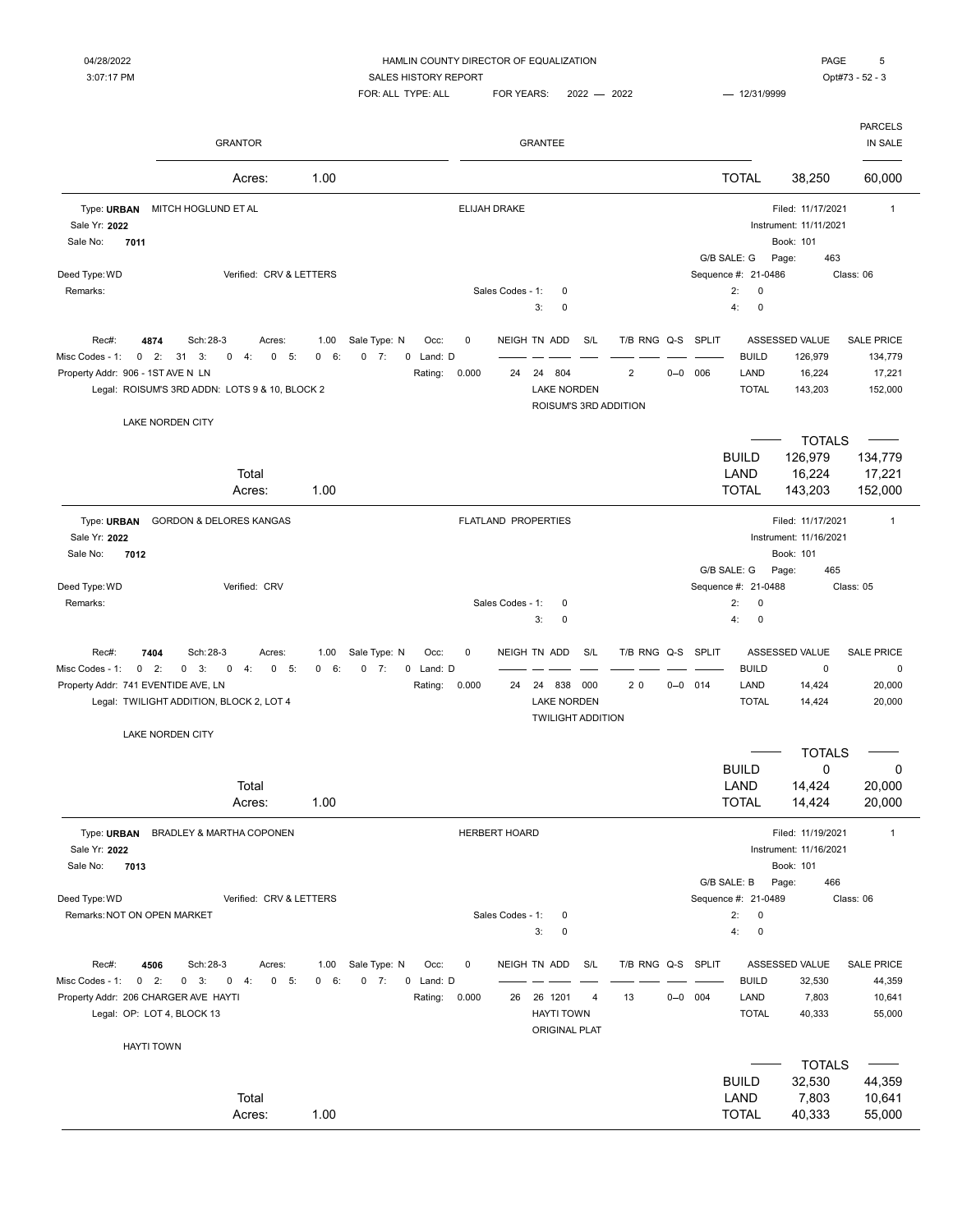# 04/28/2022 **Example 20 and 20 and 20 and 20 and 20 and 20 and 20 and 20 and 20 and 20 and 20 and 20 and 20 and 20 and 20 and 20 and 20 and 20 and 20 and 20 and 20 and 20 and 20 and 20 and 20 and 20 and 20 and 20 and 20 and**

3:07:17 PM CONTEXT SALES HISTORY REPORT SALES HISTORY REPORT SALES AND REPORT SALES AND REPORT  $FOR: ALL$  TYPE: ALL  $FOR$  YEARS:  $2022 - 2022$   $- 12/31/9999$ 

| PAGE | 6 |
|------|---|
|      |   |

| <b>GRANTOR</b>                                                                                                                                                                                                                        |                                                                                  |                                            | GRANTEE                                                                         |                              |                |                                                                          |                                                                              | <b>PARCELS</b><br>IN SALE                      |
|---------------------------------------------------------------------------------------------------------------------------------------------------------------------------------------------------------------------------------------|----------------------------------------------------------------------------------|--------------------------------------------|---------------------------------------------------------------------------------|------------------------------|----------------|--------------------------------------------------------------------------|------------------------------------------------------------------------------|------------------------------------------------|
| Type: URBAN<br>ROCHELLE RUDEBUSCH<br>Sale Yr: 2022<br>Sale No:<br>7015<br>Deed Type: WD<br>Verified: CRV<br>Remarks: NOT ON OPEN MARKET                                                                                               |                                                                                  | <b>KEITH MILLER</b><br>Sales Codes - 1:    | 0<br>3:<br>0                                                                    |                              | G/B SALE: B    | Page:<br>Sequence #: 21-0493<br>2:<br>0<br>0<br>4:                       | Filed: 11/19/2021<br>Instrument: 11/17/2021<br>Book: 101<br>470<br>Class: 05 | $\mathbf{1}$                                   |
| Rec#:<br>Sch: 28-1<br>3806<br>Acres:<br>Misc Codes - 1:9300<br>2:<br>$0 \quad 3:$<br>0<br>5:<br>0<br>4:<br>Property Addr: 503 - 4TH AVE N CASTLEWOOD<br>Legal: OUTLOTS IN NE 35-115-52: E 120' OF N 125' OF OL Q                      | Sale Type: N<br>Occ:<br>1.00<br>0 6:<br>$0 \t 7:$<br>Land: D<br>0<br>Rating:     | 0<br>0.000<br>21                           | NEIGH TN ADD<br>S/L<br>21 214<br>CASTLEWOOD CITY<br>OL IN NE 35-115-52          | T/B RNG Q-S SPLIT            | $0 - 0$<br>017 | <b>BUILD</b><br>LAND<br><b>TOTAL</b>                                     | ASSESSED VALUE<br>$\pmb{0}$<br>19,890<br>19,890                              | <b>SALE PRICE</b><br>0<br>20,000<br>20,000     |
| CASTLEWOOD CITY<br>Total<br>Acres:                                                                                                                                                                                                    | 1.00                                                                             |                                            |                                                                                 |                              |                | <b>BUILD</b><br>LAND<br><b>TOTAL</b>                                     | <b>TOTALS</b><br>$\mathbf 0$<br>19,890<br>19,890                             | 0<br>20,000<br>20,000                          |
| Type: URBAN<br>ESTATE OF FRED SCHMER<br>Sale Yr: 2022<br>Sale No:<br>7016<br>Deed Type: PD<br>Verified: CRV<br>Remarks: NOT ON OPEN MARKET                                                                                            |                                                                                  | <b>JOLEEN MEIER</b><br>Sales Codes - 1:    | 0<br>3:<br>0                                                                    |                              | G/B SALE: B    | Page:<br>Sequence #: 21-0494<br>2:<br>0<br>4:<br>0                       | Filed: 11/22/2021<br>Instrument: 11/07/2021<br>Book: 101<br>471              | $\mathbf{1}$<br>Class: 06                      |
| Rec#:<br>Sch: 28-2<br>4090<br>Acres:<br>$0$ 2:<br>$0 \t 3$ :<br>Misc Codes - 1:<br>$0 \t 4:$<br>$\mathbf{0}$<br>5:<br>Property Addr: 206 - 6TH ST N ESTELLINE<br>Legal: OP: N 10' OF 8 & ALL LOT 9, BLOCK 24<br><b>ESTELLINE CITY</b> | Sale Type: N<br>1.00<br>Occ:<br>0 6:<br>$0 \t 7:$<br>0 Land: D<br>Rating:        | 0<br>0.000<br>25                           | NEIGH TN ADD<br>S/L<br>25 1001<br><b>ESTELLINE CITY</b><br><b>ORIGINAL PLAT</b> | T/B RNG Q-S SPLIT<br>8<br>24 | $0 - 0$ 010    | <b>BUILD</b><br>LAND<br><b>TOTAL</b>                                     | ASSESSED VALUE<br>101,899<br>4,800<br>106,699                                | <b>SALE PRICE</b><br>5,730<br>270<br>6,000     |
| Total<br>Acres:                                                                                                                                                                                                                       | 1.00                                                                             |                                            |                                                                                 |                              |                | <b>BUILD</b><br>LAND<br><b>TOTAL</b>                                     | <b>TOTALS</b><br>101,899<br>4,800<br>106,699                                 | 5,730<br>270<br>6,000                          |
| Type: URBAN<br><b>JOLEEN MEIER</b><br>Sale Yr: 2022<br>Sale No:<br>7017<br>Deed Type: WD<br>Verified: CRV & LETTERS<br>Remarks:                                                                                                       |                                                                                  | TODD & NANCY BJORKLUND<br>Sales Codes - 1: | 0<br>3:<br>0                                                                    |                              |                | G/B SALE: G Page:<br>Sequence #: 21-0495<br>2:<br>$\mathsf 0$<br>4:<br>0 | Filed: 11/22/2021<br>Instrument: 11/16/2021<br>Book: 101<br>472<br>Class: 06 | $\mathbf{1}$                                   |
| Rec#:<br>4090<br>Sch: 28-2<br>Acres:<br>$0 \t 2$ :<br>Misc Codes - 1:<br>$0 \quad 3:$<br>$0 \t 4:$<br>0 5:<br>Property Addr: 206 - 6TH ST N ESTELLINE<br>Legal: OP: N 10' OF 8 & ALL LOT 9, BLOCK 24<br><b>ESTELLINE CITY</b>         | Sale Type: N<br>1.00<br>Occ:<br>$0 \t 7:$<br>$0 \quad 6$<br>0 Land: D<br>Rating: | 0<br>0.000<br>25                           | NEIGH TN ADD<br>S/L<br>25 1001<br><b>ESTELLINE CITY</b><br>ORIGINAL PLAT        | T/B RNG Q-S SPLIT<br>8<br>24 | $0 - 0$ 010    | <b>BUILD</b><br>LAND<br><b>TOTAL</b>                                     | ASSESSED VALUE<br>101,899<br>4,800<br>106,699                                | <b>SALE PRICE</b><br>62,076<br>2,924<br>65,000 |
| Total<br>Acres:                                                                                                                                                                                                                       | 1.00                                                                             |                                            |                                                                                 |                              |                | <b>BUILD</b><br>LAND<br><b>TOTAL</b>                                     | <b>TOTALS</b><br>101,899<br>4,800<br>106,699                                 | 62,076<br>2,924<br>65,000                      |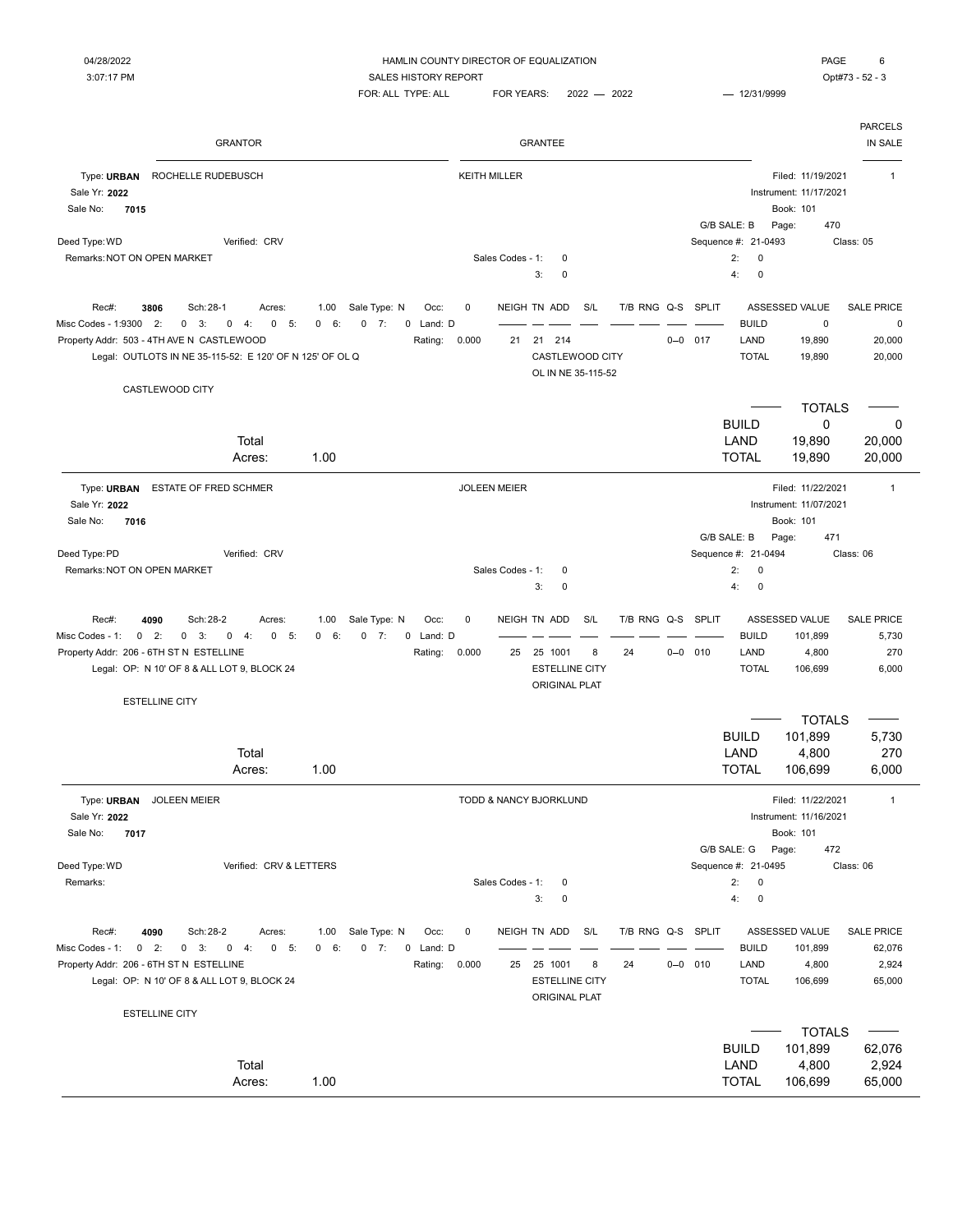04/28/2022 HAMLIN COUNTY DIRECTOR OF EQUALIZATION PAGE 7 3:07:17 PM CONTRACTER SALES HISTORY REPORT SALES HISTORY REPORT SALES AND THE SALES ASSAULT AND SALES HISTORY REPORT FOR: ALL TYPE: ALL FOR YEARS: 2022 - 2022 - 2021 - 12/31/9999 GRANTOR GRANTEE IN SALE Type: URBAN ROGER SMITH **The STATE STATE STATE STATES OF A STATE STATE STATE OF A STATE STATE OF A STATE STATE STATE** Sale Yr: **2022** Instrument: 11/24/2021 Sale No: **7019** Book: 101 G/B SALE: B Page: 475 Deed Type: WD Class: 06 Class: 06 Class: 06 Class: 06 Class: 06 Class: 06 Class: 06 Class: 06 Class: 06 Class: 06 Class: 06 Class: 06 Class: 06 Class: 06 Class: 06 Class: 06 Class: 06 Class: 06 Class: 06 Class: 06 Class: 0 Remarks:NOT ON OPEN MARKET Sales Codes - 1: 0 2: 0 3: 0 4: 0 Rec#: 4717 Sch:28-3 Acres: 1.00 Sale Type: N Occ: 0 NEIGH TN ADD S/L T/B RNG Q-S SPLIT ASSESSED VALUE SALE PRICE Misc Codes - 1: 0 2: 0 3: 0 4: 0 5: 0 6: 0 7: 0 Land: D = = = = = = = = = = = = BUILD 99,585 90,725 Property Addr: 10 S 4TH ST HAZEL 11,275 11,275 11,275 11,275 11,275 11,275 11,275 11,275 11,275 11,275 11,275 Legal: BOWLEY'S ADDN: LOTS 1, 2, 3, 4, 5, 6, 7, 8 & 9, HAZEL TOTAL 111,961 102,000 BLOCK 11 BOWLEY'S ADDITION HAZEL TOWN  $\overline{\phantom{a}}$  totals  $\overline{\phantom{a}}$ BUILD 99,585 90,725 Total LAND 12,376 11,275 Acres: 1.00 TOTAL 111,961 102,000 Type: URBAN TED & JOLENA SEPPALA **TREVOR MATSON** TREVOR MATSON **Produced as a set of the set of the set of the set of the set of the set of the set of the set of the set of the set of the set of the set of the set of the s** Sale Yr: **2022** Instrument: 11/30/2021 Sale No: **7020** Book: 101 G/B SALE: B Page: 447 Deed Type: WD Class: 06 Class: 06 Class: 06 Class: 06 Class: 06 Class: 06 Class: 06 Class: 06 Class: 06 Class: 06 Remarks:NOT ON OPEN MARKET Sales Codes - 1: 0 2: 0 3: 0 4: 0 Rec#: 7239 Sch:28-1 Acres: 1.00 Sale Type: N Occ: 0 NEIGH TN ADD S/L T/B RNG Q-S SPLIT ASSESSED VALUE SALE PRICE Misc Codes - 1: 0 2: 0 3: 0 4: 0 5: 0 6: 0 7: 0 Land: D = = = = = = = = = = = = BUILD 199,206 218,976 Property Addr: 810 2ND AVE N CASTLEWOOD **Rating: 0.000** 21 21 201 1 29 0-0 002 LAND 19,126 21,024 Legal: OP: LOT 2 & LOT 11, BLK 29 CASTLEWOOD CITY TOTAL 218,332 240,000 ORIGINAL PLAT CASTLEWOOD CITY

|                                                               |                    |                                 |                   |                   |     |                          |             |                     | <b>TOTALS</b>          |                   |
|---------------------------------------------------------------|--------------------|---------------------------------|-------------------|-------------------|-----|--------------------------|-------------|---------------------|------------------------|-------------------|
|                                                               |                    |                                 |                   |                   |     |                          |             | <b>BUILD</b>        | 199,206                | 218,976           |
| Total                                                         |                    |                                 |                   |                   |     |                          |             | LAND                | 19,126                 | 21,024            |
| Acres:                                                        | 1.00               |                                 |                   |                   |     |                          |             | <b>TOTAL</b>        | 218,332                | 240,000           |
| Type: URBAN<br>SPIRE PROPERTIES LLC                           |                    |                                 | DRUMGOON DAIRY LP |                   |     |                          |             |                     | Filed: 12/03/2021      | $\overline{1}$    |
| Sale Yr: 2022                                                 |                    |                                 |                   |                   |     |                          |             |                     | Instrument: 12/01/2021 |                   |
| Sale No:<br>7021                                              |                    |                                 |                   |                   |     |                          |             |                     | Book: 101              |                   |
|                                                               |                    |                                 |                   |                   |     |                          |             | G/B SALE: G         | 479<br>Page:           |                   |
| Deed Type: WD<br>Verified: CRV & LETTERS                      |                    |                                 |                   |                   |     |                          |             | Sequence #: 21-0502 |                        | Class: 08         |
| Remarks:                                                      |                    |                                 | Sales Codes - 1:  | 0                 |     |                          |             | 2:<br>$\mathbf 0$   |                        |                   |
|                                                               |                    |                                 |                   | 3:<br>0           |     |                          |             | 4:<br>$\mathbf 0$   |                        |                   |
| Rec#:<br>4589<br>Sch: 28-3<br>Acres:                          | 1.00               | Sale Type: N<br>Occ:            | $\mathbf 0$       | NEIGH TN ADD      | S/L | T/B RNG Q-S SPLIT        |             |                     | ASSESSED VALUE         | <b>SALE PRICE</b> |
| 23<br>2:<br>5:<br>Misc Codes - 1:<br>25<br>3:<br>0<br>0<br>4: | 6:<br>$\mathbf{0}$ | 7:<br>$\mathbf{0}$<br>0 Land: D |                   |                   |     |                          |             | <b>BUILD</b>        | 149,374                | 208,579           |
| Property Addr: 401 PALMQUIST AVE HAYTI                        |                    | Rating:                         | 0.000<br>26       | 1208<br>26        | 5   | $\mathbf{1}$             | $0 - 0$ 006 | LAND                | 2,808                  | 3,921             |
| Legal: PALMQUIST'S 4TH ADDN: LOT 5, BLOCK 1                   |                    |                                 |                   | <b>HAYTI TOWN</b> |     |                          |             | <b>TOTAL</b>        | 152,182                | 212,500           |
|                                                               |                    |                                 |                   |                   |     | PALMQUIST'S 4TH ADDITION |             |                     |                        |                   |
| <b>HAYTI TOWN</b>                                             |                    |                                 |                   |                   |     |                          |             |                     |                        |                   |
|                                                               |                    |                                 |                   |                   |     |                          |             |                     | <b>TOTALS</b>          |                   |
|                                                               |                    |                                 |                   |                   |     |                          |             | <b>BUILD</b>        | 149,374                | 208,579           |
| Total                                                         |                    |                                 |                   |                   |     |                          |             | LAND                | 2,808                  | 3,921             |
| Acres:                                                        | 1.00               |                                 |                   |                   |     |                          |             | <b>TOTAL</b>        | 152,182                | 212,500           |

PARCELS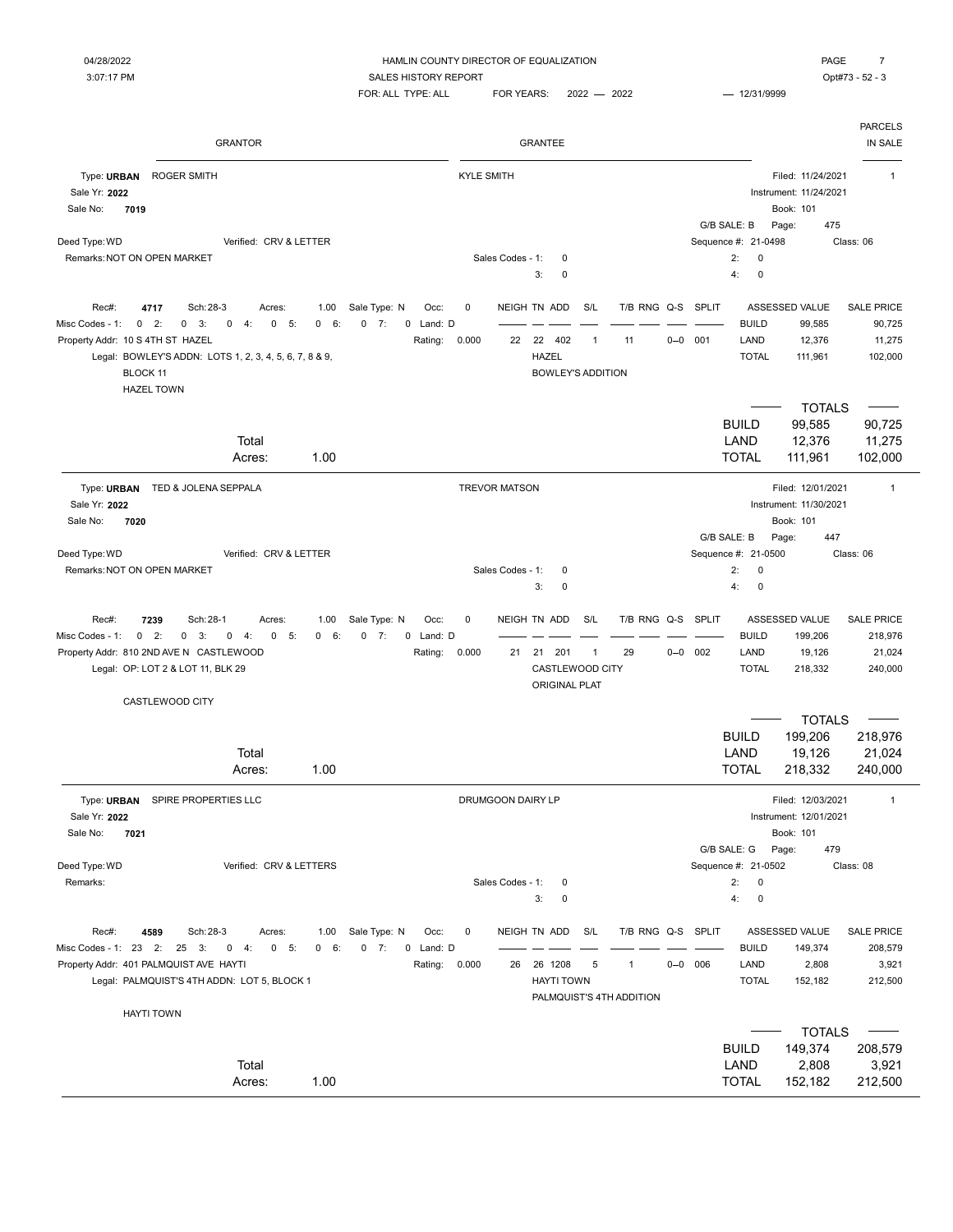#### 04/28/2022 HAMLIN COUNTY DIRECTOR OF EQUALIZATION PAGE 8

FOR: ALL TYPE: ALL FOR YEARS: 2022 - 2022 - 2021 - 12/31/9999

PARCELS GRANTOR GRANTEE IN SALE Type: URBAN SPIRE PROPERTIES LLC **The CONTEX CONTEX CONTEX CONTEX CONTEX CONTEX CONTEX CONTEX CONTEX CONTEX CONTEX CONTEX CONTEX CONTEX CONTEX CONTEX CONTEX CONTEX CONTEX CONTEX CONTEX CONTEX CONTEX CONTEX CONTEX CONTEX CO** Sale Yr: **2022** Instrument: 12/01/2021 Sale No: **7022** Book: 101 G/B SALE: G Page: 480 Deed Type: WD Class: 08 Class: 08 Class: 08 Class: 08 Class: 08 Class: 08 Class: 08 Class: 08 Class: 08 Class: 08 Remarks: Sales Codes - 1: 0 2: 0 3: 0 4: 0 Rec#: 4619 Sch:28-3 Acres: 1.00 Sale Type: N Occ: 0 NEIGH TN ADD S/L T/B RNG Q-S SPLIT ASSESSED VALUE SALE PRICE Misc Codes - 1: 23 5: 0 6: 0 7: 0 2: 25 3: 0 4: 0 Land: D BUILD 72,619 202,081 Property Addr: 20 - 2ND ST HAYTI **Rating: 0.000** 26 26 1228 1 2 0 002 LAND 3,744 10,419 Legal: HANSEN'S 1ST ADDN: BLOCK 2 HAYTI TOWN TOTAL 76,363 212,500 HANSEN'S 1ST ADDN HAYTI TOWN  $\sim$  100  $\sim$ TOTALS BUILD 72,619 202,081 Total LAND 3,744 10,419 Acres: 1.00 TOTAL 76,363 212,500 Type: URBAN VERNON O'DELL **WARD CONTAINS AND A BRYANT SAATHOFF & AUNDREA VANZANDT** Filed: 12/03/2021 2 Sale Yr: **2022** Instrument: 11/30/2021 Sale No: **7023** Book: 101 G/B SALE: G Page: 481 Deed Type: WD Class: 06 Class: 06 Class: 06 Class: 06 Class: 06 Class: 06 Class: 06 Class: 06 Class: 06 Class: 06 Remarks: Sales Codes - 1: 0 2: 0 3: 0 4: 0 Rec#: 4130 Sch:28-2 Acres: 1.00 Sale Type: N Occ: 0 NEIGH TN ADD S/L T/B RNG Q-S SPLIT ASSESSED VALUE SALE PRICE Misc Codes - 1:9300 2: 0 3: 0 4: 0 5: 0 6: 0 7: 0 Land: D = = = = = = = = = = = BUILD 8,538 12,294 Property Addr: 308 - 6TH ST S ESTELLINE **Rating: 0.000** 25 25 1001 3 32 0-0 006 LAND 5,574 8,026 Legal: OP: LOT 3, BLOCK 32 CONSERVERSITY AND RESTRIAL TOTAL 14,112 20,320 ORIGINAL PLAT ESTELLINE CITY Rec#: 4132 Sch:28-2 Acres: 1.00 Sale Type: N Occ: 0 NEIGH TN ADD S/L T/B RNG Q-S SPLIT ASSESSED VALUE SALE PRICE Misc Codes - 1: 0 2: 0 3: 0 4: 0 5: 0 6: 0 7: 0 Land: D ––––––––––––––––––––––––––––––––– BUILD 127,458 183,528 Property Addr: 308 - 6TH ST S ESTELLINE THE RATING RATING: 0.000 25 25 1001 6 32 0-0 009 LAND 11,148 16,052 Legal: OP: LOT 6, BLOCK 32 CONSERVERSION: CONSERVERSION: CONSERVERSION: ESTELLINE CITY CONSERVERSION: 138,606 199,580 ORIGINAL PLAT ESTELLINE CITY TOTALS BUILD 135,996 195,822 Total LAND 16,722 24,078 Acres: 2.00 TOTAL 152,718 219,900 Type: URBAN BRYANT SAATHOFF **The CONTACT SAATHOFF CONTACT AND SAATHAN & MICHELLE DYKSTRA** Filed: 12/03/2021 1 Sale Yr: **2022** Instrument: 11/29/2021 Sale No: **7024** Book: 101 G/B SALE: G Page: 482 Deed Type: WD Class: 06 Class: 06 Class: 06 Class: 06 Class: 06 Class: 06 Class: 06 Class: 06 Class: 06 Class: 06 Remarks: Sales Codes - 1: 0 2: 0 3: 0 4: 0 Rec#: 4059 Sch:28-2 Acres: 1.00 Sale Type: N Occ: 0 NEIGH TN ADD S/L T/B RNG Q-S SPLIT ASSESSED VALUE SALE PRICE Misc Codes - 1: 0 2: 0 3: 0 4: 0 5: 0 6: 0 7: 0 Land: D = = = = = = = = = = = = BUILD 67,680 93,429 Property Addr: 503 CATLETT AVE ESTELLINE **Rating: 0.000** 25 25 1001 4 19 0-0 004 LAND 4,760 6,571 Legal: OP: LOT 4 & E 10' OF S 78.3' OF LOT 5, BLOCK 19 **ESTELLINE CITY** ESTELLINE CITY **TOTAL** 72,440 100,000 ORIGINAL PLAT ESTELLINE CITY

TOTALS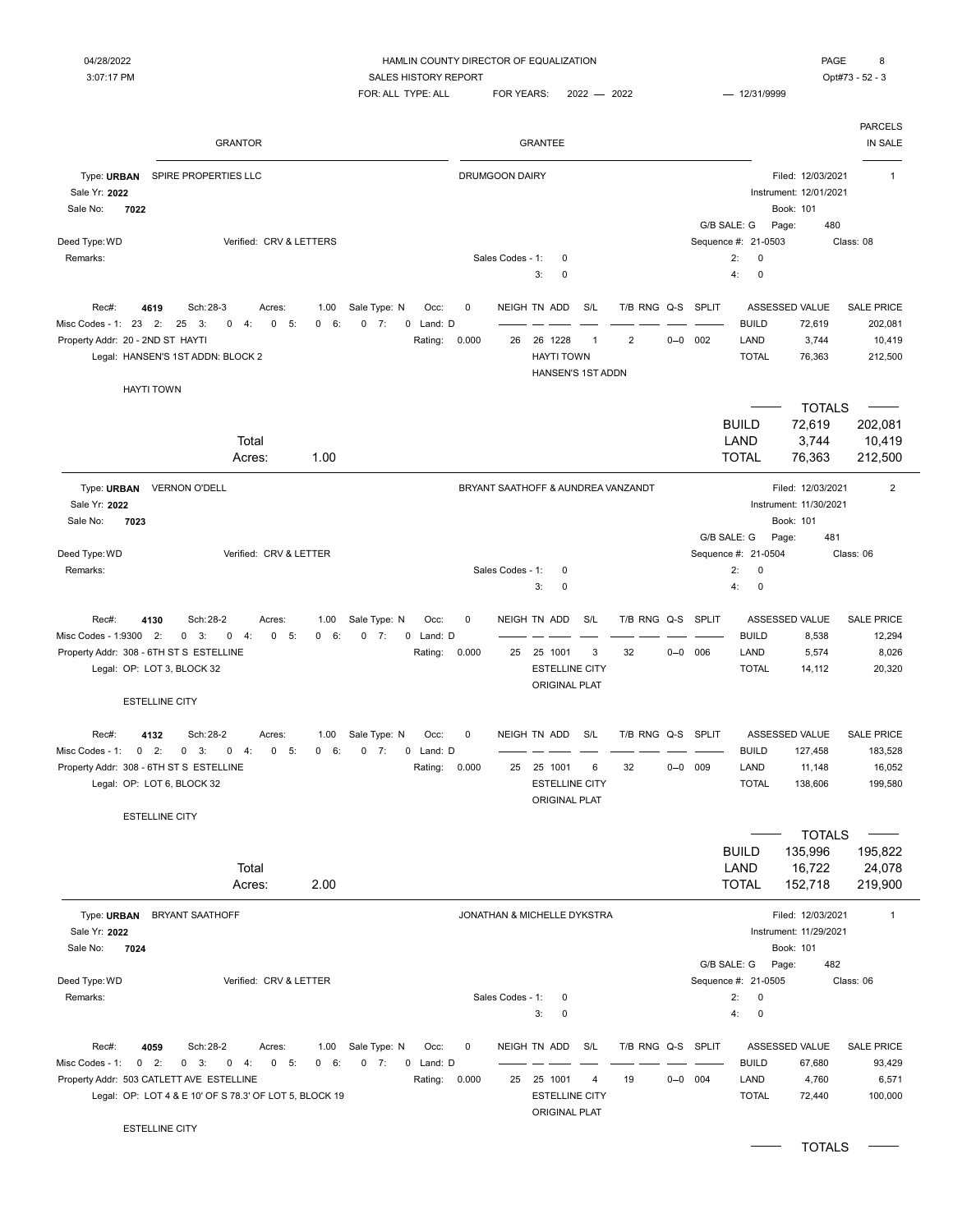### 04/28/2022 HAMLIN COUNTY DIRECTOR OF EQUALIZATION PAGE 9

3:07:18 PM CONTEXT SALES HISTORY REPORT SALES HISTORY REPORT

|                                                                                                                     | <b>GRANTOR</b>                                                                                                                                   |                            |                                                           |                           |    | <b>GRANTEE</b>                                                               |          |                        |                                                                              |                                                                   | <b>PARCELS</b><br>IN SALE                         |
|---------------------------------------------------------------------------------------------------------------------|--------------------------------------------------------------------------------------------------------------------------------------------------|----------------------------|-----------------------------------------------------------|---------------------------|----|------------------------------------------------------------------------------|----------|------------------------|------------------------------------------------------------------------------|-------------------------------------------------------------------|---------------------------------------------------|
|                                                                                                                     | Total<br>Acres:                                                                                                                                  | 1.00                       |                                                           |                           |    |                                                                              |          |                        | <b>BUILD</b><br>LAND<br><b>TOTAL</b>                                         | 67,680<br>4,760<br>72,440                                         | 93,429<br>6,571<br>100,000                        |
| Type: URBAN<br>Sale Yr: 2022<br>7029<br>Sale No:                                                                    | SHANNON DEWITT                                                                                                                                   |                            |                                                           | MARIVEL DEECHEVERRI       |    |                                                                              |          |                        |                                                                              | Filed: 12/17/2021<br>Instrument: 12/15/2021<br>Book: 101          | $\mathbf{1}$                                      |
| Deed Type: WD<br>Remarks:                                                                                           | Verified: CRV & LETTERS                                                                                                                          |                            |                                                           | Sales Codes - 1:          |    | 0<br>3:<br>0                                                                 |          |                        | G/B SALE: G<br>Sequence #: 21-0515<br>2:<br>0<br>4:<br>$\pmb{0}$             | 491<br>Page:                                                      | Class: 06                                         |
| Rec#:<br>4101<br>2:<br>Misc Codes - 1:<br>0<br>Property Addr: 307 - 6TH ST S ESTELLINE<br>Legal: E2 LOT 3, BLOCK 29 | Sch: 28-2<br>Acres:<br>3:<br>$\mathbf 0$<br>4:<br>0<br>5:<br>0                                                                                   | 1.00<br>6:<br>$\mathbf{0}$ | Sale Type: N<br>Occ:<br>$0 \t 7:$<br>0 Land: D<br>Rating: | 0<br>0.000                | 25 | NEIGH TN ADD<br>25 1001<br><b>ESTELLINE CITY</b><br><b>ORIGINAL PLAT</b>     | S/L<br>3 | T/B RNG Q-S<br>29      | SPLIT<br><b>BUILD</b><br>$0 - 0$ 001<br>LAND<br><b>TOTAL</b>                 | ASSESSED VALUE<br>130,486<br>11,482<br>141,968                    | <b>SALE PRICE</b><br>142,464<br>12,536<br>155,000 |
| <b>ESTELLINE CITY</b>                                                                                               | Total<br>Acres:                                                                                                                                  | 1.00                       |                                                           |                           |    |                                                                              |          |                        | <b>BUILD</b><br>LAND<br><b>TOTAL</b>                                         | <b>TOTALS</b><br>130,486<br>11,482<br>141,968                     | 142,464<br>12,536<br>155,000                      |
| Type: URBAN<br>Sale Yr: 2022<br>7030<br>Sale No:                                                                    | <b>KRISTINA SALONEN</b>                                                                                                                          |                            |                                                           | JAMES & SHAUNTIVA HUBBARD |    |                                                                              |          |                        |                                                                              | Filed: 12/27/2021<br>Instrument: 12/17/2021<br>Book: 101          | $\mathbf{1}$                                      |
| Deed Type: WD<br>Remarks:                                                                                           | Verified: CRV                                                                                                                                    |                            |                                                           | Sales Codes - 1:          |    | 0<br>3:<br>0                                                                 |          |                        | G/B SALE: G<br>Sequence #: 21-0517<br>$\mathbf 0$<br>2:<br>4:<br>$\mathbf 0$ | Page:<br>493                                                      | Class: 06                                         |
| 4988<br>Rec#:<br>Misc Codes - 1: 31 2:<br>Property Addr: 809 MAIN AVE LN<br>21-113-53                               | Sch: 28-3<br>Acres:<br>$0 \quad 3:$<br>0<br>4:<br>$0 - 5:$<br>Legal: S 130' OF THE E 206' OF OL 2 IN THE NW4 OF<br><b>LAKE NORDEN CITY</b>       | 1.00<br>$\mathbf{0}$<br>6: | Sale Type: N<br>Occ:<br>$0 \t 7:$<br>0 Land: D<br>Rating: | $\pmb{0}$<br>0.000        | 24 | NEIGH TN ADD<br>24 819<br><b>LAKE NORDEN</b><br>OL IN 21-113-53              | S/L      | T/B RNG Q-S            | <b>SPLIT</b><br><b>BUILD</b><br>$0 - 0$ 006<br>LAND<br><b>TOTAL</b>          | ASSESSED VALUE<br>173,623<br>18,189<br>191,812                    | <b>SALE PRICE</b><br>171,892<br>18,008<br>189,900 |
|                                                                                                                     | Total<br>Acres:                                                                                                                                  | 1.00                       |                                                           |                           |    |                                                                              |          |                        | <b>BUILD</b><br>LAND<br><b>TOTAL</b>                                         | <b>TOTALS</b><br>173,623<br>18,189<br>191,812                     | 171,892<br>18,008<br>189,900                      |
| Sale Yr: 2022<br>Sale No:<br>7033                                                                                   | Type: URBAN ZACHARY & RACHEL FREEMAN                                                                                                             |                            |                                                           | MATTHEW SEPPANEN          |    |                                                                              |          |                        | G/B SALE: G                                                                  | Filed: 01/04/2022<br>Instrument: 12/29/2021<br>Book: 102<br>Page: | $\mathbf{1}$<br>3                                 |
| Deed Type: WD<br>Remarks:                                                                                           | Verified: CRV & LETTERS                                                                                                                          |                            |                                                           | Sales Codes - 1:          |    | 0<br>3:<br>0                                                                 |          |                        | Sequence #: 22-0003<br>2:<br>$\pmb{0}$<br>4:<br>$\pmb{0}$                    |                                                                   | Class: 06                                         |
| Rec#:<br>7234<br>Misc Codes - 1: 31 2:<br>Property Addr: 709 TWILIGHT AVE LN                                        | Sch: 28-3<br>Acres:<br>$0 \quad 3:$<br>$0 \t 4$ :<br>$0 - 5:$<br>Legal: LOT 1, BLOCK 1, TWILIGHT ADDN IN N2 20-113-53<br><b>LAKE NORDEN CITY</b> | 1.00<br>0 6:               | Sale Type: N<br>Occ:<br>$0 \t 7:$<br>0 Land: D<br>Rating: | 0<br>0.000                | 24 | NEIGH TN ADD<br>24 838 000<br><b>LAKE NORDEN</b><br><b>TWILIGHT ADDITION</b> | S/L      | T/B RNG Q-S SPLIT<br>0 | <b>BUILD</b><br>$0 - 0$ 001<br>LAND<br><b>TOTAL</b>                          | ASSESSED VALUE<br>181,025<br>13,600<br>194,625                    | <b>SALE PRICE</b><br>213,928<br>16,072<br>230,000 |
|                                                                                                                     | Total<br>Acres:                                                                                                                                  | 1.00                       |                                                           |                           |    |                                                                              |          |                        | <b>BUILD</b><br>LAND<br><b>TOTAL</b>                                         | <b>TOTALS</b><br>181,025<br>13,600<br>194,625                     | 213,928<br>16,072<br>230,000                      |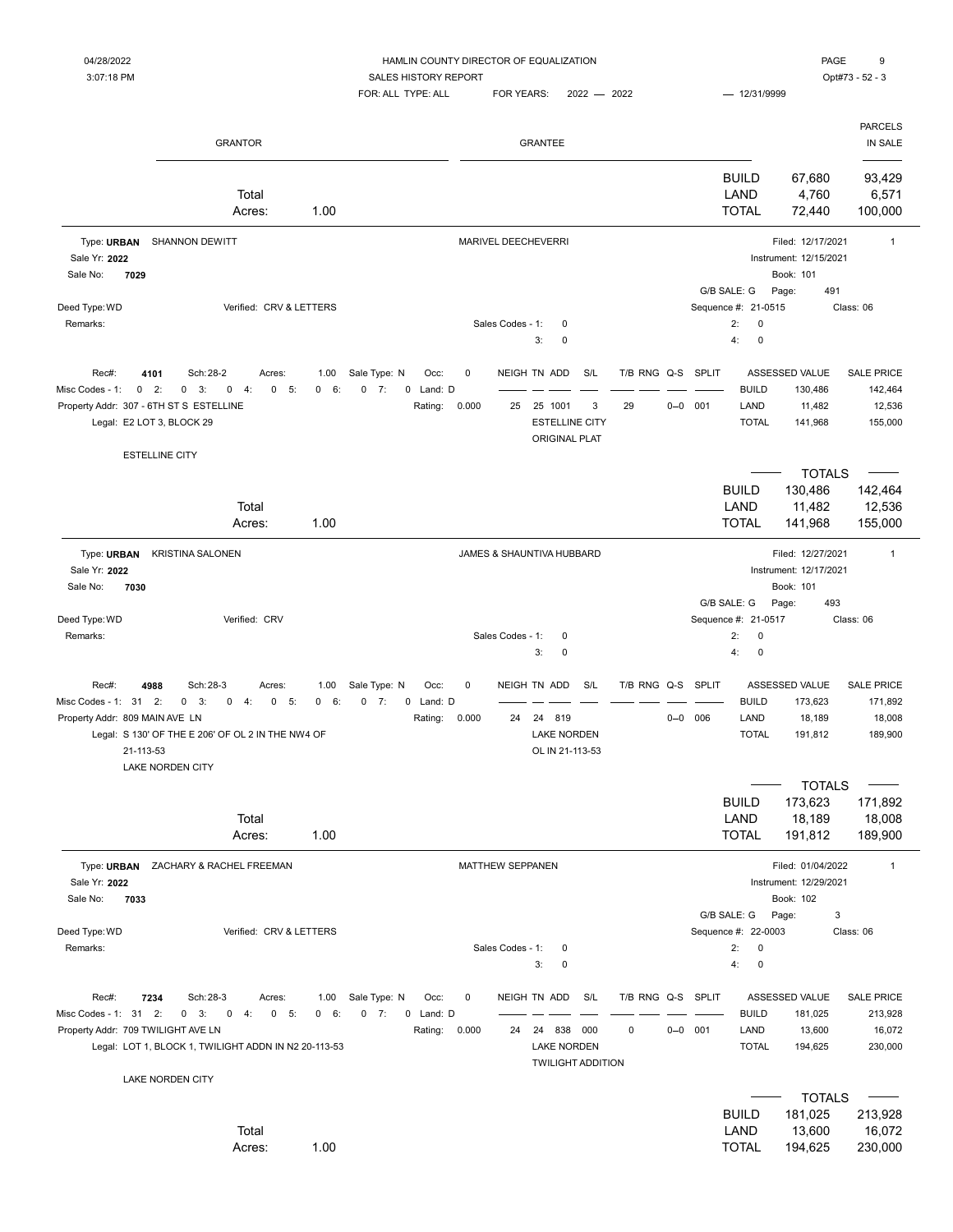| <b>GRANTOR</b>                                                                                                                                                                                                                |                            |                                                                      |                    |                       | <b>GRANTEE</b>                                                           |                |                                     |             |                                                             |                                                                         | <b>PARCELS</b><br>IN SALE                         |
|-------------------------------------------------------------------------------------------------------------------------------------------------------------------------------------------------------------------------------|----------------------------|----------------------------------------------------------------------|--------------------|-----------------------|--------------------------------------------------------------------------|----------------|-------------------------------------|-------------|-------------------------------------------------------------|-------------------------------------------------------------------------|---------------------------------------------------|
| Type: URBAN<br>KADE & JAYCEE JOUPPE<br>Sale Yr: 2022<br>Sale No:<br>7034                                                                                                                                                      |                            |                                                                      |                    | <b>JESSE JOUPPE</b>   |                                                                          |                |                                     |             | G/B SALE: B                                                 | Filed: 01/04/2022<br>Instrument: 12/30/2021<br>Book: 102<br>Page:       | $\mathbf{1}$<br>$\overline{\mathcal{I}}$          |
| Deed Type: WD<br>Verified: CRV & LETTER<br>Remarks: NOT ON OPEN MARKET                                                                                                                                                        |                            |                                                                      |                    | Sales Codes - 1:      | $\mathbf 0$<br>3:<br>$\mathbf 0$                                         |                |                                     |             | Sequence #: 22-0007<br>2:<br>$\pmb{0}$<br>4:<br>$\mathbf 0$ |                                                                         | Class: 06                                         |
| Rec#:<br>4406<br>Sch: 28-3<br>Acres:<br>Misc Codes - 1:9300<br>2:<br>0<br>3:<br>0<br>4:<br>0<br>5:<br>Property Addr: 207 PIONEER AVE HAYTI<br>Legal: OP: LOT 10, BLOCK 2                                                      | 1.00<br>$\mathbf{0}$<br>6: | Sale Type: N<br>Occ:<br>$0 \t 7:$<br>0 Land: D<br>Rating:            | $\pmb{0}$<br>0.000 | 26                    | NEIGH TN ADD<br>26 1201<br><b>HAYTI TOWN</b><br>ORIGINAL PLAT            | S/L<br>10      | T/B RNG Q-S SPLIT<br>$\overline{2}$ | $0 - 0$ 010 | <b>BUILD</b><br>LAND<br><b>TOTAL</b>                        | ASSESSED VALUE<br>65,180<br>7,452<br>72,632                             | <b>SALE PRICE</b><br>94,227<br>10,773<br>105,000  |
| <b>HAYTI TOWN</b><br>Total<br>Acres:                                                                                                                                                                                          | 1.00                       |                                                                      |                    |                       |                                                                          |                |                                     |             | <b>BUILD</b><br>LAND<br><b>TOTAL</b>                        | <b>TOTALS</b><br>65,180<br>7,452<br>72,632                              | 94,227<br>10,773<br>105,000                       |
| Type: URBAN<br>JASON & AMANDA SAATHOFF<br>Sale Yr: 2022<br>7035<br>Sale No:                                                                                                                                                   |                            |                                                                      |                    | <b>SUSAN BOTHWELL</b> |                                                                          |                |                                     |             | G/B SALE: B                                                 | Filed: 01/06/2022<br>Instrument: 01/03/2022<br>Book: 102<br>Page:       | $\mathbf{1}$<br>9                                 |
| Deed Type: WD<br>Verified: CRV & LETTER<br>Remarks: MAJOR PHYSICAL CHANGE                                                                                                                                                     |                            |                                                                      |                    | Sales Codes - 1:      | 0<br>0<br>3:                                                             |                |                                     |             | Sequence #: 22-0009<br>$\pmb{0}$<br>2:<br>$\pmb{0}$<br>4:   |                                                                         | Class: 06                                         |
| 4042<br>Sch: 28-2<br>Rec#:<br>Acres:<br>Misc Codes - 1:<br>$0 \quad 2:$<br>$0 \quad 3:$<br>$0 \t 4:$<br>$0 - 5:$<br>Property Addr: 203 - 6TH ST N ESTELLINE<br>Legal: OP: LOT 5, BLOCK 17                                     | 1.00<br>6:<br>$\mathbf{0}$ | Sale Type: N<br>Occ:<br>$0 \t 7:$<br>0 Land: D<br>Rating:            | $\pmb{0}$<br>0.000 | 25                    | NEIGH TN ADD<br>25 1001<br><b>ESTELLINE CITY</b><br><b>ORIGINAL PLAT</b> | S/L<br>5       | T/B RNG Q-S SPLIT<br>17             | $0 - 0$ 005 | <b>BUILD</b><br>LAND<br><b>TOTAL</b>                        | ASSESSED VALUE<br>50,000<br>4,000<br>54,000                             | <b>SALE PRICE</b><br>157,315<br>12,585<br>169,900 |
| <b>ESTELLINE CITY</b><br>Total<br>Acres:                                                                                                                                                                                      | 1.00                       |                                                                      |                    |                       |                                                                          |                |                                     |             | <b>BUILD</b><br>LAND<br><b>TOTAL</b>                        | <b>TOTALS</b><br>50,000<br>4,000<br>54,000                              | 157,315<br>12,585<br>169,900                      |
| Type: URBAN JAY DUFEK<br>Sale Yr: 2022<br>7036<br>Sale No:                                                                                                                                                                    |                            |                                                                      |                    |                       | DEKAM RENTAL PROPERTIES                                                  |                |                                     |             | G/B SALE: B                                                 | Filed: 01/06/2022<br>Instrument: 01/03/2022<br>Book: 102<br>10<br>Page: |                                                   |
| Deed Type: WD<br>Verified: CRV<br>Remarks: NOT ON OPEN MARKET                                                                                                                                                                 |                            |                                                                      |                    | Sales Codes - 1:      | 0<br>3:<br>0                                                             |                |                                     |             | Sequence #: 22-0010<br>2:<br>0<br>4:<br>0                   |                                                                         | Class: 06                                         |
| Rec#:<br>3517<br>Sch: 28-1<br>Acres:<br>Misc Codes - 1: 0 2:<br>$0$ 3: $0$ 4: $0$ 5:<br>Property Addr: 211 E HARRY ST CASTLEWOOD<br>Legal: OP: LOT 7 & ALL OF LOT 8 EXCEPT THE W 16'<br>BLOCK <sub>2</sub><br>CASTLEWOOD CITY | 0 6:                       | 1.00 Sale Type: N<br>Occ:<br>$0 \t 7:$<br>0 Land: D<br>Rating: 0.000 | 0                  |                       | NEIGH TN ADD S/L<br>21 21 201<br>CASTLEWOOD CITY<br>ORIGINAL PLAT        | $\overline{7}$ | T/B RNG Q-S SPLIT<br>$\overline{2}$ | $0 - 0$ 007 | <b>BUILD</b><br>LAND<br><b>TOTAL</b>                        | ASSESSED VALUE<br>82,831<br>12,340<br>95,171                            | <b>SALE PRICE</b><br>39,165<br>5,835<br>45,000    |
| Total<br>Acres:                                                                                                                                                                                                               | 1.00                       |                                                                      |                    |                       |                                                                          |                |                                     |             | <b>BUILD</b><br>LAND<br><b>TOTAL</b>                        | <b>TOTALS</b><br>82,831<br>12,340<br>95,171                             | 39,165<br>5,835<br>45,000                         |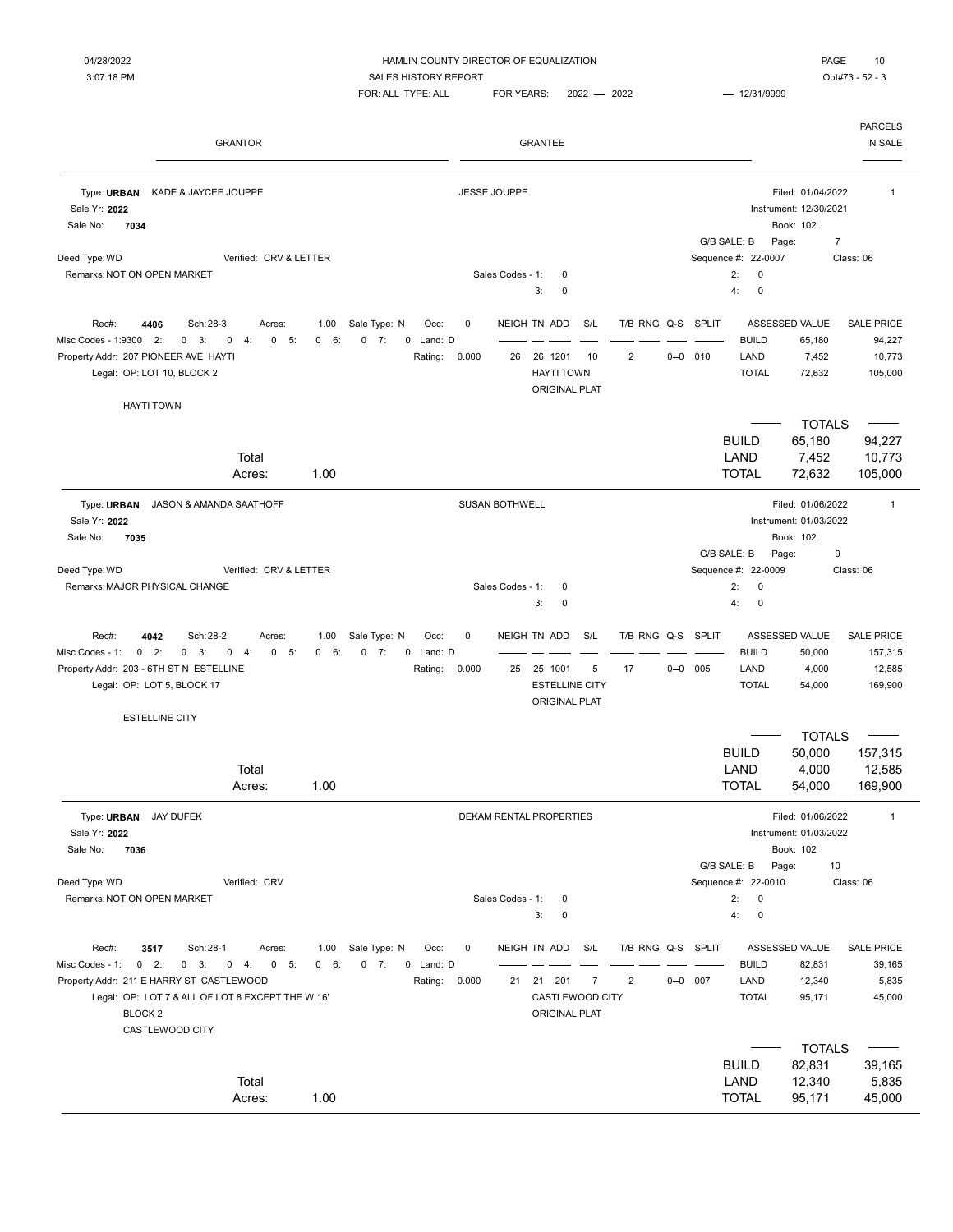### 04/28/2022 HAMLIN COUNTY DIRECTOR OF EQUALIZATION PAGE 11 3:07:18 PM CONTEXT SALES HISTORY REPORT SALES HISTORY REPORT

| <b>GRANTOR</b>                                                                                                                                                                                                                                        |                                                                         | <b>GRANTEE</b>                                                                                                   |                                  | <b>PARCELS</b><br>IN SALE                                                                                                                                                                                                                              |
|-------------------------------------------------------------------------------------------------------------------------------------------------------------------------------------------------------------------------------------------------------|-------------------------------------------------------------------------|------------------------------------------------------------------------------------------------------------------|----------------------------------|--------------------------------------------------------------------------------------------------------------------------------------------------------------------------------------------------------------------------------------------------------|
| Type: URBAN<br><b>INTERIOR SPECIALTIES</b><br>Sale Yr: 2022<br>Sale No:<br>7037                                                                                                                                                                       | <b>ROXANNE KANGAS</b>                                                   |                                                                                                                  |                                  | Filed: 01/06/2022<br>$\mathbf{1}$<br>Instrument: 01/04/2022<br>Book: 102<br>G/B SALE: G<br>Page:<br>11                                                                                                                                                 |
| Deed Type: WD<br>Verified: CRV & LETTERS<br>Remarks:                                                                                                                                                                                                  | Sales Codes - 1:                                                        | $\mathbf 0$<br>3:<br>$\mathbf 0$                                                                                 |                                  | Sequence #: 22-0011<br>Class: 05<br>2:<br>0<br>4:<br>0                                                                                                                                                                                                 |
| Sch: 28-3<br>Rec#:<br>6784<br>Acres:<br>1.00<br>Misc Codes - 1:<br>$0 \quad 2:$<br>0<br>3:<br>$\mathbf 0$<br>$\mathbf 0$<br>5:<br>6:<br>4:<br>$\mathbf{0}$<br>Property Addr: 706 SUNSET CIRCLE LN<br>Legal: SUNSET ADDN: LOT 3<br>LAKE NORDEN CITY    | Sale Type: N<br>0<br>Occ:<br>$0 \t 7:$<br>0 Land: D<br>0.000<br>Rating: | NEIGH TN ADD<br>S/L<br>T/B RNG Q-S<br>24<br>834<br>3<br>0<br><b>LAKE NORDEN</b><br>SUNSET ADDN                   | SPLIT<br>003<br>$0 - 0$          | ASSESSED VALUE<br><b>SALE PRICE</b><br><b>BUILD</b><br>$\mathbf 0$<br>$\pmb{0}$<br>LAND<br>19,339<br>16,500<br><b>TOTAL</b><br>19,339<br>16,500                                                                                                        |
| Total<br>1.00<br>Acres:                                                                                                                                                                                                                               |                                                                         |                                                                                                                  |                                  | <b>TOTALS</b><br><b>BUILD</b><br>0<br>0<br>19,339<br>LAND<br>16,500<br><b>TOTAL</b><br>16,500<br>19,339                                                                                                                                                |
| Type: URBAN<br>CARMERON & KARISSA WENDLING<br>Sale Yr: 2022<br>Sale No:<br>7040<br>Deed Type: WD<br>Verified: CRV & LETTER<br>Remarks: SPLIT: NO VALUES FOR CURRENT ASSESSMENT YEAR                                                                   | <b>FLATLAND PROPERTIES</b><br>Sales Codes - 1:                          | 0<br>3:<br>$\mathbf 0$                                                                                           |                                  | $\overline{2}$<br>Filed: 01/12/2022<br>Instrument: 01/07/2022<br>Book: 102<br>G/B SALE: B<br>16<br>Page:<br>Sequence #: 22-0017<br>Class: 05<br>2:<br>0<br>0<br>4:                                                                                     |
| Rec#:<br>3151<br>Sch: 28-3<br>1.00<br>Acres:<br>Misc Codes - 1:9300<br>2:<br>0<br>3:<br>$\mathbf 0$<br>5:<br>0<br>4:<br>$\mathbf{0}$<br>6:<br>0<br>Property Addr:<br>Legal: OP: LOT 10A, BLOCK 2<br><b>BRYANT CITY</b>                                | Sale Type: N<br>Occ:<br>0<br>0 Land: D<br>7:<br>0.000<br>Rating:<br>23  | T/B RNG Q-S<br>NEIGH TN ADD<br>S/L<br>23 601<br>$\overline{2}$<br>10<br><b>BRYANT</b><br><b>ORIGINAL PLAT</b>    | <b>SPLIT</b><br>$0 - 0$ 010      | ASSESSED VALUE<br><b>SALE PRICE</b><br><b>BUILD</b><br>$\mathbf 0$<br>$\pmb{0}$<br>LAND<br>13,063<br>15,006<br><b>TOTAL</b><br>13,063<br>15,006                                                                                                        |
| Rec#:<br>3152<br>Sch: 28-3<br>1.00<br>Acres:<br>Misc Codes - 1:9300<br>2:<br>0<br>3:<br>0<br>4:<br>$\mathbf 0$<br>5:<br>$\mathbf 0$<br>6:<br>0<br>Property Addr:<br>Legal: OP: LOTS 13 & 14, BLOCK 2<br><b>BRYANT CITY</b><br>Total<br>2.00<br>Acres: | Sale Type: N<br>0<br>Occ:<br>7:<br>0 Land: D<br>0.000<br>23<br>Rating:  | NEIGH TN ADD<br>S/L<br>T/B RNG Q-S<br>$\overline{2}$<br>23<br>601<br>12<br><b>BRYANT</b><br><b>ORIGINAL PLAT</b> | <b>SPLIT</b><br>$0 - 0$<br>012   | ASSESSED VALUE<br><b>SALE PRICE</b><br><b>BUILD</b><br>$\mathbf 0$<br>$\pmb{0}$<br>LAND<br>8,700<br>9,994<br><b>TOTAL</b><br>8,700<br>9,994<br><b>TOTALS</b><br><b>BUILD</b><br>0<br>0<br>LAND<br>25,000<br>21,763<br><b>TOTAL</b><br>25,000<br>21,763 |
| Type: URBAN TODD & NANCY BJORKLUND<br>Sale Yr: 2022<br>Sale No:<br>7041<br>Deed Type: WD<br>Verified: CRV & LETTERS<br>Remarks:                                                                                                                       | <b>JESSICA WULF</b><br>Sales Codes - 1:                                 | $\mathbf 0$                                                                                                      |                                  | Filed: 01/18/2022<br>$\overline{1}$<br>Instrument: 01/05/2022<br>Book: 102<br>G/B SALE: G<br>Page:<br>19<br>Sequence #: 22-0020<br>Class: 06<br>2:<br>0<br>4:                                                                                          |
| Rec#:<br>4090<br>Sch: 28-2<br>Acres:<br>1.00<br>Misc Codes - 1:<br>$0$ 2:<br>$0 \quad 3:$<br>$0 \t 4:$<br>$0 - 5:$<br>0 6:<br>Property Addr: 206 6TH ST N ESTELLINE<br>Legal: OP: N 10' OF 8 & ALL LOT 9, BLOCK 24<br>ESTELLINE CITY                  | Sale Type: N<br>Occ:<br>0<br>$0 \t 7:$<br>0 Land: D<br>Rating:<br>0.000 | 3:<br>0<br>NEIGH TN ADD<br>S/L<br>25 25 1001<br>24<br>8<br><b>ESTELLINE CITY</b><br>ORIGINAL PLAT                | T/B RNG Q-S SPLIT<br>$0 - 0$ 010 | 0<br>ASSESSED VALUE<br><b>SALE PRICE</b><br><b>BUILD</b><br>101,899<br>94,546<br>LAND<br>4,800<br>4,454<br><b>TOTAL</b><br>106,699<br>99,000                                                                                                           |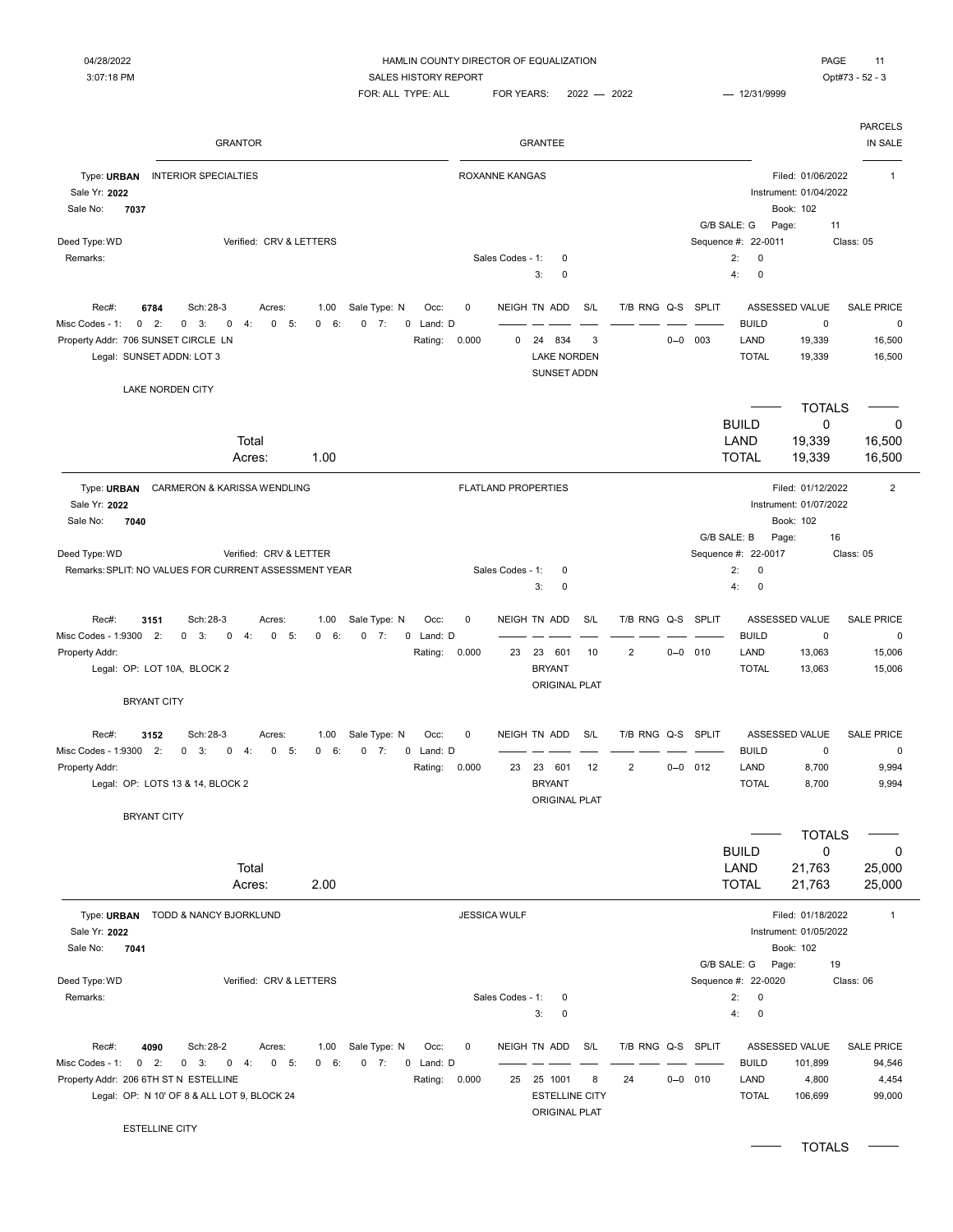| 04/28/2022 | HAMLIN COUNTY DIRECTOR OF EQUALIZATION | PAGE<br>$\overline{a}$ |
|------------|----------------------------------------|------------------------|
| 3:07:18 PM | <b>SALES HISTORY REPORT</b>            | Opt#73 - 52 - 3        |

| 04/20/2022                            |                                                 | <b>HAMLIN COUNTT DIRECTOR OF EQUALIZATION</b> |                        |          |                   |                             |       |                             |                |                |                       | <b>FAUL</b>             |             | 14                  |                |                        |                 |                   |
|---------------------------------------|-------------------------------------------------|-----------------------------------------------|------------------------|----------|-------------------|-----------------------------|-------|-----------------------------|----------------|----------------|-----------------------|-------------------------|-------------|---------------------|----------------|------------------------|-----------------|-------------------|
| 3:07:18 PM                            |                                                 |                                               |                        |          |                   | <b>SALES HISTORY REPORT</b> |       |                             |                |                |                       |                         |             |                     |                |                        | Opt#73 - 52 - 3 |                   |
|                                       |                                                 |                                               |                        |          |                   | FOR: ALL TYPE: ALL          |       | <b>FOR YEARS:</b>           |                |                | $2022 - 2022$         |                         |             | $- 12/31/9999$      |                |                        |                 |                   |
|                                       |                                                 |                                               |                        |          |                   |                             |       |                             |                |                |                       |                         |             |                     |                |                        |                 | <b>PARCELS</b>    |
|                                       |                                                 | <b>GRANTOR</b>                                |                        |          |                   |                             |       |                             | <b>GRANTEE</b> |                |                       |                         |             |                     |                |                        |                 | IN SALE           |
|                                       |                                                 |                                               |                        |          |                   |                             |       |                             |                |                |                       |                         |             | <b>BUILD</b>        |                | 101,899                |                 | 94,546            |
|                                       |                                                 | Total                                         |                        |          |                   |                             |       |                             |                |                |                       |                         |             | LAND                |                | 4,800                  |                 | 4,454             |
|                                       |                                                 | Acres:                                        |                        | 1.00     |                   |                             |       |                             |                |                |                       |                         |             | <b>TOTAL</b>        |                | 106,699                |                 | 99,000            |
| Type: URBAN FHLMC                     |                                                 |                                               |                        |          |                   |                             |       | JAMES & CHARLOTTE WHITEFORD |                |                |                       |                         |             |                     |                | Filed: 01/20/2022      |                 | $\mathbf{1}$      |
| Sale Yr: 2022                         |                                                 |                                               |                        |          |                   |                             |       |                             |                |                |                       |                         |             |                     |                | Instrument: 01/20/2022 |                 |                   |
| Sale No:<br>7042                      |                                                 |                                               |                        |          |                   |                             |       |                             |                |                |                       |                         |             |                     | Book: 102      |                        |                 |                   |
|                                       |                                                 |                                               |                        |          |                   |                             |       |                             |                |                |                       |                         |             | G/B SALE: G         | Page:          | 23                     |                 |                   |
| Deed Type: WD                         |                                                 |                                               | Verified: CRV & LETTER |          |                   |                             |       |                             |                |                |                       |                         |             | Sequence #: 22-0024 |                |                        | Class: 06       |                   |
| Remarks:                              |                                                 |                                               |                        |          |                   |                             |       | Sales Codes - 1:            |                | $\overline{0}$ |                       |                         |             | 2:                  | $\mathbf{0}$   |                        |                 |                   |
|                                       |                                                 |                                               |                        |          |                   |                             |       |                             | 3:             | $\mathbf 0$    |                       |                         |             | 4:                  | $\mathbf 0$    |                        |                 |                   |
| Rec#:<br>4199                         | Sch: 28-2                                       |                                               | Acres:                 | 1.00     | Sale Type: N      | Occ:                        | 0     | NEIGH TN ADD                |                |                | S/L                   | T/B RNG Q-S SPLIT       |             |                     | ASSESSED VALUE |                        |                 | <b>SALE PRICE</b> |
| Misc Codes - 1:<br>$0 \t2$            | $\Omega$<br>3:<br>$\mathbf{0}$                  | 4:                                            | $\mathbf{0}$<br>5:     | $0 \t 6$ | $\mathbf 0$<br>7: | 0 Land: D                   |       |                             |                |                |                       |                         |             | <b>BUILD</b>        |                | 132,451                |                 | 131,931           |
| Property Addr: 611 5TH ST N ESTELLINE |                                                 |                                               |                        |          |                   | Rating:                     | 0.000 | 25                          |                | 25 1005        | $\mathbf{1}$          | $\overline{2}$          | $0 - 0$ 001 | LAND                |                | 8,000                  |                 | 7,969             |
|                                       | Legal: ROBINSON'S 2ND ADDN: LOTS 1 & 2, BLOCK 2 |                                               |                        |          |                   |                             |       |                             |                |                | <b>ESTELLINE CITY</b> |                         |             | <b>TOTAL</b>        |                | 140,451                |                 | 139,900           |
|                                       |                                                 |                                               |                        |          |                   |                             |       |                             |                |                |                       | ROBINSON'S 2ND ADDITION |             |                     |                |                        |                 |                   |
|                                       | <b>ESTELLINE CITY</b>                           |                                               |                        |          |                   |                             |       |                             |                |                |                       |                         |             |                     |                |                        |                 |                   |
|                                       |                                                 |                                               |                        |          |                   |                             |       |                             |                |                |                       |                         |             |                     |                |                        |                 |                   |

|                                                                                                                    |                                                          | <b>TOTALS</b>                                               |
|--------------------------------------------------------------------------------------------------------------------|----------------------------------------------------------|-------------------------------------------------------------|
|                                                                                                                    |                                                          | <b>BUILD</b><br>132,451<br>131,931                          |
| Total                                                                                                              |                                                          | 8,000<br>LAND<br>7,969                                      |
| 1.00<br>Acres:                                                                                                     |                                                          | <b>TOTAL</b><br>140,451<br>139,900                          |
| Type: URBAN<br><b>LARRY BARNETT</b>                                                                                | SONIA DELGADO & JOSE URIAS                               | Filed: 01/28/2022<br>$\mathbf{1}$                           |
| Sale Yr: 2022                                                                                                      |                                                          | Instrument: 01/28/2022                                      |
| 7045<br>Sale No:                                                                                                   |                                                          | Book: 102                                                   |
|                                                                                                                    |                                                          | G/B SALE: G<br>Page:<br>27                                  |
| Verified: CRV & LETTER<br>Deed Type: WD                                                                            |                                                          | Sequence #: 22-0028<br>Class: 06                            |
| Remarks:                                                                                                           | Sales Codes - 1:<br>$\mathbf 0$                          | 2:<br>$\mathbf 0$                                           |
|                                                                                                                    | 3:<br>$\mathbf 0$                                        | 4:<br>0                                                     |
| 4992<br>Sch: 28-3<br>Rec#:<br>1.00<br>Acres:                                                                       | Sale Type: N<br>$\pmb{0}$<br>NEIGH TN ADD<br>S/L<br>Occ: | T/B RNG Q-S<br>SPLIT<br>ASSESSED VALUE<br><b>SALE PRICE</b> |
| Misc Codes - 1:<br>$6 \t2$ :<br>31<br>3:<br>$\mathbf 0$<br>5:<br>6<br>4:<br>0<br>$\mathbf{0}$                      | $0 \t 7:$<br>0 Land: D                                   | <b>BUILD</b><br>32,005<br>14,989                            |
| Property Addr: 813 MAIN AVE LN                                                                                     | Rating:<br>0.000<br>24<br>24 819                         | $0 - 0$ 016<br>LAND<br>5,011<br>10,701                      |
| Legal: OUTLOTS IN 21-113-53: S 70' OF N 180' OF W 137'                                                             | <b>LAKE NORDEN</b>                                       | <b>TOTAL</b><br>42,706<br>20,000                            |
| OF OL 4 IN NW                                                                                                      | OL IN 21-113-53                                          |                                                             |
| <b>LAKE NORDEN CITY</b>                                                                                            |                                                          |                                                             |
|                                                                                                                    |                                                          | <b>TOTALS</b>                                               |
|                                                                                                                    |                                                          | <b>BUILD</b><br>32,005<br>14,989                            |
| Total                                                                                                              |                                                          | LAND<br>10,701<br>5,011                                     |
| 1.00<br>Acres:                                                                                                     |                                                          | <b>TOTAL</b><br>20,000<br>42,706                            |
| Type: URBAN<br>SHANNON HENDERSON                                                                                   | JOHN & MONICA CEDERSTROM                                 | Filed: 01/28/2022<br>$\mathbf{1}$                           |
| Sale Yr: 2022                                                                                                      |                                                          | Instrument: 01/27/2022                                      |
| Sale No:<br>7046                                                                                                   |                                                          | Book: 102                                                   |
|                                                                                                                    |                                                          | G/B SALE: G<br>28<br>Page:                                  |
| Deed Type: WD<br>Verified: CRV & LETTERS                                                                           |                                                          | Sequence #: 22-0029<br>Class: 06                            |
| Remarks:                                                                                                           | Sales Codes - 1:<br>0                                    | 2:<br>0                                                     |
|                                                                                                                    | 3:<br>0                                                  | 4:<br>0                                                     |
| Rec#:<br>4730<br>Sch: 28-3<br>Acres:<br>1.00                                                                       | Sale Type: N<br>NEIGH TN ADD<br>S/L<br>Occ:<br>0         | T/B RNG Q-S SPLIT<br>ASSESSED VALUE<br><b>SALE PRICE</b>    |
| 2:<br>$\mathbf 0$<br>$0 \quad 3:$<br>$\mathbf 0$<br>6:<br>Misc Codes - 1:<br>4:<br>$\Omega$<br>5:<br>$\Omega$<br>0 | 7:<br>0 Land: D                                          | <b>BUILD</b><br>66,750<br>26,567                            |
| Property Addr: 26 E CHARLES ST HAZEL                                                                               | 0.000<br>22<br>22<br>403<br>Rating:                      | $0 - 0$ 006<br>LAND<br>3,433<br>8,626                       |
| Legal: OUTLOTS IN 13-115-55: OL 6 IN SE                                                                            | <b>HAZEL</b>                                             | <b>TOTAL</b><br>30,000<br>75,376                            |
|                                                                                                                    | OL IN 13-115-55                                          |                                                             |
| <b>HAZEL TOWN</b>                                                                                                  |                                                          |                                                             |

|        |      | TOTALS                 | $\overline{\phantom{a}}$ |
|--------|------|------------------------|--------------------------|
|        |      | 66.750<br><b>BUILD</b> | 26,567                   |
| Total  |      | 8.626<br>∟AND          | 3,433                    |
| Acres: | 1.00 | <b>TOTAL</b><br>75.376 | 30,000                   |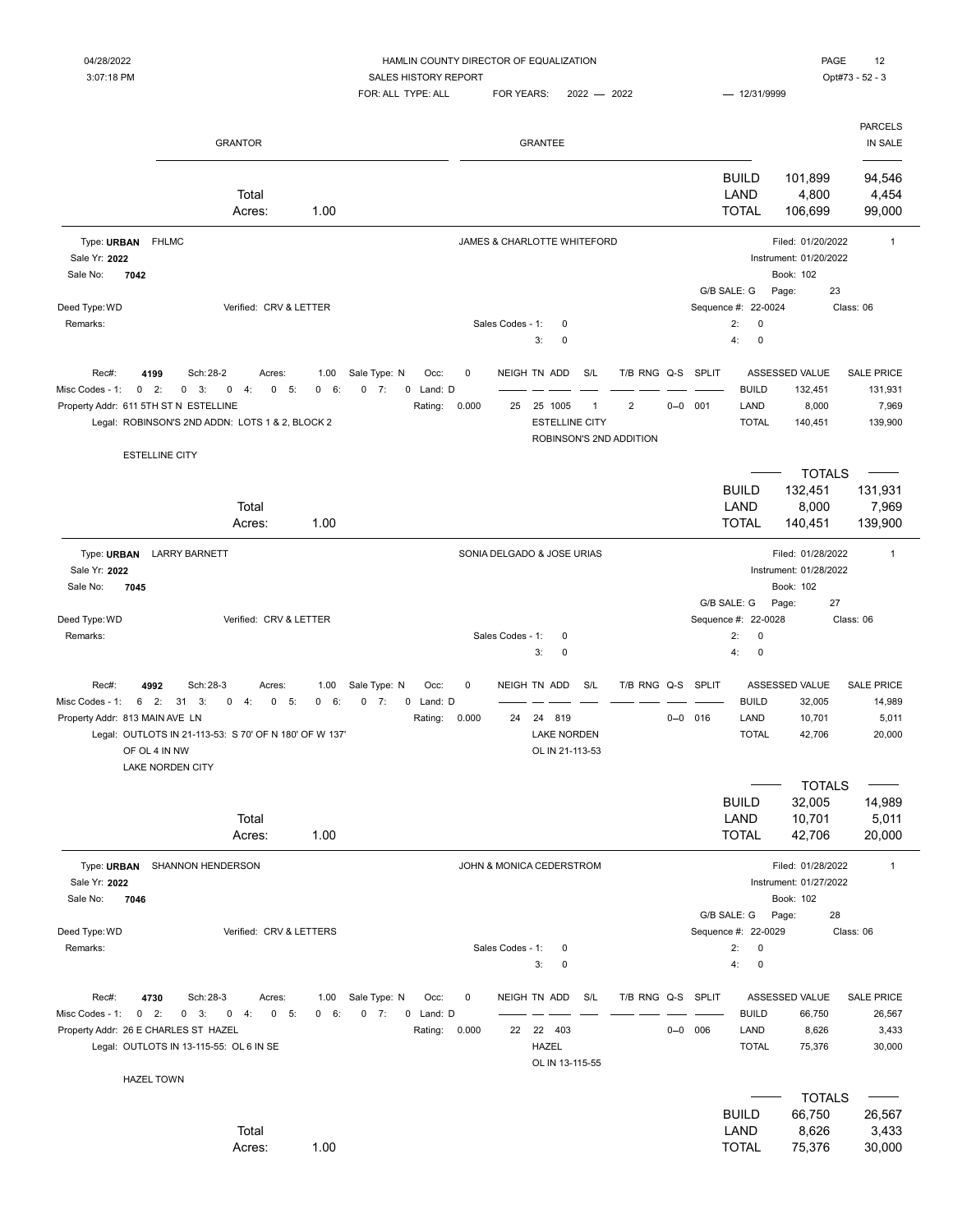| Filed: 02/01/2022<br>206 PIONEER AVE<br>ZACHARY & CANDACE WEST<br>$\mathbf{1}$<br>Type: URBAN<br>Sale Yr: 2022<br>Instrument: 01/27/2022<br>Book: 102<br>Sale No:<br>7048<br>G/B SALE: G<br>30<br>Page:<br>Verified: CRV & LETTER<br>Sequence #: 22-0031<br>Class: 06<br>Deed Type: WD<br>Sales Codes - 1:<br>2:<br>$\mathbf 0$<br>Remarks:<br>0<br>$\pmb{0}$<br>3:<br>4:<br>0<br>4443<br>Sch: 28-3<br>Acres:<br>Sale Type: N<br>Occ:<br>0<br>NEIGH TN ADD<br>S/L<br>T/B RNG Q-S SPLIT<br>ASSESSED VALUE<br>Rec#:<br>1.00<br>Misc Codes - 1:9300<br>2:<br>$0 \quad 3:$<br>$\mathbf 0$<br>4:<br>$0 - 5:$<br>0 6:<br>$0 \t 7:$<br>Land: D<br><b>BUILD</b><br>41,356<br>0<br>Property Addr: 206 PIONEER AVE HAYTI<br>Rating: 0.000<br>26<br>26 1201<br>6<br>$0 - 0$<br>004<br>LAND<br>7,452<br>$\overline{4}$<br>Legal: OP: LOT 4, BLOCK 6<br><b>HAYTI TOWN</b><br><b>TOTAL</b><br>48,808<br><b>ORIGINAL PLAT</b><br><b>HAYTI TOWN</b><br><b>TOTALS</b><br><b>BUILD</b><br>41,356<br>LAND<br>7,452<br>Total<br><b>TOTAL</b><br>1.00<br>48,808<br>115,000<br>Acres:<br>Filed: 02/01/2022<br>Type: URBAN<br>RYDER & LYNDSEY SEPPALA<br><b>WADE SEPPALA</b><br>$\mathbf{1}$<br>Sale Yr: 2022<br>Instrument: 01/31/2022<br>7049<br>Book: 102<br>Sale No:<br>G/B SALE: B<br>31<br>Page:<br>Deed Type: WD<br>Verified: CRV<br>Sequence #: 22-0032<br>Class: 06<br>Remarks: NOT ON OPEN MARKET<br>Sales Codes - 1:<br>0<br>2:<br>$\mathbf 0$<br>$\pmb{0}$<br>3:<br>$\mathbf 0$<br>4:<br>Sale Type: N<br>T/B RNG Q-S<br><b>SPLIT</b><br>ASSESSED VALUE<br>Rec#:<br>3613<br>Sch: 28-1<br>Acres:<br>1.00<br>Occ:<br>0<br>NEIGH TN ADD<br>S/L<br>Misc Codes - 1:9300<br>2:<br>$0 - 5:$<br>6:<br>0<br>7:<br>0 Land: D<br><b>BUILD</b><br>$0 \quad 3:$<br>0<br>4:<br>0<br>17,398<br>Property Addr: 308 E MAIN ST CASTLEWOOD<br>$0 - 0$ 014<br>LAND<br>14,688<br>Rating:<br>0.000<br>21<br>21 201<br>14<br>11<br>CASTLEWOOD CITY<br>Legal: OP: LOTS 14 & 15, BLOCK 11<br><b>TOTAL</b><br>32,086<br><b>ORIGINAL PLAT</b><br>CASTLEWOOD CITY<br><b>TOTALS</b><br><b>BUILD</b><br>17,398<br>LAND<br>Total<br>14,688<br><b>TOTAL</b><br>1.00<br>32,086<br>Acres:<br><b>LARRY HANSEN</b><br><b>DWIGHT &amp; STACY KOPMAN</b><br>Filed: 02/11/2022<br>Type: URBAN<br>$\mathbf{1}$<br>Sale Yr: 2022<br>Instrument: 12/29/2021<br>7052<br>Book: 102<br>Sale No:<br>G/B SALE: B<br>Page:<br>44<br>Deed Type: WD<br>Verified: CRV & LETTERS<br>Sequence #: 22-0046<br>Class: 05<br>Remarks: NOT ON OPEN MARKET<br>Sales Codes - 1:<br>2:<br>$\mathbf 0$<br>0<br>$\pmb{0}$<br>3:<br>0<br>4:<br>T/B RNG Q-S SPLIT<br>Sch: 28-3<br>Sale Type: N<br>NEIGH TN ADD<br>S/L<br>ASSESSED VALUE<br>Rec#:<br>4632<br>Acres:<br>12.20<br>Occ:<br>0<br>$0$ 7:<br><b>BUILD</b><br>$0$ 2:<br>$0 \quad 3:$<br>$-5:$<br>$\mathbf 0$<br>6:<br>Land: D<br>$\mathsf 0$<br>Misc Codes - 1:<br>0<br>4:<br>0<br>0<br>LAND<br>26<br>26 1214<br>$0 - 0$<br>001<br>26,856<br>Property Addr:<br>Rating:<br>0.604<br>Legal: FARMLAND: S2SW4 LESS EXC IN 21-114-53<br><b>HAYTI TOWN</b><br><b>TOTAL</b><br>26,856<br><b>FARMLAND</b><br><b>HAYTI TOWN</b><br><b>TOTALS</b><br><b>BUILD</b><br>0 | <b>GRANTOR</b> |  |  |  |  | <b>GRANTEE</b> |  |  |  |  |  |  |                                                  |  |  |
|-----------------------------------------------------------------------------------------------------------------------------------------------------------------------------------------------------------------------------------------------------------------------------------------------------------------------------------------------------------------------------------------------------------------------------------------------------------------------------------------------------------------------------------------------------------------------------------------------------------------------------------------------------------------------------------------------------------------------------------------------------------------------------------------------------------------------------------------------------------------------------------------------------------------------------------------------------------------------------------------------------------------------------------------------------------------------------------------------------------------------------------------------------------------------------------------------------------------------------------------------------------------------------------------------------------------------------------------------------------------------------------------------------------------------------------------------------------------------------------------------------------------------------------------------------------------------------------------------------------------------------------------------------------------------------------------------------------------------------------------------------------------------------------------------------------------------------------------------------------------------------------------------------------------------------------------------------------------------------------------------------------------------------------------------------------------------------------------------------------------------------------------------------------------------------------------------------------------------------------------------------------------------------------------------------------------------------------------------------------------------------------------------------------------------------------------------------------------------------------------------------------------------------------------------------------------------------------------------------------------------------------------------------------------------------------------------------------------------------------------------------------------------------------------------------------------------------------------------------------------------------------------------------------------------------------------------------------------------------------------------------------------------------------------------------------------------------------------------------------------------------------------|----------------|--|--|--|--|----------------|--|--|--|--|--|--|--------------------------------------------------|--|--|
|                                                                                                                                                                                                                                                                                                                                                                                                                                                                                                                                                                                                                                                                                                                                                                                                                                                                                                                                                                                                                                                                                                                                                                                                                                                                                                                                                                                                                                                                                                                                                                                                                                                                                                                                                                                                                                                                                                                                                                                                                                                                                                                                                                                                                                                                                                                                                                                                                                                                                                                                                                                                                                                                                                                                                                                                                                                                                                                                                                                                                                                                                                                                         |                |  |  |  |  |                |  |  |  |  |  |  |                                                  |  |  |
|                                                                                                                                                                                                                                                                                                                                                                                                                                                                                                                                                                                                                                                                                                                                                                                                                                                                                                                                                                                                                                                                                                                                                                                                                                                                                                                                                                                                                                                                                                                                                                                                                                                                                                                                                                                                                                                                                                                                                                                                                                                                                                                                                                                                                                                                                                                                                                                                                                                                                                                                                                                                                                                                                                                                                                                                                                                                                                                                                                                                                                                                                                                                         |                |  |  |  |  |                |  |  |  |  |  |  |                                                  |  |  |
|                                                                                                                                                                                                                                                                                                                                                                                                                                                                                                                                                                                                                                                                                                                                                                                                                                                                                                                                                                                                                                                                                                                                                                                                                                                                                                                                                                                                                                                                                                                                                                                                                                                                                                                                                                                                                                                                                                                                                                                                                                                                                                                                                                                                                                                                                                                                                                                                                                                                                                                                                                                                                                                                                                                                                                                                                                                                                                                                                                                                                                                                                                                                         |                |  |  |  |  |                |  |  |  |  |  |  |                                                  |  |  |
|                                                                                                                                                                                                                                                                                                                                                                                                                                                                                                                                                                                                                                                                                                                                                                                                                                                                                                                                                                                                                                                                                                                                                                                                                                                                                                                                                                                                                                                                                                                                                                                                                                                                                                                                                                                                                                                                                                                                                                                                                                                                                                                                                                                                                                                                                                                                                                                                                                                                                                                                                                                                                                                                                                                                                                                                                                                                                                                                                                                                                                                                                                                                         |                |  |  |  |  |                |  |  |  |  |  |  | <b>SALE PRICE</b><br>97,442<br>17,558<br>115,000 |  |  |
|                                                                                                                                                                                                                                                                                                                                                                                                                                                                                                                                                                                                                                                                                                                                                                                                                                                                                                                                                                                                                                                                                                                                                                                                                                                                                                                                                                                                                                                                                                                                                                                                                                                                                                                                                                                                                                                                                                                                                                                                                                                                                                                                                                                                                                                                                                                                                                                                                                                                                                                                                                                                                                                                                                                                                                                                                                                                                                                                                                                                                                                                                                                                         |                |  |  |  |  |                |  |  |  |  |  |  |                                                  |  |  |
|                                                                                                                                                                                                                                                                                                                                                                                                                                                                                                                                                                                                                                                                                                                                                                                                                                                                                                                                                                                                                                                                                                                                                                                                                                                                                                                                                                                                                                                                                                                                                                                                                                                                                                                                                                                                                                                                                                                                                                                                                                                                                                                                                                                                                                                                                                                                                                                                                                                                                                                                                                                                                                                                                                                                                                                                                                                                                                                                                                                                                                                                                                                                         |                |  |  |  |  |                |  |  |  |  |  |  | 97,442<br>17,558                                 |  |  |
|                                                                                                                                                                                                                                                                                                                                                                                                                                                                                                                                                                                                                                                                                                                                                                                                                                                                                                                                                                                                                                                                                                                                                                                                                                                                                                                                                                                                                                                                                                                                                                                                                                                                                                                                                                                                                                                                                                                                                                                                                                                                                                                                                                                                                                                                                                                                                                                                                                                                                                                                                                                                                                                                                                                                                                                                                                                                                                                                                                                                                                                                                                                                         |                |  |  |  |  |                |  |  |  |  |  |  |                                                  |  |  |
|                                                                                                                                                                                                                                                                                                                                                                                                                                                                                                                                                                                                                                                                                                                                                                                                                                                                                                                                                                                                                                                                                                                                                                                                                                                                                                                                                                                                                                                                                                                                                                                                                                                                                                                                                                                                                                                                                                                                                                                                                                                                                                                                                                                                                                                                                                                                                                                                                                                                                                                                                                                                                                                                                                                                                                                                                                                                                                                                                                                                                                                                                                                                         |                |  |  |  |  |                |  |  |  |  |  |  |                                                  |  |  |
|                                                                                                                                                                                                                                                                                                                                                                                                                                                                                                                                                                                                                                                                                                                                                                                                                                                                                                                                                                                                                                                                                                                                                                                                                                                                                                                                                                                                                                                                                                                                                                                                                                                                                                                                                                                                                                                                                                                                                                                                                                                                                                                                                                                                                                                                                                                                                                                                                                                                                                                                                                                                                                                                                                                                                                                                                                                                                                                                                                                                                                                                                                                                         |                |  |  |  |  |                |  |  |  |  |  |  |                                                  |  |  |
|                                                                                                                                                                                                                                                                                                                                                                                                                                                                                                                                                                                                                                                                                                                                                                                                                                                                                                                                                                                                                                                                                                                                                                                                                                                                                                                                                                                                                                                                                                                                                                                                                                                                                                                                                                                                                                                                                                                                                                                                                                                                                                                                                                                                                                                                                                                                                                                                                                                                                                                                                                                                                                                                                                                                                                                                                                                                                                                                                                                                                                                                                                                                         |                |  |  |  |  |                |  |  |  |  |  |  | SALE PRICE<br>23,587<br>19,913<br>43,500         |  |  |
|                                                                                                                                                                                                                                                                                                                                                                                                                                                                                                                                                                                                                                                                                                                                                                                                                                                                                                                                                                                                                                                                                                                                                                                                                                                                                                                                                                                                                                                                                                                                                                                                                                                                                                                                                                                                                                                                                                                                                                                                                                                                                                                                                                                                                                                                                                                                                                                                                                                                                                                                                                                                                                                                                                                                                                                                                                                                                                                                                                                                                                                                                                                                         |                |  |  |  |  |                |  |  |  |  |  |  | 23,587<br>19,913                                 |  |  |
|                                                                                                                                                                                                                                                                                                                                                                                                                                                                                                                                                                                                                                                                                                                                                                                                                                                                                                                                                                                                                                                                                                                                                                                                                                                                                                                                                                                                                                                                                                                                                                                                                                                                                                                                                                                                                                                                                                                                                                                                                                                                                                                                                                                                                                                                                                                                                                                                                                                                                                                                                                                                                                                                                                                                                                                                                                                                                                                                                                                                                                                                                                                                         |                |  |  |  |  |                |  |  |  |  |  |  | 43,500                                           |  |  |
|                                                                                                                                                                                                                                                                                                                                                                                                                                                                                                                                                                                                                                                                                                                                                                                                                                                                                                                                                                                                                                                                                                                                                                                                                                                                                                                                                                                                                                                                                                                                                                                                                                                                                                                                                                                                                                                                                                                                                                                                                                                                                                                                                                                                                                                                                                                                                                                                                                                                                                                                                                                                                                                                                                                                                                                                                                                                                                                                                                                                                                                                                                                                         |                |  |  |  |  |                |  |  |  |  |  |  |                                                  |  |  |
|                                                                                                                                                                                                                                                                                                                                                                                                                                                                                                                                                                                                                                                                                                                                                                                                                                                                                                                                                                                                                                                                                                                                                                                                                                                                                                                                                                                                                                                                                                                                                                                                                                                                                                                                                                                                                                                                                                                                                                                                                                                                                                                                                                                                                                                                                                                                                                                                                                                                                                                                                                                                                                                                                                                                                                                                                                                                                                                                                                                                                                                                                                                                         |                |  |  |  |  |                |  |  |  |  |  |  |                                                  |  |  |
|                                                                                                                                                                                                                                                                                                                                                                                                                                                                                                                                                                                                                                                                                                                                                                                                                                                                                                                                                                                                                                                                                                                                                                                                                                                                                                                                                                                                                                                                                                                                                                                                                                                                                                                                                                                                                                                                                                                                                                                                                                                                                                                                                                                                                                                                                                                                                                                                                                                                                                                                                                                                                                                                                                                                                                                                                                                                                                                                                                                                                                                                                                                                         |                |  |  |  |  |                |  |  |  |  |  |  | <b>SALE PRICE</b><br>0<br>120,541                |  |  |
|                                                                                                                                                                                                                                                                                                                                                                                                                                                                                                                                                                                                                                                                                                                                                                                                                                                                                                                                                                                                                                                                                                                                                                                                                                                                                                                                                                                                                                                                                                                                                                                                                                                                                                                                                                                                                                                                                                                                                                                                                                                                                                                                                                                                                                                                                                                                                                                                                                                                                                                                                                                                                                                                                                                                                                                                                                                                                                                                                                                                                                                                                                                                         |                |  |  |  |  |                |  |  |  |  |  |  | 120,541                                          |  |  |
|                                                                                                                                                                                                                                                                                                                                                                                                                                                                                                                                                                                                                                                                                                                                                                                                                                                                                                                                                                                                                                                                                                                                                                                                                                                                                                                                                                                                                                                                                                                                                                                                                                                                                                                                                                                                                                                                                                                                                                                                                                                                                                                                                                                                                                                                                                                                                                                                                                                                                                                                                                                                                                                                                                                                                                                                                                                                                                                                                                                                                                                                                                                                         |                |  |  |  |  |                |  |  |  |  |  |  |                                                  |  |  |
| Total<br>LAND<br>26,856<br>120,541<br>120,541<br>12.20<br><b>TOTAL</b><br>26,856<br>Acres:                                                                                                                                                                                                                                                                                                                                                                                                                                                                                                                                                                                                                                                                                                                                                                                                                                                                                                                                                                                                                                                                                                                                                                                                                                                                                                                                                                                                                                                                                                                                                                                                                                                                                                                                                                                                                                                                                                                                                                                                                                                                                                                                                                                                                                                                                                                                                                                                                                                                                                                                                                                                                                                                                                                                                                                                                                                                                                                                                                                                                                              |                |  |  |  |  |                |  |  |  |  |  |  | 0                                                |  |  |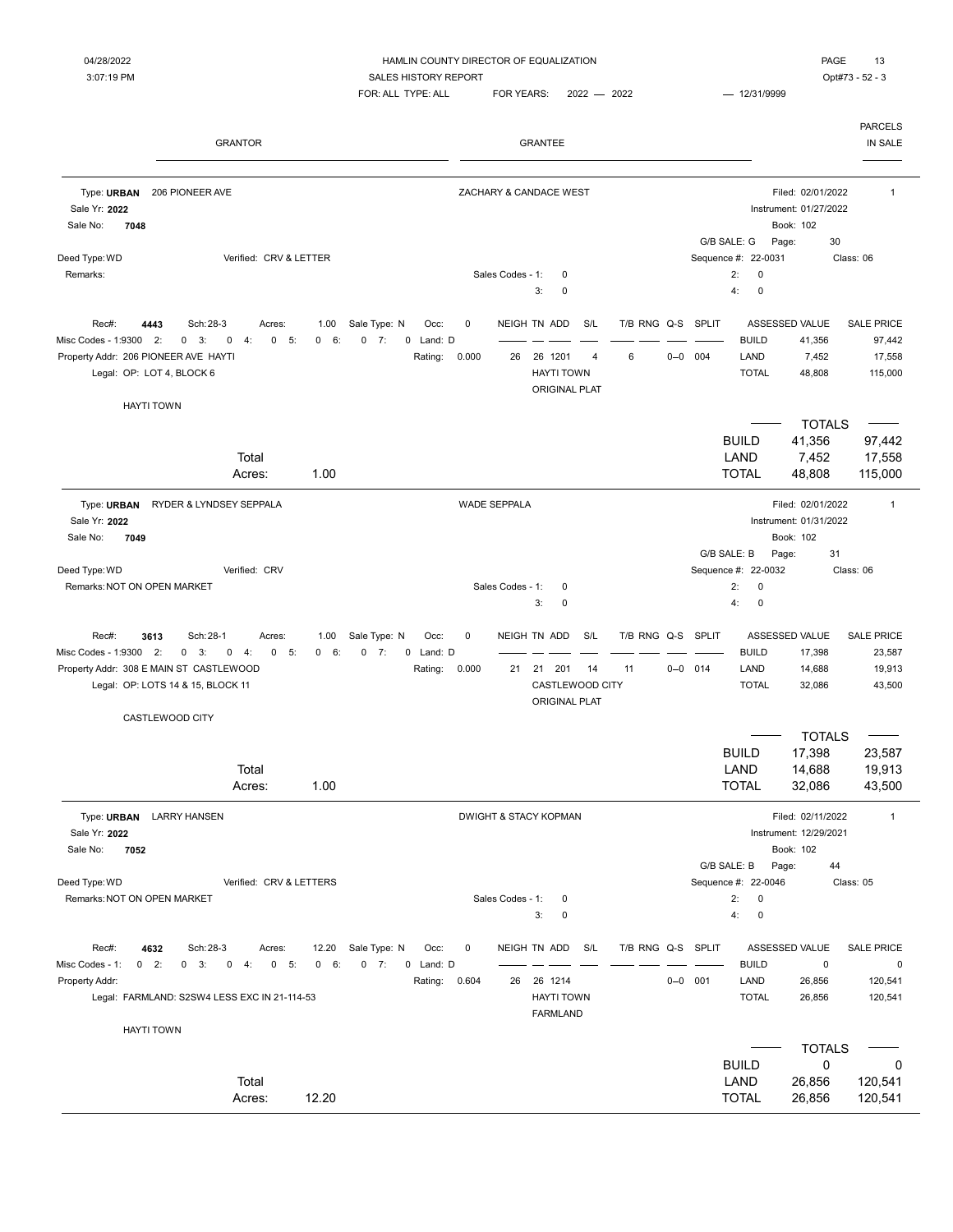$FOR: ALL TYPE: ALL \qquad FOR YEARS: \qquad 2022 \qquad \qquad 2022 \qquad \qquad 12/31/9999$ 

|                                                                   | <b>GRANTOR</b>                                                                                                                                             |                                                                                        |                                   | <b>GRANTEE</b>                                                                   |                         |                                                     |                                                          | <b>PARCELS</b><br>IN SALE                         |
|-------------------------------------------------------------------|------------------------------------------------------------------------------------------------------------------------------------------------------------|----------------------------------------------------------------------------------------|-----------------------------------|----------------------------------------------------------------------------------|-------------------------|-----------------------------------------------------|----------------------------------------------------------|---------------------------------------------------|
| Type: URBAN<br>Sale Yr: 2022<br>Sale No:<br>7053                  | <b>DWIGHT &amp; STACY KOPMAN</b>                                                                                                                           |                                                                                        | <b>RUSSELL SEPPANEN</b>           |                                                                                  |                         |                                                     | Filed: 02/14/2022<br>Instrument: 02/10/2022<br>Book: 102 | $\mathbf{1}$                                      |
| Deed Type: WD                                                     | Verified: CRV & LETTERS                                                                                                                                    |                                                                                        |                                   |                                                                                  |                         | G/B SALE: G<br>Sequence #: 22-0048                  | 46<br>Page:                                              | Class: 07                                         |
| Remarks:                                                          |                                                                                                                                                            |                                                                                        | Sales Codes - 1:                  | 0<br>3:<br>0                                                                     |                         | 2:<br>0<br>4:<br>0                                  |                                                          |                                                   |
| Rec#:<br>Misc Codes - 1:<br>Property Addr:                        | Sch: 28-3<br>7354<br>Acres:<br>$0$ 2:<br>$\mathbf 0$<br>3:<br>$\mathbf 0$<br>0<br>5:<br>4:                                                                 | Sale Type: N<br>.00<br>Occ:<br>6:<br>$0 \t 7:$<br>0 Land: D<br>0<br>Rating:            | 0<br>0.000<br>26                  | NEIGH TN ADD<br>S/L<br>26 1225                                                   | T/B RNG Q-S SPLIT       | <b>BUILD</b><br>LAND<br>$0 - 2$ 001                 | ASSESSED VALUE<br>$\pmb{0}$<br>31,492                    | <b>SALE PRICE</b><br>0<br>38,000                  |
|                                                                   | Legal: MARSH LAKE INDUSTRIAL ADDN: LOT 1, BLOCK 2<br><b>HAYTI TOWN</b>                                                                                     |                                                                                        |                                   | <b>HAYTI TOWN</b><br>MARSH LAKE INDUSTRIAL ADD                                   |                         | <b>TOTAL</b>                                        | 31,492                                                   | 38,000                                            |
|                                                                   |                                                                                                                                                            |                                                                                        |                                   |                                                                                  |                         | <b>BUILD</b>                                        | <b>TOTALS</b><br>$\mathbf 0$                             | 0                                                 |
|                                                                   | Total<br>Acres:                                                                                                                                            | .00                                                                                    |                                   |                                                                                  |                         | LAND<br><b>TOTAL</b>                                | 31,492<br>31,492                                         | 38,000<br>38,000                                  |
| Type: URBAN<br>Sale Yr: 2022                                      | SONIA DELGADO                                                                                                                                              |                                                                                        | MANUEL ESPINOZA                   |                                                                                  |                         |                                                     | Filed: 02/15/2022<br>Instrument: 02/15/2022              | $\mathbf{1}$                                      |
| Sale No:<br>7054<br>Deed Type: WD<br>Remarks: NOT ON OPEN MARKET  | Verified: CRV                                                                                                                                              |                                                                                        | Sales Codes - 1:                  | 0                                                                                |                         | G/B SALE: B<br>Sequence #: 22-0049<br>2:<br>0       | Book: 102<br>Page:<br>47                                 | Class: 06                                         |
|                                                                   |                                                                                                                                                            |                                                                                        |                                   | 3:<br>0                                                                          |                         | 4:<br>0                                             |                                                          |                                                   |
| Rec#:<br>Misc Codes - 1:<br>Property Addr: 504 HANSEN AVE, HAYTI  | 7329<br>Sch: 28-3<br>Acres:<br>$0$ 2:<br>$0 \quad 3:$<br>$\mathbf 0$<br>4:<br>$0 - 5:$<br>Legal: REDBIRD MEADOWS ADDN: LOT 3, BLOCK 2<br><b>HAYTI TOWN</b> | Sale Type: N<br>Occ:<br>.00<br>$0 \t 7:$<br>0 Land: D<br>$\mathbf{0}$<br>6:<br>Rating: | $\mathbf 0$<br>0.000<br>26        | NEIGH TN ADD<br>S/L<br>26 1224<br><b>HAYTI TOWN</b><br>REDBIRD MEADOWS ADDITION  | T/B RNG Q-S SPLIT       | <b>BUILD</b><br>$0 - 2$ 003<br>LAND<br><b>TOTAL</b> | ASSESSED VALUE<br>500<br>18,200<br>18,700                | <b>SALE PRICE</b><br>543<br>19,755<br>20,298      |
|                                                                   |                                                                                                                                                            |                                                                                        |                                   |                                                                                  |                         | <b>BUILD</b>                                        | <b>TOTALS</b>                                            |                                                   |
|                                                                   | Total                                                                                                                                                      |                                                                                        |                                   |                                                                                  |                         |                                                     |                                                          |                                                   |
|                                                                   | Acres:                                                                                                                                                     | .00                                                                                    |                                   |                                                                                  |                         | LAND<br><b>TOTAL</b>                                | 500<br>18,200<br>18,700                                  | 543<br>19,755<br>20,298                           |
| Type: URBAN<br>Sale Yr: 2022                                      | JUSTIN HARMS & STACEY LUONG                                                                                                                                |                                                                                        | <b>JASON &amp; REGINA BRAUNER</b> |                                                                                  |                         |                                                     | Filed: 02/22/2022<br>Instrument: 02/05/2022              | $\mathbf{1}$                                      |
| Sale No:<br>7055                                                  |                                                                                                                                                            |                                                                                        |                                   |                                                                                  |                         | G/B SALE: G                                         | Book: 102<br>Page:<br>55                                 |                                                   |
| Deed Type: WD<br>Remarks:                                         | Verified: CRV                                                                                                                                              |                                                                                        | Sales Codes - 1:                  | 0<br>3:<br>0                                                                     |                         | Sequence #: 22-0057<br>2:<br>0<br>4:<br>$\pmb{0}$   |                                                          | Class: 06                                         |
| Rec#:<br>Misc Codes - 1:<br>Property Addr: 110 5TH ST S ESTELLINE | Sch: 28-2<br>4069<br>Acres:<br>$0 \t 2$ :<br>$0 \t 3:$<br>$0 \t 4$ :<br>$0 - 5:$<br>Legal: OP: LOTS 4 & 5, BLOCK 21                                        | 1.00 Sale Type: N<br>Occ:<br>0 6:<br>$0 \t 7:$<br>0 Land: D<br>Rating: 0.000           | 0                                 | NEIGH TN ADD<br>S/L<br>25 25 1001<br>4<br><b>ESTELLINE CITY</b><br>ORIGINAL PLAT | T/B RNG Q-S SPLIT<br>21 | <b>BUILD</b><br>$0 - 0$ 005<br>LAND<br><b>TOTAL</b> | ASSESSED VALUE<br>55,052<br>8,000<br>63,052              | <b>SALE PRICE</b><br>130,968<br>19,032<br>150,000 |
|                                                                   | <b>ESTELLINE CITY</b>                                                                                                                                      |                                                                                        |                                   |                                                                                  |                         |                                                     | <b>TOTALS</b>                                            |                                                   |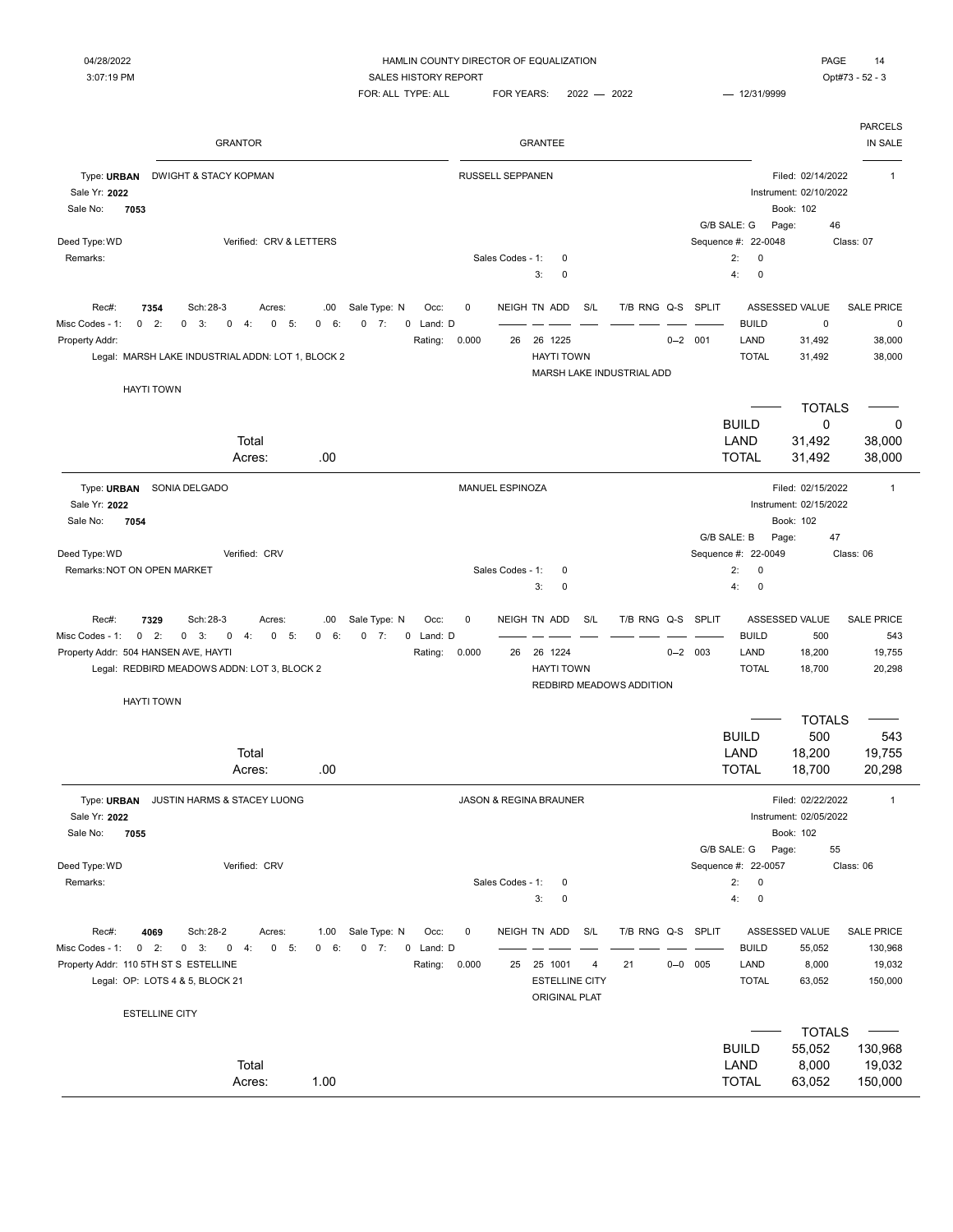| ו הר<br>c<br>c<br>г. |  |
|----------------------|--|

|                                                  | <b>GRANTOR</b>                                                                         |                          |                                                |           |                    | <b>GRANTEE</b>                   |                |                   |         |             |                                       |                                                          | <b>PARCELS</b><br>IN SALE      |
|--------------------------------------------------|----------------------------------------------------------------------------------------|--------------------------|------------------------------------------------|-----------|--------------------|----------------------------------|----------------|-------------------|---------|-------------|---------------------------------------|----------------------------------------------------------|--------------------------------|
| Type: URBAN<br>Sale Yr: 2022<br>Sale No:<br>7056 | <b>CLARENCE RHODY</b>                                                                  |                          |                                                |           |                    | MICHAEL & KARLA MATSON           |                |                   |         |             |                                       | Filed: 02/22/2022<br>Instrument: 02/21/2022<br>Book: 102 | $\mathbf 1$                    |
| Deed Type: WD                                    | Verified: CRV & LETTER                                                                 |                          |                                                |           |                    |                                  |                |                   |         |             | G/B SALE: G<br>Sequence #:<br>22-0058 | 56<br>Page:                                              | Class: 05                      |
| Remarks:                                         |                                                                                        |                          |                                                |           | Sales Codes - 1:   | 0                                |                |                   |         |             | 2:<br>0                               |                                                          |                                |
|                                                  |                                                                                        |                          |                                                |           |                    | 0<br>3:                          |                |                   |         |             | 4:<br>0                               |                                                          |                                |
| Rec#:<br>Misc Codes - 1:9300 2:                  | 6475<br>Sch: 28-1<br>Acres:<br>$0 \quad 3:$<br>$\mathbf 0$<br>4:<br>$\mathbf{0}$<br>5: | 1.00<br>6:<br>$^{\circ}$ | Sale Type: N<br>Occ:<br>$0 \t 7:$<br>0 Land: D | $\pmb{0}$ |                    | NEIGH TN ADD                     | S/L            | T/B RNG Q-S SPLIT |         |             | <b>BUILD</b>                          | ASSESSED VALUE<br>$\mathbf 0$                            | <b>SALE PRICE</b><br>$\pmb{0}$ |
| Property Addr:                                   |                                                                                        |                          | Rating:                                        | 0.000     | 21                 | 21<br>201                        | $\overline{2}$ | 28                |         | $0 - 0$ 009 | LAND                                  | 15,912                                                   | 17,500                         |
| Legal: LOT 9, BLOCK 28                           |                                                                                        |                          |                                                |           |                    | CASTLEWOOD CITY<br>ORIGINAL PLAT |                |                   |         |             | <b>TOTAL</b>                          | 15,912                                                   | 17,500                         |
|                                                  | CASTLEWOOD CITY                                                                        |                          |                                                |           |                    |                                  |                |                   |         |             |                                       |                                                          |                                |
|                                                  |                                                                                        |                          |                                                |           |                    |                                  |                |                   |         |             |                                       | <b>TOTALS</b>                                            |                                |
|                                                  |                                                                                        |                          |                                                |           |                    |                                  |                |                   |         |             | <b>BUILD</b>                          | 0                                                        | 0                              |
|                                                  | Total                                                                                  |                          |                                                |           |                    |                                  |                |                   |         |             | LAND                                  | 15,912                                                   | 17,500                         |
|                                                  | Acres:                                                                                 | 1.00                     |                                                |           |                    |                                  |                |                   |         |             | <b>TOTAL</b>                          | 15,912                                                   | 17,500                         |
| Type: URBAN<br>Sale Yr: 2022                     | <b>GORDON &amp; DELORES KANGAS</b>                                                     |                          |                                                |           | <b>JEB BLUDORN</b> |                                  |                |                   |         |             |                                       | Filed: 03/02/2022<br>Instrument: 02/28/2022              | $\mathbf{1}$                   |
| 7057<br>Sale No:                                 |                                                                                        |                          |                                                |           |                    |                                  |                |                   |         |             |                                       | Book: 102                                                |                                |
|                                                  |                                                                                        |                          |                                                |           |                    |                                  |                |                   |         |             | G/B SALE: G                           | Page:<br>61                                              |                                |
| Deed Type: WD                                    | Verified: CRV & LETTER                                                                 |                          |                                                |           |                    |                                  |                |                   |         |             | Sequence #: 22-0063                   |                                                          | Class: 05                      |
| Remarks:                                         |                                                                                        |                          |                                                |           | Sales Codes - 1:   | 0<br>3:<br>0                     |                |                   |         |             | 2:<br>0<br>$\pmb{0}$<br>4:            |                                                          |                                |
|                                                  |                                                                                        |                          |                                                |           |                    |                                  |                |                   |         |             |                                       |                                                          |                                |
| Rec#:                                            | Sch: 28-3<br>7401<br>Acres:                                                            | 1.00                     | Sale Type: N<br>Occ:                           | 0         |                    | NEIGH TN ADD                     | S/L            | T/B RNG Q-S       |         | SPLIT       |                                       | ASSESSED VALUE                                           | <b>SALE PRICE</b>              |
| Misc Codes - 1:<br>$0$ 2:                        | 5:<br>$0 \quad 3:$<br>0<br>4:<br>0                                                     | $\mathbf{0}$<br>6:       | 0 Land: D<br>$0 \t 7:$                         |           |                    |                                  |                |                   |         |             | <b>BUILD</b>                          | $\mathbf 0$                                              | $\pmb{0}$                      |
| Property Addr: 711 EVENTIDE AVE, LN              |                                                                                        |                          | Rating:                                        | 0.000     | 24                 | 838<br>24                        | 000            | 20                | $0 - 0$ | 011         | LAND                                  | 20,097                                                   | 25,000                         |
|                                                  | Legal: TWILIGHT ADDITION: BLOCK 2, LOT 1                                               |                          |                                                |           |                    | <b>LAKE NORDEN</b>               |                |                   |         |             | <b>TOTAL</b>                          | 20,097                                                   | 25,000                         |
|                                                  | <b>LAKE NORDEN CITY</b>                                                                |                          |                                                |           |                    | <b>TWILIGHT ADDITION</b>         |                |                   |         |             |                                       |                                                          |                                |
|                                                  |                                                                                        |                          |                                                |           |                    |                                  |                |                   |         |             |                                       | <b>TOTALS</b>                                            |                                |
|                                                  |                                                                                        |                          |                                                |           |                    |                                  |                |                   |         |             | <b>BUILD</b>                          | 0                                                        | 0                              |
|                                                  | Total                                                                                  |                          |                                                |           |                    |                                  |                |                   |         |             | LAND                                  | 20,097                                                   | 25,000                         |
|                                                  | Acres:                                                                                 | 1.00                     |                                                |           |                    |                                  |                |                   |         |             | <b>TOTAL</b>                          | 20,097                                                   | 25,000                         |
| Type: URBAN                                      | TOM & SUSAN HOMOLA                                                                     |                          |                                                |           |                    | COTTONWOOD VIEW LLC              |                |                   |         |             |                                       | Filed: 03/02/2022                                        | $\mathbf{1}$                   |
| Sale Yr: 2022                                    |                                                                                        |                          |                                                |           |                    |                                  |                |                   |         |             |                                       | Instrument: 03/01/2022                                   |                                |
| Sale No:<br>7058                                 |                                                                                        |                          |                                                |           |                    |                                  |                |                   |         |             |                                       | Book: 102                                                |                                |
|                                                  |                                                                                        |                          |                                                |           |                    |                                  |                |                   |         |             | G/B SALE: B                           | 62<br>Page:                                              |                                |
| Deed Type: WD                                    | Verified: CRV & LETTERS                                                                |                          |                                                |           |                    |                                  |                |                   |         |             | Sequence #: 22-0064                   |                                                          | Class: 08                      |
| Remarks: NOT ON OPEN MARKET                      |                                                                                        |                          |                                                |           | Sales Codes - 1:   | 0                                |                |                   |         |             | 2:<br>0                               |                                                          |                                |
|                                                  |                                                                                        |                          |                                                |           |                    | 3:<br>0                          |                |                   |         |             | 4:<br>$\pmb{0}$                       |                                                          |                                |
| Rec#:                                            | 5975<br>Sch: 28-3<br>Acres:                                                            | 4.71                     | Sale Type: N<br>Occ:                           | 0         |                    | NEIGH TN ADD                     | S/L            | T/B RNG Q-S SPLIT |         |             |                                       | ASSESSED VALUE                                           | <b>SALE PRICE</b>              |
| $0$ 2:<br>Misc Codes - 1:                        | $0 \t 3:$<br>$\mathbf 0$<br>$-4$ :<br>$0 - 5$ :                                        | 0 6:                     | $0 \t 7:$<br>0 Land: D                         |           |                    |                                  |                |                   |         |             | <b>BUILD</b>                          | 866,804                                                  | 1,963,040                      |
| Property Addr: 45002 SD HWY 28 LN                |                                                                                        |                          | Rating:                                        | 0.000     | 24                 | 835<br>24                        | $\overline{1}$ | 1                 | $0 - 0$ | 001         | LAND                                  | 16,320                                                   | 36,960                         |
|                                                  | Legal: TOMOLA ADDN: LOT 1A                                                             |                          |                                                |           |                    | <b>LAKE NORDEN</b>               |                |                   |         |             | <b>TOTAL</b>                          | 883,124                                                  | 2,000,000                      |
|                                                  |                                                                                        |                          |                                                |           |                    | <b>TOMOLA ADDN</b>               |                |                   |         |             |                                       |                                                          |                                |
|                                                  | <b>LAKE NORDEN CITY</b>                                                                |                          |                                                |           |                    |                                  |                |                   |         |             |                                       |                                                          |                                |
|                                                  |                                                                                        |                          |                                                |           |                    |                                  |                |                   |         |             |                                       | <b>TOTALS</b>                                            |                                |
|                                                  | Total                                                                                  |                          |                                                |           |                    |                                  |                |                   |         |             | <b>BUILD</b><br>LAND                  | 866,804                                                  | 1,963,040                      |
|                                                  | Acres:                                                                                 | 4.71                     |                                                |           |                    |                                  |                |                   |         |             | <b>TOTAL</b>                          | 16,320<br>883,124                                        | 36,960<br>2,000,000            |
|                                                  |                                                                                        |                          |                                                |           |                    |                                  |                |                   |         |             |                                       |                                                          |                                |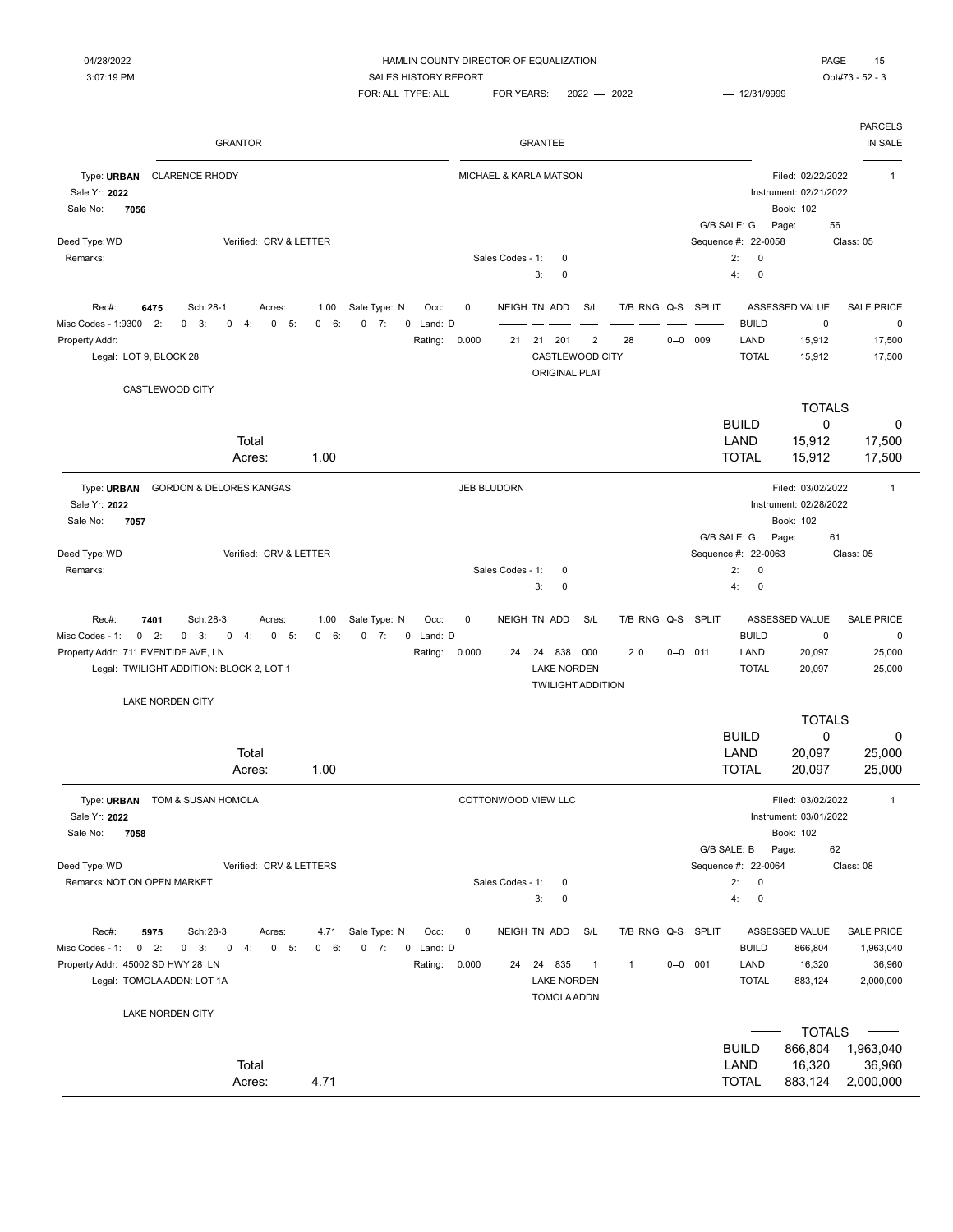PARCELS GRANTOR GRANTEE IN SALE Type: URBAN CALIBER LLC **The CALIBER LLC The CALIBER LLC The CALIBER LLC The CALIBER LLC Filed: 03/03/2022** 1 Sale Yr: **2022** Instrument: 01/28/2022 Sale No: **7059** Book: 102 G/B SALE: B Page: 63 Deed Type: WD Class: 06 Class: 06 Class: 06 Class: 06 Class: 06 Class: 06 Class: 06 Class: 06 Class: 06 Class: 06 Remarks:NOT ON OPEN MARKET Sales Codes - 1: 0 2: 0 3: 0 4: 0 Rec#: 7362 Sch:28-3 Acres: 1.00 Sale Type: N Occ: 0 NEIGH TN ADD S/L T/B RNG Q-S SPLIT ASSESSED VALUE SALE PRICE Misc Codes - 1: 0 2: 0 3: 0 4: 0 5: 0 6: 0 7: 0 Land: D = = = = = = = = = = = = BUILD 208,620 196,113 Property Addr: 733 TWILIGHT AVE LN **Rating: 0.000** 24 24 838 000 0 0 0-0 004 LAND 13,709 12,887 Legal: TWILIGHT ADDN: BLOCK 1, LOT 4 LAKE NORDEN TOTAL 222,329 209,000 TWILIGHT ADDITION LAKE NORDEN CITY TOTALS  $\overline{\phantom{a}}$ BUILD 208,620 196,113 Total LAND 13,709 12,887 Acres: 1.00 TOTAL 222,329 209,000 Type: URBAN LARRY KNUTSON **Internal and ACCONNATION** MARK & CHRISTINA FRANCISCO Filed: 03/07/2022 1 Sale Yr: **2022** Instrument: 02/25/2022 Sale No: **7065** Book: 102 G/B SALE: G Page: 69 Deed Type: WD Class: 05 Netrified: CRV Class: 05 Netrified: CRV Sequence #: 22-0071 Class: 05 Remarks: Sales Codes - 1: 0 2: 0 3: 0 4: 0 Rec#: 4386 Sch:28-2 Acres: 1.00 Sale Type: N Occ: 0 NEIGH TN ADD S/L T/B RNG Q-S SPLIT ASSESSED VALUE SALE PRICE Misc Codes - 1:9300 2: 0 3: 0 4: 0 5: 0 6: 0 7: 0 Land: D = = = = = = = = = = = = = BUILD 0 0 0 0 Property Addr: Rating: 0.000 25 6 0 0 010 25 1028 LAND 11,942 16,000 Legal: NORTHRIDGE ADDN: LOT 10 BLOCK 6 CONTROLL 11,942 16,000 NORTH RIDGE ADDN ESTELLINE CITY TOTALS BUILD 0 0 Total LAND 11,942 16,000 Acres: 1.00 TOTAL 11,942 16,000 Type: URBAN BRYDON HAAK **The State of the CONTACT ACCOMPT SET** JAMES & MICHELLE PAKKALA FILED TO THE Filed: 03/07/2022 1 Sale Yr: **2022** Instrument: 02/23/2022 Sale No: **7066** Book: 102 G/B SALE: G Page: 70 Deed Type: WD Class: 06 CRV & LETTER CRV & LETTER Sequence #: 22-0072 Class: 06 Remarks: Sales Codes - 1: 0 2: 0 3: 0 4: 0 Rec#: 4597 Sch:28-3 Acres: 1.00 Sale Type: N Occ: 0 NEIGH TN ADD S/L T/B RNG Q-S SPLIT ASSESSED VALUE SALE PRICE Misc Codes - 1: 0 2: 0 3: 0 4: 0 5: 0 6: 0 7: 0 Land: D –––––––––––––––––––––––––– BUILD 142,037 151,796 Property Addr: 99 6TH ST HAYTI **Rating: 0.000** 26 26 1208 2 3 0-0 002 LAND 16,098 17,204 Legal: PALMQUIST'S 4TH ADDN: LOT 2, BLOCK 3 **HAYTI TOWN** HAYTI TOWN TOTAL 158,135 169,000 PALMQUIST'S 4TH ADDITION HAYTI TOWN  $\sim$ TOTALS  $\overline{\phantom{0}}$ BUILD 142,037 151,796 Total LAND 16,098 17,204 Acres: 1.00 TOTAL 158,135 169,000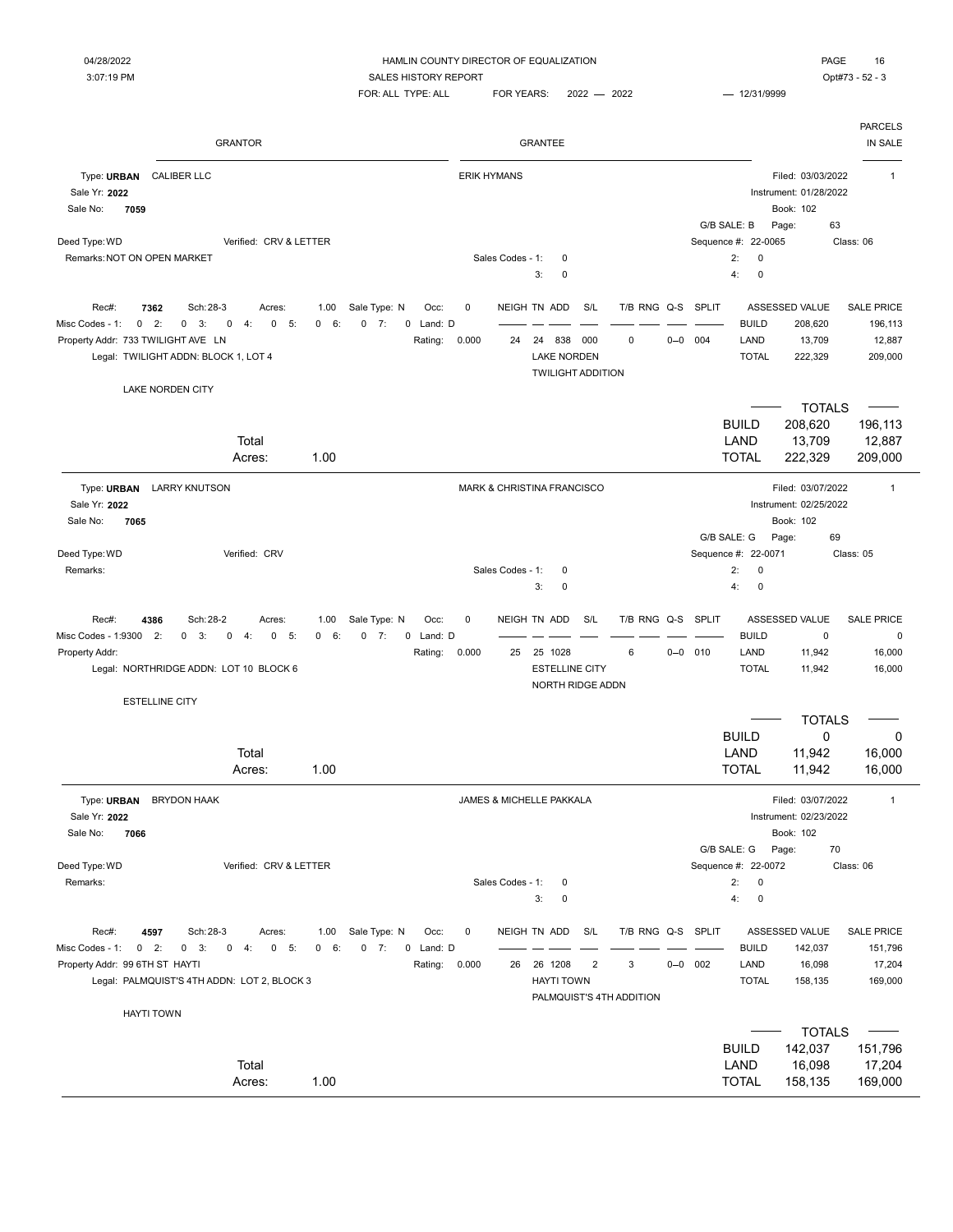## 04/28/2022 **Example 2012 THAMLIN COUNTY DIRECTOR OF EQUALIZATION PAGE** 17

3:07:20 PM SALES HISTORY REPORT SALES AND SALES HISTORY REPORT  $FOR: ALL$  TYPE: ALL  $FOR$  YEARS:  $2022 - 2022$   $- 12/31/9999$ 

|                                                                              | <b>GRANTOR</b>                                                                                                                    |                                                         |                              |                      |                       | <b>GRANTEE</b>                                                           |                       |                        |             |                                          |                                                          | <b>PARCELS</b><br>IN SALE                         |
|------------------------------------------------------------------------------|-----------------------------------------------------------------------------------------------------------------------------------|---------------------------------------------------------|------------------------------|----------------------|-----------------------|--------------------------------------------------------------------------|-----------------------|------------------------|-------------|------------------------------------------|----------------------------------------------------------|---------------------------------------------------|
| Type: URBAN<br><b>ITC</b><br>Sale Yr: 2022<br>Sale No:<br>7067               |                                                                                                                                   |                                                         |                              |                      | <b>CITY OF BRYANT</b> |                                                                          |                       |                        |             |                                          | Filed: 03/14/2022<br>Instrument: 03/01/2022<br>Book: 102 | $\mathbf{1}$                                      |
|                                                                              |                                                                                                                                   |                                                         |                              |                      |                       |                                                                          |                       |                        |             | G/B SALE: B                              | Page:<br>81                                              |                                                   |
| Deed Type: WD<br>Remarks: NOT ON OPEN MARKET                                 | Verified: CRV                                                                                                                     |                                                         |                              |                      | Sales Codes - 1:      | $\mathbf 0$                                                              |                       |                        |             | Sequence #: 22-0083<br>2:<br>$\mathbf 0$ |                                                          | Class: 08                                         |
|                                                                              |                                                                                                                                   |                                                         |                              |                      |                       | 3:<br>$\mathbf 0$                                                        |                       |                        |             | 4:<br>$\mathbf 0$                        |                                                          |                                                   |
| Rec#:<br>3193                                                                | Sch: 28-3<br>Acres:                                                                                                               | Sale Type: N<br>1.00                                    | Occ:                         | 0                    |                       | NEIGH TN ADD                                                             | S/L                   | T/B RNG Q-S SPLIT      |             |                                          | ASSESSED VALUE                                           | <b>SALE PRICE</b>                                 |
| 72:<br>Misc Codes - 1:<br>Property Addr: 106 E 4TH AVE BRYANT                | 23<br>0<br>5:<br>3:<br>4:<br>$\mathbf 0$                                                                                          | 0<br>6:<br>$0 \t 7:$                                    | 0 Land: D                    |                      |                       | 601                                                                      |                       | 5                      | $0 - 0$ 011 | <b>BUILD</b><br>LAND                     | $\mathbf 0$<br>$\mathsf 0$                               | 0<br>0                                            |
|                                                                              |                                                                                                                                   |                                                         | Rating:                      | 0.000                | 23                    | 23<br><b>BRYANT</b>                                                      | 15                    |                        |             | <b>TOTAL</b>                             | 0                                                        | $\mathbf 0$                                       |
|                                                                              | Legal: OP: LESS 20 X 50 CORNER OF 16 & ALL OF 15, BLOCK 5                                                                         |                                                         |                              |                      |                       | <b>ORIGINAL PLAT</b>                                                     |                       |                        |             |                                          |                                                          |                                                   |
| <b>BRYANT CITY</b>                                                           |                                                                                                                                   |                                                         |                              |                      |                       |                                                                          |                       |                        |             |                                          |                                                          |                                                   |
|                                                                              |                                                                                                                                   |                                                         |                              |                      |                       |                                                                          |                       |                        |             |                                          | <b>TOTALS</b>                                            |                                                   |
|                                                                              |                                                                                                                                   |                                                         |                              |                      |                       |                                                                          |                       |                        |             | <b>BUILD</b><br>LAND                     | 0                                                        | 0                                                 |
|                                                                              | Total                                                                                                                             | 1.00                                                    |                              |                      |                       |                                                                          |                       |                        |             | <b>TOTAL</b>                             | 0<br>0                                                   | 0<br>0                                            |
|                                                                              | Acres:                                                                                                                            |                                                         |                              |                      |                       |                                                                          |                       |                        |             |                                          |                                                          |                                                   |
| Type: URBAN<br>Sale Yr: 2022                                                 | RON & LANA GLAIM                                                                                                                  |                                                         |                              | <b>CALVIN SMITH</b>  |                       |                                                                          |                       |                        |             |                                          | Filed: 03/16/2022<br>Instrument: 03/14/2022              | $\mathbf{1}$                                      |
| Sale No:<br>7069                                                             |                                                                                                                                   |                                                         |                              |                      |                       |                                                                          |                       |                        |             |                                          | Book: 102                                                |                                                   |
|                                                                              |                                                                                                                                   |                                                         |                              |                      |                       |                                                                          |                       |                        |             | G/B SALE: G                              | Page:<br>86                                              |                                                   |
| Deed Type: WD                                                                | Verified: CRV & LETTERS                                                                                                           |                                                         |                              |                      |                       |                                                                          |                       |                        |             | Sequence #: 22-0088                      |                                                          | Class: 06                                         |
| Remarks:                                                                     |                                                                                                                                   |                                                         |                              |                      | Sales Codes - 1:      | 0                                                                        |                       |                        |             | 2:<br>$\mathbf 0$                        |                                                          |                                                   |
|                                                                              |                                                                                                                                   |                                                         |                              |                      |                       | 3:<br>$\mathbf 0$                                                        |                       |                        |             | 4:<br>$\mathbf 0$                        |                                                          |                                                   |
| Rec#:<br>4888<br>Misc Codes - 1:<br>$0$ 2:<br>Property Addr: 804 MAIN AVE LN | Sch: 28-3<br>Acres:<br>$0 \quad 3:$<br>0<br>4:<br>0<br>5:<br>Legal: S2 W 130' OF OL 15 IN NW 21-113-53<br><b>LAKE NORDEN CITY</b> | Sale Type: N<br>1.00<br>$0 \t 7:$<br>$\mathbf{0}$<br>6: | Occ:<br>0 Land: D<br>Rating: | $\mathbf 0$<br>0.000 | 24                    | NEIGH TN ADD<br>24<br>804<br><b>LAKE NORDEN</b><br>ROISUM'S 3RD ADDITION | S/L<br>$\overline{2}$ | T/B RNG Q-S SPLIT<br>4 | $0 - 0$ 005 | <b>BUILD</b><br>LAND<br><b>TOTAL</b>     | ASSESSED VALUE<br>94,375<br>21,091<br>115,466            | <b>SALE PRICE</b><br>126,688<br>28,312<br>155,000 |
|                                                                              |                                                                                                                                   |                                                         |                              |                      |                       |                                                                          |                       |                        |             |                                          | <b>TOTALS</b>                                            |                                                   |
|                                                                              |                                                                                                                                   |                                                         |                              |                      |                       |                                                                          |                       |                        |             | <b>BUILD</b>                             | 94,375                                                   | 126,688                                           |
|                                                                              | Total                                                                                                                             |                                                         |                              |                      |                       |                                                                          |                       |                        |             | LAND                                     | 21,091                                                   | 28,312                                            |
|                                                                              | Acres:                                                                                                                            | 1.00                                                    |                              |                      |                       |                                                                          |                       |                        |             | <b>TOTAL</b>                             | 115,466                                                  | 155,000                                           |
|                                                                              |                                                                                                                                   |                                                         |                              |                      |                       |                                                                          |                       |                        |             |                                          |                                                          |                                                   |
| Type: URBAN<br>Sale Yr: 2022                                                 | <b>JUDY WILSON</b>                                                                                                                |                                                         |                              | <b>BRENT TALO</b>    |                       |                                                                          |                       |                        |             |                                          | Filed: 03/17/2022<br>Instrument: 03/15/2022              | $\mathbf{1}$                                      |
| Sale No:<br>7070                                                             |                                                                                                                                   |                                                         |                              |                      |                       |                                                                          |                       |                        |             |                                          | Book: 102                                                |                                                   |
|                                                                              |                                                                                                                                   |                                                         |                              |                      |                       |                                                                          |                       |                        |             | G/B SALE: G                              | Page:<br>87                                              |                                                   |
| Deed Type: WD                                                                | Verified: CRV & LETTER                                                                                                            |                                                         |                              |                      |                       |                                                                          |                       |                        |             | Sequence #: 22-0089                      |                                                          | Class: 06                                         |
| Remarks:                                                                     |                                                                                                                                   |                                                         |                              |                      | Sales Codes - 1:      | 0<br>3:<br>$\mathsf 0$                                                   |                       |                        |             | 2:<br>$\pmb{0}$<br>4:<br>$\pmb{0}$       |                                                          |                                                   |
|                                                                              |                                                                                                                                   |                                                         |                              |                      |                       |                                                                          |                       |                        |             |                                          |                                                          |                                                   |
| Rec#:<br>4444                                                                | Sch: 28-3<br>Acres:                                                                                                               | 1.00 Sale Type: N                                       | Occ:                         | 0                    |                       | NEIGH TN ADD                                                             | S/L                   | T/B RNG Q-S SPLIT      |             |                                          | ASSESSED VALUE                                           | <b>SALE PRICE</b>                                 |
| Misc Codes - 1:9300 2:                                                       | $0 \quad 3:$<br>$0 \t 4$ :<br>$0 - 5$ :                                                                                           | 0 6:<br>$0 \t 7:$                                       | 0 Land: D                    |                      |                       |                                                                          |                       |                        |             | <b>BUILD</b>                             | 64,399                                                   | 76,184                                            |
| Property Addr: 204 PIONEER AVE HAYTI                                         |                                                                                                                                   |                                                         | Rating: 0.000                |                      |                       | 26 26 1201                                                               | 5                     | 6                      | $0 - 0$ 005 | LAND                                     | 7,452                                                    | 8,816                                             |
| Legal: OP: LOT 5, BLOCK 6                                                    |                                                                                                                                   |                                                         |                              |                      |                       | <b>HAYTI TOWN</b>                                                        |                       |                        |             | <b>TOTAL</b>                             | 71,851                                                   | 85,000                                            |
|                                                                              |                                                                                                                                   |                                                         |                              |                      |                       | <b>ORIGINAL PLAT</b>                                                     |                       |                        |             |                                          |                                                          |                                                   |
| <b>HAYTI TOWN</b>                                                            |                                                                                                                                   |                                                         |                              |                      |                       |                                                                          |                       |                        |             |                                          |                                                          |                                                   |
|                                                                              |                                                                                                                                   |                                                         |                              |                      |                       |                                                                          |                       |                        |             |                                          | <b>TOTALS</b>                                            |                                                   |
|                                                                              |                                                                                                                                   |                                                         |                              |                      |                       |                                                                          |                       |                        |             | <b>BUILD</b>                             | 64,399                                                   | 76,184                                            |
|                                                                              | Total                                                                                                                             |                                                         |                              |                      |                       |                                                                          |                       |                        |             | LAND                                     | 7,452                                                    | 8,816                                             |
|                                                                              | Acres:                                                                                                                            | 1.00                                                    |                              |                      |                       |                                                                          |                       |                        |             | <b>TOTAL</b>                             | 71,851                                                   | 85,000                                            |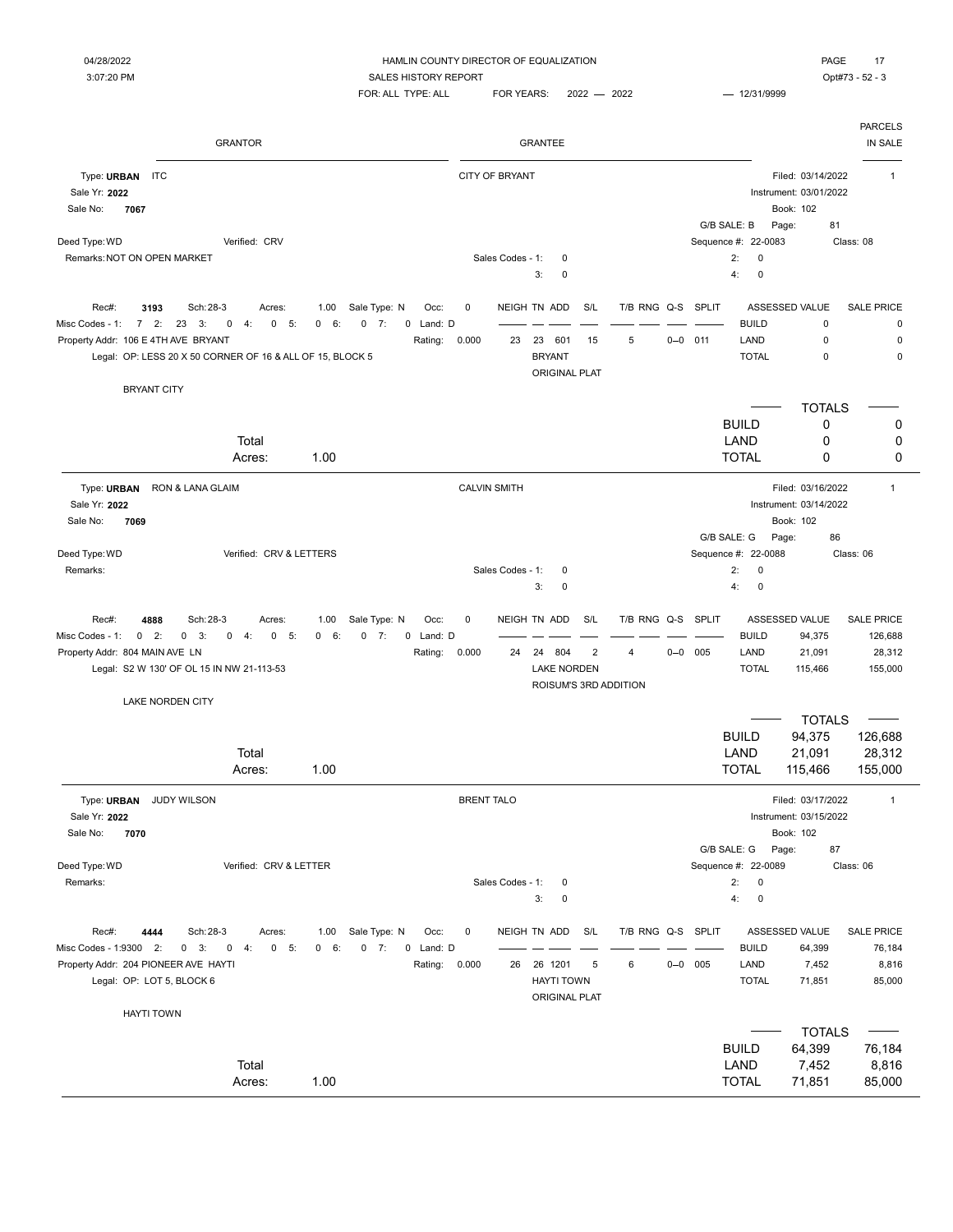|                                                                                                                                                                                               | <b>GRANTOR</b>                                   |                            |                                                           |                      |                    | <b>GRANTEE</b>                                                 |           |                                                          |         |                     |                                                                  |                                                                         | <b>PARCELS</b><br>IN SALE                         |
|-----------------------------------------------------------------------------------------------------------------------------------------------------------------------------------------------|--------------------------------------------------|----------------------------|-----------------------------------------------------------|----------------------|--------------------|----------------------------------------------------------------|-----------|----------------------------------------------------------|---------|---------------------|------------------------------------------------------------------|-------------------------------------------------------------------------|---------------------------------------------------|
| Type: URBAN<br>ROGER & LINDA HAMILTON<br>Sale Yr: 2022<br>Sale No:<br>7071                                                                                                                    |                                                  |                            |                                                           |                      |                    | <b>LASON BELD &amp; BROOKE KYSAR</b>                           |           |                                                          |         |                     | G/B SALE: G                                                      | Filed: 03/17/2022<br>Instrument: 03/09/2022<br>Book: 102<br>88<br>Page: | $\mathbf{1}$                                      |
| Deed Type: WD<br>Remarks:                                                                                                                                                                     | Verified: CRV & LETTER                           |                            |                                                           |                      | Sales Codes - 1:   | $\mathbf 0$<br>3:<br>0                                         |           |                                                          |         |                     | Sequence #: 22-0090<br>2:<br>0<br>$\mathbf 0$<br>4:              |                                                                         | Class: 06                                         |
| Rec#:<br>Sch: 28-3<br>4663<br>Misc Codes - 1:<br>$\mathbf{0}$<br>2:<br>0<br>3:<br>Property Addr: 26 W WILLIAM ST HAZEL<br>Legal: OP: LOTS 19, 20 & 21, 22, & 23, BLOCK 2<br><b>HAZEL TOWN</b> | Acres:<br>4:<br>$\mathbf 0$<br>5:<br>$\mathbf 0$ | 1.00<br>$\mathbf 0$<br>6:  | Sale Type: N<br>Occ:<br>$0 \t 7:$<br>0 Land: D<br>Rating: | 0<br>0.000           | 22                 | NEIGH TN ADD<br>22 401<br><b>HAZEL</b><br><b>ORIGINAL PLAT</b> | S/L<br>19 | T/B RNG Q-S SPLIT<br>$\overline{2}$                      | $0 - 0$ | 019                 | <b>BUILD</b><br>LAND<br><b>TOTAL</b>                             | ASSESSED VALUE<br>73,444<br>9,376<br>82,820                             | <b>SALE PRICE</b><br>70,943<br>9,057<br>80,000    |
|                                                                                                                                                                                               | Total<br>Acres:                                  | 1.00                       |                                                           |                      |                    |                                                                |           |                                                          |         |                     | <b>BUILD</b><br>LAND<br><b>TOTAL</b>                             | <b>TOTALS</b><br>73,444<br>9,376<br>82,820                              | 70,943<br>9,057<br>80,000                         |
| Type: URBAN<br>AMBER CHASTEEN<br>Sale Yr: 2022<br>7072<br>Sale No:                                                                                                                            |                                                  |                            |                                                           |                      | SCOTT ANDERSON     |                                                                |           |                                                          |         |                     |                                                                  | Filed: 03/21/2022<br>Instrument: 03/16/2022<br>Book: 102                | $\mathbf{1}$                                      |
| Deed Type: WD<br>Remarks:                                                                                                                                                                     | Verified: CRV & LETTER                           |                            |                                                           |                      | Sales Codes - 1:   | 0<br>3:<br>$\mathbf 0$                                         |           |                                                          |         | Sequence #:         | G/B SALE: G<br>22-0092<br>2:<br>0<br>$\pmb{0}$<br>4:             | 90<br>Page:                                                             | Class: 06                                         |
| Sch: 28-3<br>Rec#:<br>4921<br>$0$ 2:<br>Misc Codes - 1:<br>$0 \quad 3:$<br>Property Addr: 810 DAKOTA ST LN<br>Legal: MARTHA OLSON'S 4TH ADDN: LOT 6, BLOCK 1                                  | Acres:<br>$\mathbf 0$<br>$-5:$<br>$0 \quad 4:$   | 1.00<br>6:<br>$\mathbf{0}$ | Sale Type: N<br>Occ:<br>$0 \t 7:$<br>0 Land: D<br>Rating: | $\mathbf 0$<br>0.000 | 24                 | NEIGH TN ADD<br>24<br>807<br><b>LAKE NORDEN</b>                | S/L<br>6  | T/B RNG Q-S<br>$\mathbf{1}$<br>MARTH OLSON'S 4TH ADDITIO | $0 - 0$ | <b>SPLIT</b><br>007 | <b>BUILD</b><br>LAND<br><b>TOTAL</b>                             | ASSESSED VALUE<br>61,770<br>12,519<br>74,289                            | <b>SALE PRICE</b><br>53,215<br>10,785<br>64,000   |
| <b>LAKE NORDEN CITY</b>                                                                                                                                                                       | Total<br>Acres:                                  | 1.00                       |                                                           |                      |                    |                                                                |           |                                                          |         |                     | <b>BUILD</b><br>LAND<br><b>TOTAL</b>                             | <b>TOTALS</b><br>61,770<br>12,519<br>74,289                             | 53,215<br>10,785<br>64,000                        |
| MATTHEW & MEGAN ANDERSON<br>Type: URBAN<br>Sale Yr: 2022<br>7073<br>Sale No:                                                                                                                  |                                                  |                            |                                                           |                      | <b>MEGAN LEWNO</b> |                                                                |           |                                                          |         |                     |                                                                  | Filed: 03/21/2022<br>Instrument: 03/17/2022<br>Book: 102                | $\mathbf{1}$                                      |
| Deed Type: WD<br>Remarks:                                                                                                                                                                     | Verified: CRV & LETTERS                          |                            |                                                           |                      | Sales Codes - 1:   | 0<br>3:<br>$\pmb{0}$                                           |           |                                                          |         |                     | G/B SALE: G<br>Sequence #: 22-0093<br>2:<br>0<br>$\pmb{0}$<br>4: | Page:<br>91                                                             | Class: 06                                         |
| Rec#:<br>4759<br>Sch: 28-3<br>$0$ 2: 31 3:<br>Misc Codes - 1:<br>Property Addr: 706 MAIN AVE E LN<br>Legal: OP: LOTS 12, 13, 14 & 15, BLOCK 1                                                 | Acres:<br>$0 - 5$<br>$0 \t 4:$                   | 1.00<br>0 6:               | Sale Type: N<br>Occ:<br>$0 \t 7:$<br>0 Land: D<br>Rating: | 0<br>0.000           | 24                 | NEIGH TN ADD<br>24 801<br><b>LAKE NORDEN</b><br>ORIGINAL PLAT  | S/L<br>12 | T/B RNG Q-S SPLIT<br>1                                   |         | $0 - 0$ 012         | <b>BUILD</b><br>LAND<br><b>TOTAL</b>                             | ASSESSED VALUE<br>101,475<br>15,600<br>117,075                          | <b>SALE PRICE</b><br>186,352<br>28,648<br>215,000 |
| LAKE NORDEN CITY                                                                                                                                                                              | Total<br>Acres:                                  | 1.00                       |                                                           |                      |                    |                                                                |           |                                                          |         |                     | <b>BUILD</b><br>LAND<br><b>TOTAL</b>                             | <b>TOTALS</b><br>101,475<br>15,600<br>117,075                           | 186,352<br>28,648<br>215,000                      |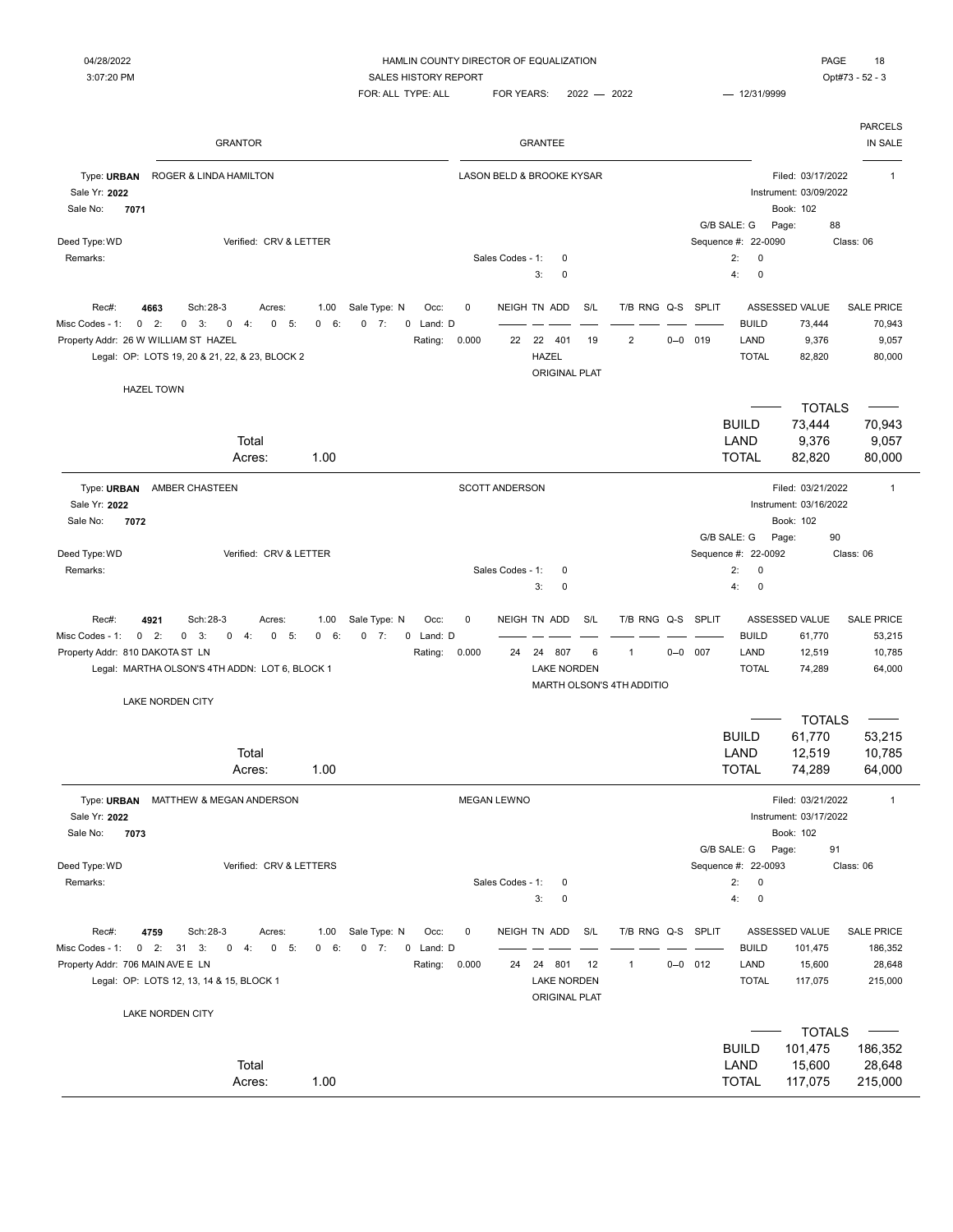PARCELS

 $FOR: ALL$  TYPE: ALL  $FOR$  YEARS:  $2022 - 2022$   $- 12/31/9999$ 

GRANTOR GRANTEE IN SALE

| PAGE     |    |
|----------|----|
| $11 - 0$ | -- |

| Type: URBAN<br><b>RYAN RUESINK</b><br>Sale Yr: 2022<br>Sale No:<br>7074                          |                                          |                                   |               |       |                    | DAKOTA CONTAINERS & RENTALS   |     |                          |         |                     |              | Instrument: 03/18/2022<br>Book: 102 | Filed: 03/22/2022  | $\mathbf{1}$                                                             |
|--------------------------------------------------------------------------------------------------|------------------------------------------|-----------------------------------|---------------|-------|--------------------|-------------------------------|-----|--------------------------|---------|---------------------|--------------|-------------------------------------|--------------------|--------------------------------------------------------------------------|
|                                                                                                  |                                          |                                   |               |       |                    |                               |     |                          |         |                     | G/B SALE: G  | Page:                               | 92                 |                                                                          |
| Deed Type: WD                                                                                    | Verified: CRV & LETTERS                  |                                   |               |       |                    |                               |     |                          |         | Sequence #: 22-0094 |              |                                     |                    | Class: 08                                                                |
| Remarks:                                                                                         |                                          |                                   |               |       | Sales Codes - 1:   | $\mathbf 0$                   |     |                          |         |                     | 2:           | $\mathbf 0$                         |                    |                                                                          |
|                                                                                                  |                                          |                                   |               |       |                    | 3:<br>0                       |     |                          |         |                     | 4:           | $\mathbf 0$                         |                    |                                                                          |
| Rec#:<br>6993                                                                                    | Sch: 28-1<br>Acres:                      | Sale Type: N<br>1.00              | Occ:          | 0     |                    | NEIGH TN ADD                  | S/L | T/B RNG Q-S              |         | SPLIT               |              | ASSESSED VALUE                      |                    | <b>SALE PRICE</b>                                                        |
| Misc Codes - 1: 23 2:<br>3:<br>0                                                                 | $-5:$<br>0<br>4:<br>$\mathbf 0$          | 6:<br>$0 \t 7:$<br>0              | 0 Land: D     |       |                    |                               |     |                          |         |                     | <b>BUILD</b> |                                     | 76,995             | 246,927                                                                  |
| Property Addr:                                                                                   |                                          |                                   | Rating:       | 0.000 | 21                 | 21 230                        |     |                          | $0 - 0$ | 003                 | LAND         |                                     | 28,086             | 90,073                                                                   |
| Legal: CASTLEWOOD INDUSTRIAL PARK 1ST ADDN: S 210.2' OF                                          |                                          |                                   |               |       |                    | CASTLEWOOD CITY               |     |                          |         |                     | <b>TOTAL</b> |                                     | 105,081            | 337,000                                                                  |
| E <sub>2</sub>                                                                                   |                                          |                                   |               |       |                    |                               |     | INDUSTRIAL PARK 1ST ADDN |         |                     |              |                                     |                    |                                                                          |
| CASTLEWOOD CITY                                                                                  |                                          |                                   |               |       |                    |                               |     |                          |         |                     |              |                                     |                    |                                                                          |
|                                                                                                  |                                          |                                   |               |       |                    |                               |     |                          |         |                     |              |                                     | <b>TOTALS</b>      |                                                                          |
|                                                                                                  |                                          |                                   |               |       |                    |                               |     |                          |         |                     | <b>BUILD</b> |                                     | 76,995             | 246,927                                                                  |
|                                                                                                  | Total                                    |                                   |               |       |                    |                               |     |                          |         |                     | LAND         |                                     | 28,086             | 90,073                                                                   |
|                                                                                                  | Acres:                                   | 1.00                              |               |       |                    |                               |     |                          |         |                     | <b>TOTAL</b> |                                     | 105,081            | 337,000                                                                  |
|                                                                                                  |                                          |                                   |               |       |                    |                               |     |                          |         |                     |              |                                     |                    |                                                                          |
| Type: URBAN<br><b>GARY PERSON</b>                                                                |                                          |                                   |               |       | SHANE & LOGAN SIPE |                               |     |                          |         |                     |              |                                     | Filed: 03/24/2022  | $\overline{1}$                                                           |
| Sale Yr: 2022                                                                                    |                                          |                                   |               |       |                    |                               |     |                          |         |                     |              | Instrument: 03/14/2022              |                    |                                                                          |
| 7075<br>Sale No:                                                                                 |                                          |                                   |               |       |                    |                               |     |                          |         |                     |              | Book: 102                           |                    |                                                                          |
|                                                                                                  |                                          |                                   |               |       |                    |                               |     |                          |         |                     | G/B SALE: G  | Page:                               | 94                 |                                                                          |
| Deed Type: QD                                                                                    | Verified: CRV                            |                                   |               |       |                    |                               |     |                          |         | Sequence #: 22-0096 |              |                                     |                    | Class: 06                                                                |
| Remarks:                                                                                         |                                          |                                   |               |       | Sales Codes - 1:   | 0                             |     |                          |         |                     | 2:           | $\mathbf 0$                         |                    |                                                                          |
|                                                                                                  |                                          |                                   |               |       |                    | 3:<br>0                       |     |                          |         |                     | 4:           | $\mathbf 0$                         |                    |                                                                          |
|                                                                                                  |                                          |                                   |               |       |                    |                               |     |                          |         |                     |              |                                     |                    |                                                                          |
|                                                                                                  |                                          |                                   |               |       |                    |                               |     |                          |         |                     |              |                                     |                    |                                                                          |
| Rec#:<br>4476                                                                                    | Sch: 28-3<br>Acres:                      | 1.00<br>Sale Type: N              | Occ:          | 0     |                    | NEIGH TN ADD                  | S/L | T/B RNG Q-S              |         | SPLIT               |              | ASSESSED VALUE                      |                    |                                                                          |
| 2:<br>Misc Codes - 1:<br>$\mathbf 0$<br>0                                                        | 3:<br>0<br>$-4:$<br>$\mathbf 0$<br>$-5:$ | 6:<br>0<br>7:<br>0                | 0 Land: D     |       |                    |                               |     |                          |         |                     | <b>BUILD</b> |                                     | 5,000              | <b>SALE PRICE</b><br>10,048                                              |
| Property Addr: 207 CHARGER AVE HAYTI                                                             |                                          |                                   | Rating:       | 0.000 | 26                 | 26 1201                       | 17  | 9                        | $0 - 0$ | 014                 | LAND         |                                     | 14,904             |                                                                          |
| Legal: OP: LOTS 17 & 18, BLOCK 9                                                                 |                                          |                                   |               |       |                    | <b>HAYTI TOWN</b>             |     |                          |         |                     | <b>TOTAL</b> |                                     | 19,904             |                                                                          |
|                                                                                                  |                                          |                                   |               |       |                    | <b>ORIGINAL PLAT</b>          |     |                          |         |                     |              |                                     |                    |                                                                          |
| <b>HAYTI TOWN</b>                                                                                |                                          |                                   |               |       |                    |                               |     |                          |         |                     |              |                                     |                    |                                                                          |
|                                                                                                  |                                          |                                   |               |       |                    |                               |     |                          |         |                     |              |                                     | <b>TOTALS</b>      |                                                                          |
|                                                                                                  |                                          |                                   |               |       |                    |                               |     |                          |         |                     | <b>BUILD</b> |                                     | 5,000              |                                                                          |
|                                                                                                  | Total                                    |                                   |               |       |                    |                               |     |                          |         |                     | LAND         |                                     | 14,904             |                                                                          |
|                                                                                                  | Acres:                                   | 1.00                              |               |       |                    |                               |     |                          |         |                     | <b>TOTAL</b> |                                     | 19,904             | 40,000                                                                   |
| Type: URBAN<br><b>RICHARD STRAIT</b>                                                             |                                          |                                   |               |       |                    | CASTLEWOOD HISTORICAL SOCIETY |     |                          |         |                     |              |                                     | Filed: 03/25/2022  | $\mathbf{1}$                                                             |
| Sale Yr: 2022                                                                                    |                                          |                                   |               |       |                    |                               |     |                          |         |                     |              | Instrument: 03/24/2022              |                    |                                                                          |
| 7076<br>Sale No:                                                                                 |                                          |                                   |               |       |                    |                               |     |                          |         |                     |              | Book: 102                           |                    |                                                                          |
|                                                                                                  |                                          |                                   |               |       |                    |                               |     |                          |         |                     |              |                                     | 95                 |                                                                          |
| Deed Type: QD                                                                                    | Verified: CRV                            |                                   |               |       |                    |                               |     |                          |         | Sequence #: 22-0097 | G/B SALE: B  | Page:                               |                    | Class: 07                                                                |
| Remarks: SPLIT: NO VALUES FOR CURRENT ASSESSMENT YEAR                                            |                                          |                                   |               |       | Sales Codes - 1:   | 0                             |     |                          |         |                     | 2:           | 0                                   |                    |                                                                          |
|                                                                                                  |                                          |                                   |               |       |                    | 3:<br>0                       |     |                          |         |                     | 4:           | $\pmb{0}$                           |                    |                                                                          |
|                                                                                                  |                                          |                                   |               |       |                    |                               |     |                          |         |                     |              |                                     |                    |                                                                          |
| 7452<br>Rec#:                                                                                    | Sch: 28-1<br>Acres:                      | 1.00                              | Occ:          | 0     |                    | NEIGH TN ADD                  | S/L | T/B RNG Q-S SPLIT        |         |                     |              | ASSESSED VALUE                      |                    | <b>SALE PRICE</b>                                                        |
| Misc Codes - 1: 10 2: 30 3:                                                                      | $0\quad 5:$                              | Sale Type: N<br>$0 \t 7:$<br>0 6: | 0 Land: D     |       |                    |                               |     |                          |         |                     | <b>BUILD</b> |                                     | $\mathbf 0$        |                                                                          |
|                                                                                                  | $0 \t 4$                                 |                                   |               |       | 21                 |                               |     |                          |         |                     |              |                                     | 1                  |                                                                          |
| Property Addr: 126 E MAIN STREET, CASTLEWOOD<br>Legal: OP: N 10' OF THE S 87' OF LOT 13, BLOCK 5 |                                          |                                   | Rating: 0.000 |       |                    | 21 201                        | -13 | 5                        |         | $0 - 0$ 015A        | LAND         |                                     | $\mathbf{1}$       |                                                                          |
|                                                                                                  |                                          |                                   |               |       |                    | CASTLEWOOD CITY               |     |                          |         |                     | <b>TOTAL</b> |                                     |                    |                                                                          |
|                                                                                                  |                                          |                                   |               |       |                    | <b>ORIGINAL PLAT</b>          |     |                          |         |                     |              |                                     |                    |                                                                          |
| CASTLEWOOD CITY                                                                                  |                                          |                                   |               |       |                    |                               |     |                          |         |                     |              |                                     |                    |                                                                          |
|                                                                                                  |                                          |                                   |               |       |                    |                               |     |                          |         |                     | <b>BUILD</b> |                                     | <b>TOTALS</b><br>0 |                                                                          |
|                                                                                                  | Total                                    |                                   |               |       |                    |                               |     |                          |         |                     | LAND         |                                     | 1                  | 29,952<br>40,000<br>10,048<br>29,952<br>$\pmb{0}$<br>2,000<br>2,000<br>0 |
|                                                                                                  | Acres:                                   | 1.00                              |               |       |                    |                               |     |                          |         |                     | <b>TOTAL</b> |                                     | 1                  | 2,000<br>2,000                                                           |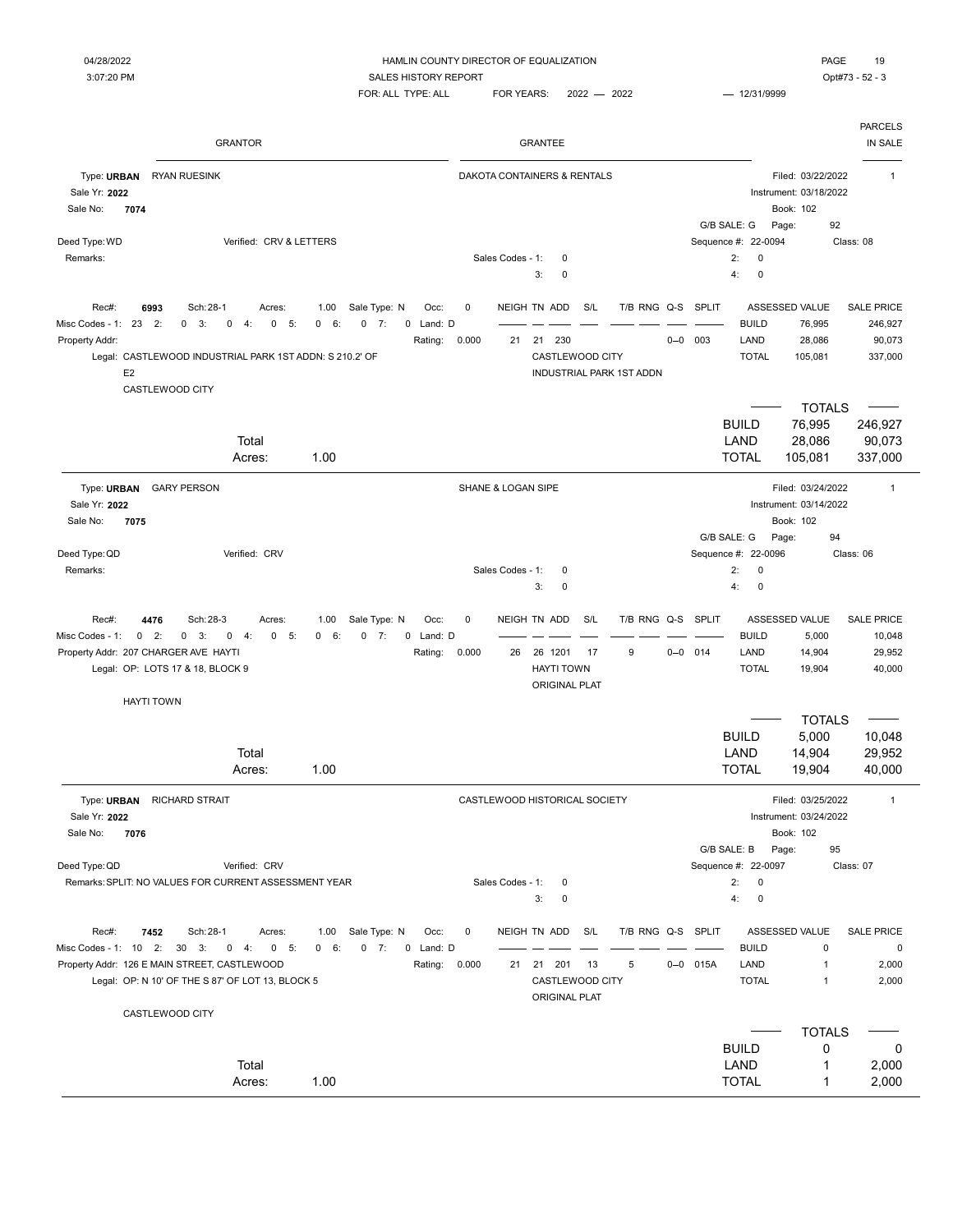| <b>GRANTOR</b>                                                                                                                                                                                                                                                                   | <b>GRANTEE</b>                                                                                                                                                                                                                                         | <b>PARCELS</b><br>IN SALE                                                         |
|----------------------------------------------------------------------------------------------------------------------------------------------------------------------------------------------------------------------------------------------------------------------------------|--------------------------------------------------------------------------------------------------------------------------------------------------------------------------------------------------------------------------------------------------------|-----------------------------------------------------------------------------------|
| Type: URBAN<br><b>DOUGLAS STRAIT</b><br>Sale Yr: 2022<br>Sale No:<br>7077                                                                                                                                                                                                        | CASTLEWOOD HISTORICAL SOCIETY<br>Book: 102<br>G/B SALE: B<br>Page:                                                                                                                                                                                     | Filed: 03/25/2022<br>$\mathbf{1}$<br>Instrument: 03/24/2022<br>96                 |
| Deed Type: QD<br>Verified: CRV<br>Remarks: NOT ON OPEN MARKET                                                                                                                                                                                                                    | Sequence #: 22-0098<br>2:<br>Sales Codes - 1:<br>$\mathbf 0$<br>$\mathbf 0$<br>$\pmb{0}$<br>$\mathbf 0$<br>4:<br>3:                                                                                                                                    | Class: 07                                                                         |
| Sale Type: N<br>Rec#:<br>3558<br>Sch: 28-1<br>Acres:<br>1.00<br>Misc Codes - 1: 23 2: 9300<br>3:<br>$-5:$<br>6:<br>$0 \t 7:$<br>$\mathbf 0$<br>4:<br>0<br>$^{\circ}$<br>Property Addr: 126 E MAIN STREET, CASTLEWOOD<br>Legal: OP: N 43' OF LOT 13, BLOCK 5<br>CASTLEWOOD CITY   | NEIGH TN ADD<br>S/L<br>T/B RNG Q-S SPLIT<br>ASSESSED VALUE<br>Occ:<br>0<br>0 Land: D<br><b>BUILD</b><br>0.000<br>5<br>$0 - 0$ 014<br>LAND<br>Rating:<br>21<br>21<br>201<br>13<br>CASTLEWOOD CITY<br><b>TOTAL</b><br><b>ORIGINAL PLAT</b>               | <b>SALE PRICE</b><br>0<br>0<br>1,626<br>5,000<br>5,000<br>1,626                   |
| Total<br>1.00<br>Acres:                                                                                                                                                                                                                                                          | <b>BUILD</b><br>LAND<br><b>TOTAL</b>                                                                                                                                                                                                                   | <b>TOTALS</b><br>$\mathbf 0$<br>0<br>1,626<br>5,000<br>1,626<br>5,000             |
| Type: URBAN<br>CHAD & KELSI LANGENFELD<br>Sale Yr: 2022<br>Sale No:<br>7078                                                                                                                                                                                                      | ANDREW & AMBER HEIKKINEN<br>Book: 102                                                                                                                                                                                                                  | Filed: 03/29/2022<br>$\mathbf{1}$<br>Instrument: 03/28/2022                       |
| Verified: CRV & LETTER<br>Deed Type: WD<br>Remarks:                                                                                                                                                                                                                              | G/B SALE: G<br>Page:<br>Sequence #: 22-0099<br>$\pmb{0}$<br>Sales Codes - 1:<br>2:<br>0<br>4:<br>0<br>3:<br>0                                                                                                                                          | 97<br>Class: 06                                                                   |
| Rec#:<br>Sch: 28-1<br>1.00<br>Sale Type: N<br>3897<br>Acres:<br>7:<br>Misc Codes - 1:<br>$0 \t 2$ :<br>0<br>3:<br>0<br>4:<br>0<br>5:<br>$^{\circ}$<br>6:<br>0<br>Property Addr: 402 E MARKET ST CASTLEWOOD<br>Legal: SCHOOLEY ADDN: LOT 5 & W2 LOT 4, BLOCK 1<br>CASTLEWOOD CITY | T/B RNG Q-S<br><b>SPLIT</b><br>ASSESSED VALUE<br>Occ:<br>0<br>NEIGH TN ADD<br>S/L<br><b>BUILD</b><br>0 Land: D<br>5<br>LAND<br>Rating:<br>0.000<br>21 222<br>$0 - 0$ 005<br>21<br>$\mathbf{1}$<br>CASTLEWOOD CITY<br><b>TOTAL</b><br>SCHOOLEY ADDITION | <b>SALE PRICE</b><br>239,493<br>278,979<br>22,338<br>26,021<br>261,831<br>305,000 |
| Total<br>1.00<br>Acres:                                                                                                                                                                                                                                                          | <b>BUILD</b><br>LAND<br><b>TOTAL</b>                                                                                                                                                                                                                   | <b>TOTALS</b><br>239,493<br>278,979<br>26,021<br>22,338<br>261,831<br>305,000     |
| NEIL CHRISTOPHERSON<br>Type: RURAL<br>Sale Yr: 2022<br>Sale No:<br>7004                                                                                                                                                                                                          | <b>OWEN MARTTILA</b><br>Instrument: 11/04/2021<br>Book: 101                                                                                                                                                                                            | Filed: 11/09/2021<br>$\mathbf{1}$                                                 |
| Deed Type: WD<br>Verified: CRV & LETTER<br>Remarks:                                                                                                                                                                                                                              | G/B SALE: G<br>Page:<br>Sequence #: 21-0477<br>2:<br>Sales Codes - 1:<br>$\mathsf 0$<br>0<br>4:<br>$\pmb{0}$<br>3:<br>0                                                                                                                                | 454<br>Class: 25                                                                  |
| 1998<br>Sch: 28-3<br>Sale Type: N<br>Rec#:<br>Acres:<br>1.03<br>Misc Codes - 1: 22 2:<br>$0 \quad 3:$<br>$0 \t 4:$<br>$0 - 5:$<br>0 6:<br>$0 \t 7:$<br>Property Addr: 18498 - 436TH AVE VIENNA<br>Legal: VIENNA VILLAGE: LOT 3, BLOCK 2                                          | NEIGH TN ADD<br>S/L<br>T/B RNG Q-S SPLIT<br>ASSESSED VALUE<br>Occ:<br>0<br>0 Land: C<br><b>BUILD</b><br>0.000<br>$0 - 0$ 001<br>LAND<br>Rating:<br>13<br>6<br>114 55<br>13<br>0<br><b>DIXON TOWNSHIP</b><br><b>TOTAL</b>                               | <b>SALE PRICE</b><br>42,303<br>22,660<br>6,235<br>3,340<br>48,538<br>26,000       |
| <b>DIXON TOWNSHIP</b>                                                                                                                                                                                                                                                            |                                                                                                                                                                                                                                                        |                                                                                   |
| Total<br>1.03<br>Acres:                                                                                                                                                                                                                                                          | <b>BUILD</b><br>LAND<br><b>TOTAL</b>                                                                                                                                                                                                                   | <b>TOTALS</b><br>42,303<br>22,660<br>6,235<br>3,340<br>48,538<br>26,000           |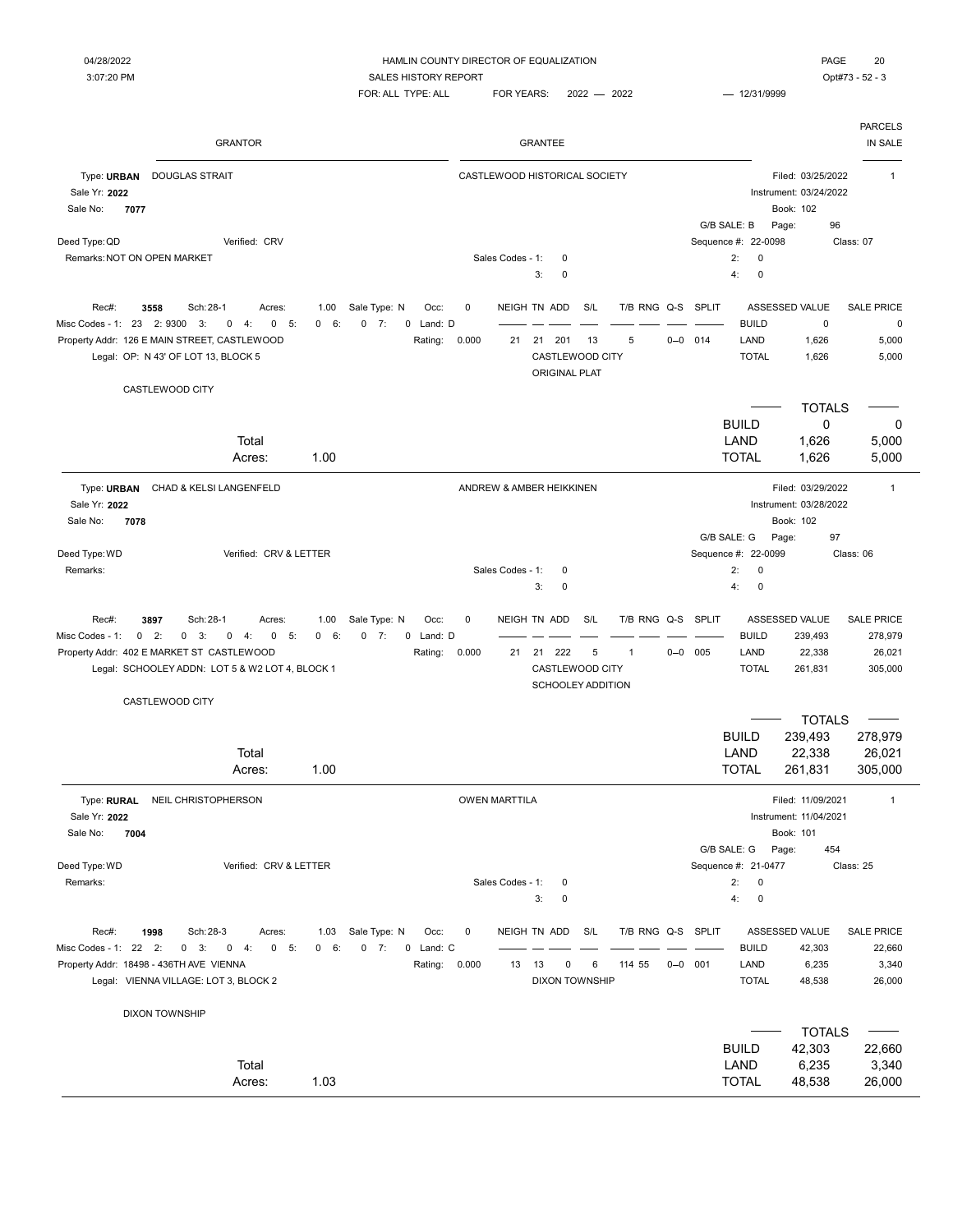Sale No: 8002

Deed Type: WD CRV Serified: CRV

#### 04/28/2022 HAMLIN COUNTY DIRECTOR OF EQUALIZATION PAGE 21 3:07:21 PM COMPANY SALES HISTORY REPORT COMPANY SALES HISTORY REPORT

FOR: ALL TYPE: ALL FOR YEARS: 2022 - 2022 - 2021 - 12/31/9999

| <b>GRANTOR</b>                                                                                                               |                     | <b>GRANTEE</b>                   |                   |                     |                                                          | <b>PARCELS</b><br>IN SALE |
|------------------------------------------------------------------------------------------------------------------------------|---------------------|----------------------------------|-------------------|---------------------|----------------------------------------------------------|---------------------------|
| <b>FRISKE LAND CO</b><br>Type: RURAL<br>Sale Yr: 2022<br>Sale No:<br>8002                                                    |                     | <b>EDWARD &amp; NANCY FRISKE</b> |                   |                     | Filed: 11/05/2021<br>Instrument: 11/03/2021<br>Book: 101 | 3                         |
|                                                                                                                              |                     |                                  |                   | G/B SALE: B         | 449<br>Page:                                             |                           |
| Verified: CRV<br>ed Type: WD                                                                                                 |                     |                                  |                   | Sequence #: 21-0472 |                                                          | Class: 20                 |
| emarks: NOT ON OPEN MARKET!                                                                                                  |                     | Sales Codes - 1:<br>$\Omega$     |                   | 2:                  | $\mathbf 0$                                              |                           |
|                                                                                                                              |                     | 3:<br>$\Omega$                   |                   | 4:                  | 0                                                        |                           |
| Sch: 28-1<br>160.00<br>Sale Type: A<br>Rec#:<br>2421<br>Acres:                                                               | 0<br>Occ:           | NEIGH TN ADD<br>S/L              | T/B RNG Q-S SPLIT |                     | ASSESSED VALUE                                           | <b>SALE PRICE</b>         |
| 0 6:<br>$0 \t 7:$<br>$0$ 2:<br>$0 \quad 3:$<br>0<br>4:<br>$0 - 5:$<br>c Codes - 1:                                           | 0 Land: A           |                                  |                   | <b>BUILD</b>        | $\mathbf 0$                                              | 0                         |
| perty Addr: STR 12-115-52                                                                                                    | Rating:<br>0.742    | 0<br>12<br>1<br>1                | 115 52<br>$0 - 0$ | 068<br>LAND         | 417,400                                                  | 501,358                   |
| Legal: NE4                                                                                                                   |                     | CASTLEWOOD TOWNSHIP              |                   | <b>TOTAL</b>        | 417,400                                                  | 501,358                   |
| CASTLEWOOD TOWNSHIP                                                                                                          |                     |                                  |                   |                     |                                                          |                           |
| 6819<br>Sch: 28-1<br>100.87<br>Sale Type: A<br>Rec#:<br>Acres:                                                               | Occ:<br>0           | NEIGH TN ADD<br>S/L              | T/B RNG Q-S SPLIT |                     | ASSESSED VALUE                                           | <b>SALE PRICE</b>         |
| $0 \quad 3:$<br>6:<br>$0 \quad 2:$<br>$\mathbf 0$<br>4:<br>$\mathbf 0$<br>$-5$ :<br>$\mathbf 0$<br>$0 \t 7:$<br>c Codes - 1: | 0 Land: A           |                                  |                   | <b>BUILD</b>        | 0                                                        | 0                         |
| perty Addr:                                                                                                                  | 0.829<br>Rating:    | 31<br>$\mathbf{1}$<br>0<br>1     | 115 52<br>$0 - 0$ | LAND<br>150A        | 303,380                                                  | 364,404                   |
| Legal: N2 200 AC (100.87 AC OF NW4)                                                                                          |                     | CASTLEWOOD TOWNSHIP              |                   | <b>TOTAL</b>        | 303,380                                                  | 364,404                   |
| EXC: N 340' OF W 520' & S 185' OF N525' OF W 205'<br>CASTLEWOOD TOWNSHIP                                                     |                     |                                  |                   |                     |                                                          |                           |
| 2545<br>Sch: 28-1<br>Sale Type: A<br>Rec#:<br>100.00<br>Acres:                                                               | Occ:<br>$\mathbf 0$ | NEIGH TN ADD<br>S/L              | T/B RNG Q-S SPLIT |                     | <b>ASSESSED VALUE</b>                                    | <b>SALE PRICE</b>         |
| 6:<br>$0 \t 7:$<br>c Codes - 1:<br>$0 \quad 2:$<br>$0 \quad 3:$<br>$\mathbf 0$<br>4:<br>0<br>5:<br>$\mathbf{0}$              | 0 Land: A           |                                  |                   | <b>BUILD</b>        | $\mathbf 0$                                              | 0                         |
| perty Addr: STR 31-115-52                                                                                                    | Rating: 0.850       | 0<br>31<br>1<br>1                | 115 52            | LAND<br>$0 - 0$ 149 | 309,952                                                  | 372,298                   |
| Legal: W100 AC OF E200 AC OF N2                                                                                              |                     | CASTLEWOOD TOWNSHIP              |                   | <b>TOTAL</b>        | 309,952                                                  | 372,298                   |
| CASTLEWOOD TOWNSHIP                                                                                                          |                     |                                  |                   |                     |                                                          |                           |
|                                                                                                                              |                     |                                  |                   |                     | <b>TOTALS</b>                                            |                           |
|                                                                                                                              |                     |                                  |                   | <b>BUILD</b>        | 0                                                        | $\Omega$                  |
| Total                                                                                                                        |                     |                                  |                   | LAND                | 1,030,732                                                | 1,238,060                 |
| 360.87<br>Acres:                                                                                                             |                     |                                  |                   | <b>TOTAL</b>        | 1,030,732                                                | 1,238,060                 |

|                         |           |                                                                 |                                                                      |              |                    |                               |          |                |                        |                  |                 |                               |             |                   |     |                                                   |    |             |                 |             | CASTLEWOOD TOWNSHIP |     |             |                                                                                                             |
|-------------------------|-----------|-----------------------------------------------------------------|----------------------------------------------------------------------|--------------|--------------------|-------------------------------|----------|----------------|------------------------|------------------|-----------------|-------------------------------|-------------|-------------------|-----|---------------------------------------------------|----|-------------|-----------------|-------------|---------------------|-----|-------------|-------------------------------------------------------------------------------------------------------------|
| <b>SALE PRICE</b>       |           | ASSESSED VALUE                                                  |                                                                      | SPLIT        |                    | T/B RNG Q-S                   | S/L      |                |                        | NEIGH TN ADD     | 0               | Occ:                          |             | Sale Type: A      |     | 100.87                                            |    | Acres:      |                 |             | Sch: 28-1           |     | 6819        | Rec#:                                                                                                       |
| 0<br>364,404<br>364,404 |           | 0<br>303,380<br>303,380                                         | <b>BUILD</b><br>LAND<br><b>TOTAL</b>                                 | 150A         | $0 - 0$            | 115 52<br>CASTLEWOOD TOWNSHIP | 31       | 0              | -1                     | $\overline{1}$   | 0.829           | 0 Land: A<br>Rating:          |             | $\mathbf 0$<br>7: | 6:  | $\mathbf 0$                                       | 5: | $\mathbf 0$ | 4:              | 0           | 0<br>3:             | 2:  | 0           | Misc Codes - 1:<br>Property Addr:<br>Legal: N2 200 AC (100.87 AC OF NW4)                                    |
|                         |           |                                                                 |                                                                      |              |                    |                               |          |                |                        |                  |                 |                               |             |                   |     | EXC: N 340' OF W 520' & S 185' OF N525' OF W 205' |    |             |                 |             | CASTLEWOOD TOWNSHIP |     |             |                                                                                                             |
| <b>SALE PRICE</b>       |           | ASSESSED VALUE                                                  |                                                                      |              |                    | T/B RNG Q-S SPLIT             | S/L      |                |                        | NEIGH TN ADD     | $\pmb{0}$       | Occ:                          |             | Sale Type: A      |     | 100.00                                            |    | Acres:      |                 |             | Sch: 28-1           |     | 2545        | Rec#:                                                                                                       |
| $\mathbf 0$             |           | $\pmb{0}$                                                       | <b>BUILD</b>                                                         |              |                    |                               |          |                |                        |                  |                 | Land: A                       | $\mathbf 0$ | $\mathsf 0$<br>7: | 6:  | $\mathbf 0$                                       | 5: | $\mathbf 0$ | 4:              | $\pmb{0}$   | $0 \t 3:$           | 2:  | $\mathbf 0$ | Misc Codes - 1:                                                                                             |
| 372,298<br>372,298      |           | 309,952<br>309,952                                              | LAND<br><b>TOTAL</b>                                                 |              | $0 - 0$ 149        | 115 52<br>CASTLEWOOD TOWNSHIP | 31       | 0              |                        | -1               | 0.850           | Rating:                       |             |                   |     |                                                   |    |             |                 |             |                     |     |             | Property Addr: STR 31-115-52<br>Legal: W100 AC OF E200 AC OF N2                                             |
|                         |           |                                                                 |                                                                      |              |                    |                               |          |                |                        |                  |                 |                               |             |                   |     |                                                   |    |             |                 |             | CASTLEWOOD TOWNSHIP |     |             |                                                                                                             |
|                         |           | <b>TOTALS</b>                                                   |                                                                      |              |                    |                               |          |                |                        |                  |                 |                               |             |                   |     |                                                   |    |             |                 |             |                     |     |             |                                                                                                             |
| 0                       |           | 0                                                               | <b>BUILD</b>                                                         |              |                    |                               |          |                |                        |                  |                 |                               |             |                   |     |                                                   |    |             |                 |             |                     |     |             |                                                                                                             |
| 1,238,060<br>1,238,060  |           | 1,030,732<br>1,030,732                                          | LAND<br><b>TOTAL</b>                                                 |              |                    |                               |          |                |                        |                  |                 |                               |             |                   |     | 360.87                                            |    |             | Total<br>Acres: |             |                     |     |             |                                                                                                             |
| 2                       |           | Filed: 11/05/2021                                               |                                                                      |              |                    |                               |          |                |                        |                  | TRC DEVELOPMENT |                               |             |                   |     |                                                   |    |             |                 |             |                     |     |             | Type: RURAL SD GFP                                                                                          |
|                         |           | Instrument: 11/05/2021                                          |                                                                      |              |                    |                               |          |                |                        |                  |                 |                               |             |                   |     |                                                   |    |             |                 |             |                     |     |             | Sale Yr: 2022                                                                                               |
|                         |           | Book: 101<br>Page:<br>451                                       | G/B SALE: G                                                          |              |                    |                               |          |                |                        |                  |                 |                               |             |                   |     |                                                   |    |             |                 |             |                     |     | 8003        | Sale No:                                                                                                    |
|                         | Class: 20 |                                                                 | Sequence #: 21-0474                                                  |              |                    |                               |          |                |                        |                  |                 |                               |             |                   |     | Verified: CRV & LETTERS                           |    |             |                 |             |                     |     |             | Deed Type: OT                                                                                               |
|                         |           |                                                                 | 2:<br>0                                                              |              |                    |                               |          | 0              |                        | Sales Codes - 1: |                 |                               |             |                   |     |                                                   |    |             |                 |             |                     |     |             | Remarks:                                                                                                    |
|                         |           |                                                                 | $\mathbf 0$<br>4:                                                    |              |                    |                               |          | $\mathbf 0$    | 3:                     |                  |                 |                               |             |                   |     |                                                   |    |             |                 |             |                     |     |             |                                                                                                             |
| <b>SALE PRICE</b>       |           | ASSESSED VALUE                                                  |                                                                      | <b>SPLIT</b> |                    | T/B RNG Q-S                   | S/L      |                |                        | NEIGH TN ADD     | $\mathbf 0$     | Occ:                          |             | Sale Type: A      |     | 39.70                                             |    | Acres:      |                 |             | Sch: 28-3           | 668 |             | Rec#:                                                                                                       |
| $\mathbf 0$<br>492,684  |           | $\mathbf 0$                                                     | <b>BUILD</b>                                                         |              |                    |                               |          |                |                        |                  |                 | 0 Land: A                     |             | $\mathbf 0$<br>7: | 6:  | $\mathbf{0}$                                      | 5: | $\mathbf 0$ | 4:              | $\mathbf 0$ | 0<br>3:             |     |             | Misc Codes - 1:9600 2:                                                                                      |
| 492,684                 |           | 45,380                                                          | <b>TOTAL</b>                                                         |              |                    |                               |          |                | NORDEN TOWNSHIP        |                  |                 |                               |             |                   |     |                                                   |    |             |                 |             |                     |     |             | Legal: SW4NE4 IN NE4 LESS SOUTH BAY ADDN                                                                    |
|                         |           |                                                                 |                                                                      |              |                    |                               |          |                |                        |                  |                 |                               |             |                   |     |                                                   |    |             |                 |             | NORDEN TOWNSHIP     |     |             |                                                                                                             |
| <b>SALE PRICE</b>       |           | ASSESSED VALUE                                                  |                                                                      | SPLIT        |                    | T/B RNG Q-S                   | S/L      |                |                        | NEIGH TN ADD     | $\pmb{0}$       | Occ:                          |             | Sale Type: A      | .63 |                                                   |    | Acres:      |                 |             | Sch: 28-3           | 661 |             | Rec#:                                                                                                       |
| $\Omega$                |           |                                                                 |                                                                      |              |                    |                               |          |                |                        |                  |                 |                               |             |                   |     |                                                   |    |             |                 |             |                     |     |             |                                                                                                             |
| 27,316<br>27,316        |           | 2,516                                                           | <b>TOTAL</b>                                                         |              |                    |                               |          |                | <b>NORDEN TOWNSHIP</b> |                  |                 |                               |             |                   |     |                                                   |    |             |                 |             |                     |     |             | Legal: N 2 RODS OF OL 1 & 3 OF GL 6 W OF HYWY IN NE4                                                        |
|                         |           |                                                                 |                                                                      |              |                    |                               |          |                |                        |                  |                 |                               |             |                   |     |                                                   |    |             |                 |             | NORDEN TOWNSHIP     |     |             |                                                                                                             |
|                         |           | <b>TOTALS</b>                                                   |                                                                      |              |                    |                               |          |                |                        |                  |                 |                               |             |                   |     |                                                   |    |             |                 |             |                     |     |             |                                                                                                             |
| $\Omega$                |           |                                                                 |                                                                      |              |                    |                               |          |                |                        |                  |                 |                               |             |                   |     |                                                   |    |             |                 |             |                     |     |             |                                                                                                             |
| 520,000<br>520,000      |           |                                                                 |                                                                      |              |                    |                               |          |                |                        |                  |                 |                               |             |                   |     |                                                   |    |             |                 |             |                     |     |             |                                                                                                             |
|                         |           | 45,380<br>$\pmb{0}$<br>2,516<br>$\mathbf 0$<br>47,896<br>47,896 | LAND<br><b>BUILD</b><br>LAND<br><b>BUILD</b><br>LAND<br><b>TOTAL</b> | 327<br>034   | $0 - 0$<br>$0 - 0$ | 113 53<br>113 53              | 36<br>36 | $\pmb{0}$<br>0 | 5<br>5                 | 5<br>5           | 0.332<br>0.513  | Rating:<br>Land: C<br>Rating: | $\mathbf 0$ | $0$ 7:            | 6:  | $\mathbf{0}$<br>40.33                             |    | Acres:      | Total           |             |                     |     |             | Property Addr: STR 36-113-53<br>Misc Codes - 1: 13 2: 9600 3: 22 4: 9300 5:<br>Property Addr: STR 36-113-53 |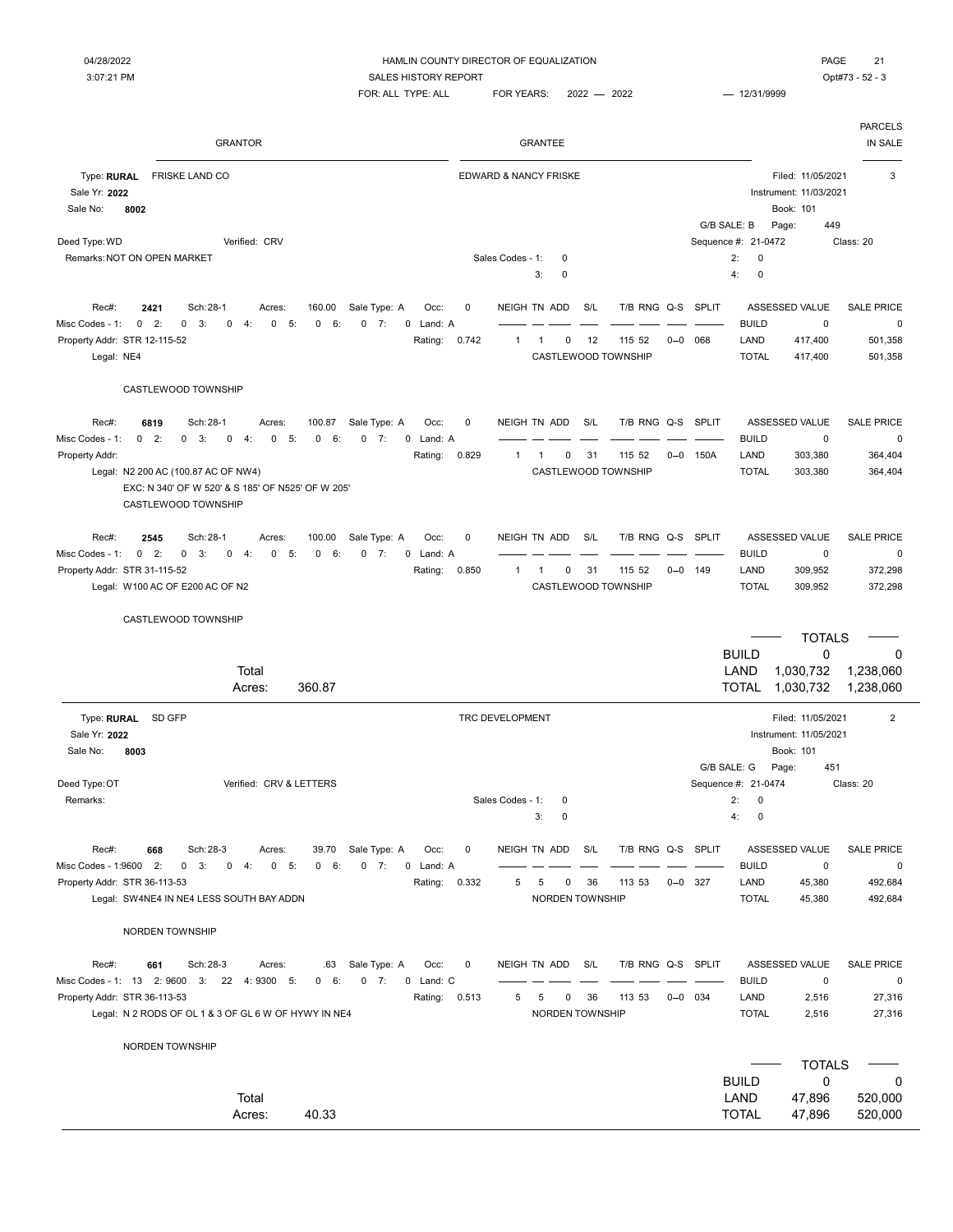DIXON TOWNSHIP

FOR: ALL TYPE: ALL FOR YEARS: 2022 - 2022 - 2022 - 12/31/9999

| <b>GRANTOR</b>                                       | <b>GRANTEE</b>                     |                                             | <b>PARCELS</b><br>IN SALE |
|------------------------------------------------------|------------------------------------|---------------------------------------------|---------------------------|
| Type: RURAL<br><b>OWEN MARTTILA</b><br>Sale Yr: 2022 | KURT & SARAH JOUPPE                | Filed: 11/09/2021<br>Instrument: 11/04/2021 |                           |
| Sale No:<br>8005                                     |                                    | Book: 101                                   |                           |
|                                                      |                                    | G/B SALE: B<br>Page:                        | 455                       |
| Verified: CRV & LETTER<br>Deed Type: QD              |                                    | Sequence #: 21-0478                         | Class: 25                 |
| Remarks: NOT ON OPEN MARKET                          | Sales Codes - 1:<br>$\overline{0}$ | 2:<br>$\mathbf 0$                           |                           |
|                                                      | 3:<br>$\Omega$                     | $\mathbf 0$<br>4:                           |                           |

| Remarks: NOT ON OPEN MARKET                                          |      |                                       |  |        |      |              |         |           |                         | Sales Codes - 1: 0 |    |     |                          |                       |        |  |                   | 2: 0           |        |                   |
|----------------------------------------------------------------------|------|---------------------------------------|--|--------|------|--------------|---------|-----------|-------------------------|--------------------|----|-----|--------------------------|-----------------------|--------|--|-------------------|----------------|--------|-------------------|
|                                                                      |      |                                       |  |        |      |              |         |           |                         |                    |    | 3:  | $\overline{\phantom{0}}$ |                       |        |  |                   | 4:0            |        |                   |
|                                                                      |      |                                       |  |        |      |              |         |           |                         |                    |    |     |                          |                       |        |  |                   |                |        |                   |
| Rec#:                                                                | 1998 | Sch: 28-3                             |  | Acres: | 1.03 | Sale Type: N |         | Occ:      | $\overline{\mathbf{0}}$ |                    |    |     | NEIGH TN ADD S/L         |                       |        |  | T/B RNG Q-S SPLIT | ASSESSED VALUE |        | <b>SALE PRICE</b> |
| Misc Codes - 1: 22    2:    0    3:    0    4:    0    5:    0    6: |      |                                       |  |        |      |              | $0 \t7$ | 0 Land: C |                         |                    |    |     |                          |                       |        |  |                   | <b>BUILD</b>   | 42.303 | 22.660            |
| Property Addr: 18498 - 436TH AVE VIENNA                              |      |                                       |  |        |      |              |         | Rating:   | 0.000                   |                    | 13 | -13 | $\Omega$                 | 6                     | 114 55 |  | $0 - 0$ 001       | LAND           | 6.235  | 3.340             |
|                                                                      |      | Legal: VIENNA VILLAGE: LOT 3, BLOCK 2 |  |        |      |              |         |           |                         |                    |    |     |                          | <b>DIXON TOWNSHIP</b> |        |  |                   | <b>TOTAL</b>   | 48.538 | 26,000            |
|                                                                      |      |                                       |  |        |      |              |         |           |                         |                    |    |     |                          |                       |        |  |                   |                |        |                   |
|                                                                      |      |                                       |  |        |      |              |         |           |                         |                    |    |     |                          |                       |        |  |                   |                |        |                   |

|                                                                        |                                                |                                    |                     | <b>TOTALS</b>                       |
|------------------------------------------------------------------------|------------------------------------------------|------------------------------------|---------------------|-------------------------------------|
|                                                                        |                                                |                                    | <b>BUILD</b>        | 42,303<br>22,660                    |
| Total                                                                  |                                                |                                    | LAND                | 6,235<br>3,340                      |
| Acres:                                                                 | 1.03                                           |                                    | <b>TOTAL</b>        | 48,538<br>26,000                    |
| CORE REAL ESTATE HOLDINGS<br>Type: RURAL                               |                                                | <b>BURNING BOAT LLC</b>            |                     | Filed: 11/09/2021<br>$\mathbf{1}$   |
| Sale Yr: 2022                                                          |                                                |                                    |                     | Instrument: 11/08/2021              |
| Sale No:<br>8006                                                       |                                                |                                    |                     | Book: 101                           |
|                                                                        |                                                |                                    | G/B SALE: B         | 456<br>Page:                        |
| Verified: CRV & LETTER<br>Deed Type: QD                                |                                                |                                    | Sequence #: 21-0479 | Class: 25                           |
| Remarks: NOT ON OPEN MARKET                                            |                                                | Sales Codes - 1:<br>$\mathbf 0$    | 2:<br>0             |                                     |
|                                                                        |                                                | 3:<br>$\mathbf 0$                  | 4:<br>$\mathbf 0$   |                                     |
| Rec#:<br>Sch: 28-3<br>5988<br>Acres:                                   | Sale Type: N<br>$\mathbf 0$<br>1.00<br>Occ:    | NEIGH TN ADD<br>S/L<br>T/B RNG Q-S | SPLIT               | ASSESSED VALUE<br><b>SALE PRICE</b> |
| Misc Codes - 1: 21 2:<br>$0 \quad 3:$<br>0<br>4:<br>0<br>5:            | 0 Land: C<br>0 6:<br>$0 \t 7:$                 |                                    | <b>BUILD</b>        | 411,989<br>449,933                  |
| Property Addr: 153 PRAIRIE QUAY DR LN                                  | 0.000<br>Rating:                               | 5<br>5 5057 904<br>113 52          | $0 - 0$ 005<br>LAND | 195,641<br>213,660                  |
| Legal: PRAIRIE QUAY ADDN: LOT 5                                        |                                                | NORDEN TOWNSHIP                    | <b>TOTAL</b>        | 607,630<br>663,593                  |
|                                                                        |                                                | PRAIRIE QUAY ADDITION              |                     |                                     |
| <b>NORDEN TOWNSHIP</b>                                                 |                                                |                                    |                     |                                     |
|                                                                        |                                                |                                    |                     | <b>TOTALS</b>                       |
|                                                                        |                                                |                                    | <b>BUILD</b>        | 411.989<br>449,933                  |
| Total                                                                  |                                                |                                    | LAND                | 213,660<br>195,641                  |
| Acres:                                                                 | 1.00                                           |                                    | <b>TOTAL</b>        | 607,630<br>663,593                  |
| Type: RURAL<br><b>LARRY &amp; TERESA HILL</b>                          |                                                | RICK & KAREN BERGMAN               |                     | Filed: 11/12/2021<br>$\mathbf{1}$   |
| Sale Yr: 2022                                                          |                                                |                                    |                     | Instrument: 11/10/2021              |
| 8007<br>Sale No:                                                       |                                                |                                    |                     | Book: 101                           |
|                                                                        |                                                |                                    | G/B SALE: B         | 458<br>Page:                        |
| Deed Type: WD<br>Verified: CRV                                         |                                                |                                    | Sequence #: 21-0481 | Class: 25                           |
| Remarks: NOT ON OPEN MARKET                                            |                                                | Sales Codes - 1:<br>$\mathbf 0$    | 2:<br>$\pmb{0}$     |                                     |
|                                                                        |                                                | 3:<br>$\mathbf 0$                  | 4:<br>$\mathbf 0$   |                                     |
| Sch: 28-2<br>Rec#:<br>5272<br>Acres:                                   | Sale Type: N<br>0<br>1.00<br>Occ:              | NEIGH TN ADD<br>S/L<br>T/B RNG Q-S | <b>SPLIT</b>        | ASSESSED VALUE<br><b>SALE PRICE</b> |
| Misc Codes - 1: 20 2:<br>$0 \t3$ :<br>$\mathsf 0$<br>$-4$ :<br>0<br>5: | 0 Land: C<br>$\overline{0}$<br>6:<br>$0 \t 7:$ |                                    | <b>BUILD</b>        | 120,735<br>182,406                  |
| Property Addr: 172 NE LAKE DR ESTELLINE                                | 0.000<br>Rating:                               | 6<br>6 6025<br>903<br>113 52       | $0 - 0$ 042<br>LAND | 149,265<br>225,509                  |
| Legal: NELSON'S BEACH: S2 OF LOT 40 & ALL OF LOT 41                    |                                                | <b>ESTELLINE TOWNSHIP</b>          | <b>TOTAL</b>        | 407,915<br>270,000                  |
|                                                                        |                                                | <b>NELSON BEACH</b>                |                     |                                     |
| <b>ESTELLINE TOWNSHIP</b>                                              |                                                |                                    |                     |                                     |

|        |      | $\overline{\phantom{a}}$ | TOTALS — |
|--------|------|--------------------------|----------|
|        |      | <b>BUILD</b><br>182.406  | 120.735  |
| Total  |      | LAND<br>225.509          | 149,265  |
| Acres: | 1.00 | <b>TOTAL</b><br>407.915  | 270,000  |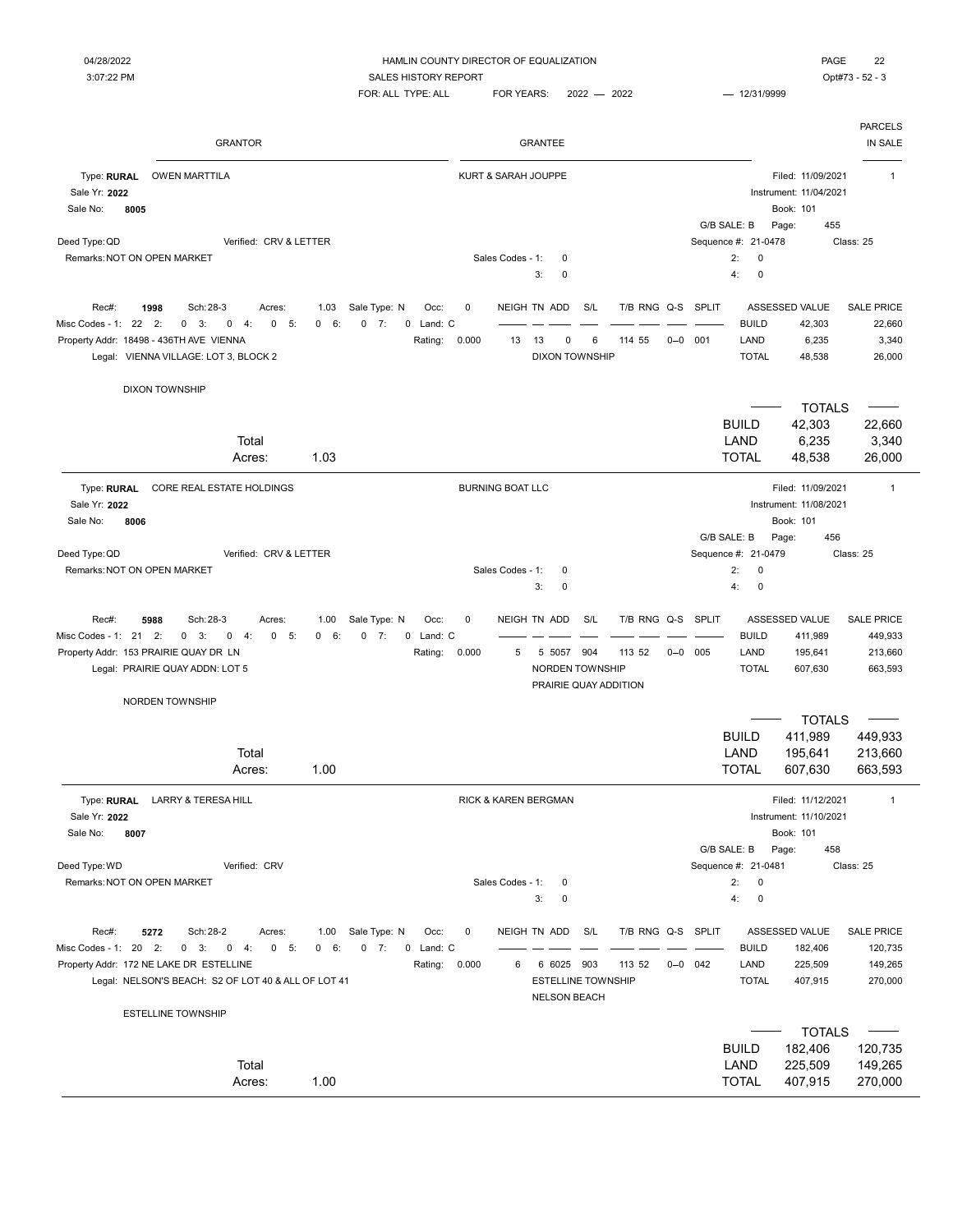| Opt#73 - 52 - 3 |  |
|-----------------|--|
|                 |  |

|                                                  | <b>GRANTOR</b>                                                                                                                                                                                             |                                                           |                      |                  | GRANTEE                                             |           |                       |             |                     |                                      |                                                          | <b>PARCELS</b><br>IN SALE                          |
|--------------------------------------------------|------------------------------------------------------------------------------------------------------------------------------------------------------------------------------------------------------------|-----------------------------------------------------------|----------------------|------------------|-----------------------------------------------------|-----------|-----------------------|-------------|---------------------|--------------------------------------|----------------------------------------------------------|----------------------------------------------------|
| Type: RURAL<br>Sale Yr: 2022<br>Sale No:<br>8012 | <b>JANIS ROWLAND</b>                                                                                                                                                                                       |                                                           | TED & JOLENA SEPPALA |                  |                                                     |           |                       |             |                     |                                      | Filed: 11/29/2021<br>Instrument: 11/17/2021<br>Book: 101 | $\mathbf{1}$                                       |
| Deed Type: WD                                    | Verified: CRV & LETTER                                                                                                                                                                                     |                                                           |                      |                  |                                                     |           |                       |             |                     | G/B SALE: G<br>Sequence #: 21-0499   | Page:<br>476                                             | Class: 25                                          |
| Remarks:                                         |                                                                                                                                                                                                            |                                                           |                      | Sales Codes - 1: | 0                                                   |           |                       |             |                     | 2:<br>0                              |                                                          |                                                    |
|                                                  |                                                                                                                                                                                                            |                                                           |                      |                  | 0<br>3:                                             |           |                       |             |                     | 0<br>4:                              |                                                          |                                                    |
| Rec#:<br>Misc Codes - 1: 22                      | Sch: 28-2<br>79<br>Acres:<br>8.01<br>2:9300<br>3:<br>0<br>4:<br>0<br>5:<br>0<br>6<br>Property Addr: 46375 - 192ND ST ESTELLINE<br>Legal: RANCH ADDN:BLOCK 1 IN N2NE4                                       | Sale Type: N<br>Occ:<br>$0 \t 7:$<br>0 Land: C<br>Rating: | 0<br>0.000           | 6                | NEIGH TN ADD<br>6<br>0<br><b>ESTELLINE TOWNSHIP</b> | S/L<br>15 | T/B RNG Q-S<br>113 51 | $0 - 0$     | <b>SPLIT</b><br>182 | <b>BUILD</b><br>LAND<br><b>TOTAL</b> | ASSESSED VALUE<br>157,997<br>87,212<br>245,209           | <b>SALE PRICE</b><br>219,074<br>120,926<br>340,000 |
|                                                  | <b>ESTELLINE TOWNSHIP</b>                                                                                                                                                                                  |                                                           |                      |                  |                                                     |           |                       |             |                     |                                      |                                                          |                                                    |
|                                                  | Total<br>8.01<br>Acres:                                                                                                                                                                                    |                                                           |                      |                  |                                                     |           |                       |             |                     | <b>BUILD</b><br>LAND<br><b>TOTAL</b> | <b>TOTALS</b><br>157,997<br>87,212<br>245,209            | 219,074<br>120,926<br>340,000                      |
| Type: RURAL                                      | <b>KIM WEELBORG</b>                                                                                                                                                                                        |                                                           |                      |                  | BRENT & ELIZABETH PALMER                            |           |                       |             |                     |                                      | Filed: 12/08/2021                                        | $\mathbf{1}$                                       |
| Sale Yr: 2022<br>8013<br>Sale No:                |                                                                                                                                                                                                            |                                                           |                      |                  |                                                     |           |                       |             |                     | G/B SALE: G                          | Instrument: 12/06/2021<br>Book: 101<br>Page:<br>484      |                                                    |
| Deed Type: WD                                    | Verified: CRV & LETTERS                                                                                                                                                                                    |                                                           |                      |                  |                                                     |           |                       |             |                     | Sequence #: 21-0508                  |                                                          | Class: 21                                          |
| Remarks:                                         |                                                                                                                                                                                                            |                                                           |                      | Sales Codes - 1: | 0<br>3:<br>0                                        |           |                       |             |                     | 2:<br>0<br>4:<br>0                   |                                                          |                                                    |
| Rec#:<br>Misc Codes - 1:                         | Sch: 28-2<br>6273<br>Acres:<br>20.49<br>$0 \t 2$ :<br>$0 \quad 3:$<br>$\mathbf 0$<br>0<br>4:<br>5:<br>0<br>6:<br>Property Addr: 45846 - 193RD ST ESTELLINE<br>Legal: TRACT 3A, RUST'S ADDN IN W2 14-113-52 | Sale Type: A<br>Occ:<br>7:<br>0<br>0 Land: A<br>Rating:   | 0<br>0.635           | 6                | NEIGH TN ADD<br>6<br>0<br><b>ESTELLINE TOWNSHIP</b> | S/L<br>14 | T/B RNG Q-S<br>113 52 | $0 - 0$ 077 | SPLIT               | <b>BUILD</b><br>LAND<br><b>TOTAL</b> | ASSESSED VALUE<br>351,932<br>45,789<br>397,721           | <b>SALE PRICE</b><br>862,750<br>112,250<br>975,000 |
|                                                  | <b>ESTELLINE TOWNSHIP</b>                                                                                                                                                                                  |                                                           |                      |                  |                                                     |           |                       |             |                     |                                      |                                                          |                                                    |
|                                                  |                                                                                                                                                                                                            |                                                           |                      |                  |                                                     |           |                       |             |                     |                                      | <b>TOTALS</b>                                            |                                                    |
|                                                  |                                                                                                                                                                                                            |                                                           |                      |                  |                                                     |           |                       |             |                     | <b>BUILD</b>                         | 351,932                                                  | 862,750                                            |
|                                                  | Total                                                                                                                                                                                                      |                                                           |                      |                  |                                                     |           |                       |             |                     | LAND                                 | 45,789                                                   | 112,250                                            |
|                                                  | 20.49<br>Acres:                                                                                                                                                                                            |                                                           |                      |                  |                                                     |           |                       |             |                     | <b>TOTAL</b>                         | 397,721                                                  | 975,000                                            |
| Type: RURAL<br>Sale Yr: 2022<br>Sale No:<br>8015 | <b>BRENT &amp; ELIZABETH PALMER</b>                                                                                                                                                                        |                                                           |                      |                  | NATHAN & MOLLY HENRICH                              |           |                       |             |                     |                                      | Filed: 12/13/2021<br>Instrument: 12/02/2021<br>Book: 101 | $\overline{2}$                                     |
|                                                  |                                                                                                                                                                                                            |                                                           |                      |                  |                                                     |           |                       |             |                     | G/B SALE: G                          | Page:<br>487                                             |                                                    |
| Deed Type: WD<br>Remarks:                        | Verified: CRV & LETTERS                                                                                                                                                                                    |                                                           |                      | Sales Codes - 1: | 0                                                   |           |                       |             |                     | Sequence #: 21-0511<br>2:<br>0       |                                                          | Class: 25                                          |
|                                                  |                                                                                                                                                                                                            |                                                           |                      |                  | 3:<br>0                                             |           |                       |             |                     | 4:<br>0                              |                                                          |                                                    |
| Rec#:<br>Misc Codes - 1:                         | 5510<br>Sch: 28-3<br>1.00<br>Acres:<br>$0$ 2: 21 3:<br>0 6:<br>$0 \t 4:$<br>$0 - 5:$                                                                                                                       | Sale Type: N<br>Occ:<br>$0 \t 7:$<br>0 Land: C            | 0                    |                  | NEIGH TN ADD                                        | S/L       | T/B RNG Q-S SPLIT     |             |                     | <b>BUILD</b>                         | ASSESSED VALUE<br>223,022                                | SALE PRICE<br>509,962                              |
| Property Addr: 132 NW LAKE DR LN                 | Legal: SAARANEN'S BEACH: LOT 16                                                                                                                                                                            | Rating:                                                   | 0.000                | 5                | 5 5061<br>NORDEN TOWNSHIP                           | 904       | 113 52                | $0 - 0$ 017 |                     | LAND<br><b>TOTAL</b>                 | 62,535<br>285,557                                        | 142,993<br>652,955                                 |
|                                                  | NORDEN TOWNSHIP                                                                                                                                                                                            |                                                           |                      |                  | <b>SAARANEN BEACH</b>                               |           |                       |             |                     |                                      |                                                          |                                                    |
| Rec#:                                            | 6077<br>Sch: 28-3<br>Acres:<br>1.00                                                                                                                                                                        | Sale Type: N<br>Occ:                                      | 0                    |                  | NEIGH TN ADD                                        | S/L       | T/B RNG Q-S SPLIT     |             |                     |                                      | ASSESSED VALUE                                           | <b>SALE PRICE</b>                                  |
| Misc Codes - 1: 21 2:                            | $0 \quad 3:$<br>0<br>$0 - 5:$<br>0 6:<br>-4:                                                                                                                                                               | $0 \t 7:$<br>0 Land: C                                    |                      |                  |                                                     |           |                       |             |                     | <b>BUILD</b>                         | 37,906                                                   | 86,676                                             |
| Property Addr: STR-904-03                        | Legal: SAARANEN'S BEACH: N 60' OF LOT 16A                                                                                                                                                                  | Rating:                                                   | 0.000                | 5                | 5 5061<br>NORDEN TOWNSHIP<br>SAARANEN BEACH         | 904       | 113 52                | $0 - 0$     | 020                 | LAND<br><b>TOTAL</b>                 | 15,468<br>53,374                                         | 35,369<br>122,045                                  |
|                                                  | NORDEN TOWNSHIP                                                                                                                                                                                            |                                                           |                      |                  |                                                     |           |                       |             |                     |                                      |                                                          |                                                    |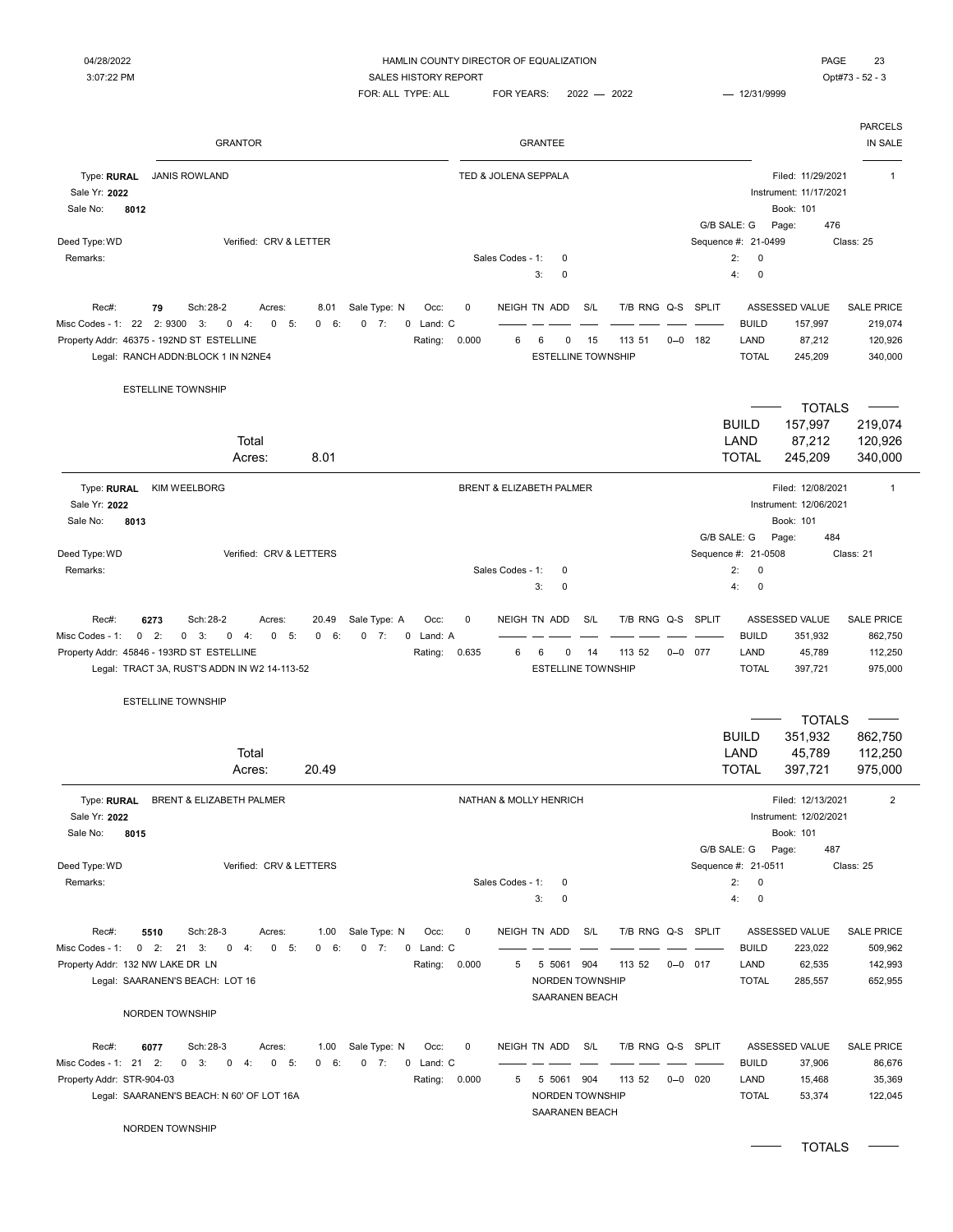| 04/28/2022 | HAMLIN COUNTY DIRECTOR OF EQUALIZATION | PAGE            | 24 |
|------------|----------------------------------------|-----------------|----|
| 3:07:22 PM | <b>SALES HISTORY REPORT</b>            | Opt#73 - 52 - 3 |    |

|                                                  |                              | FOR: ALL TYPE: ALL | <b>FOR YEARS:</b> | $2022 - 2022$ | $- 12/31/9999$                       |                                                                          |                               |
|--------------------------------------------------|------------------------------|--------------------|-------------------|---------------|--------------------------------------|--------------------------------------------------------------------------|-------------------------------|
|                                                  | <b>GRANTOR</b>               |                    | <b>GRANTEE</b>    |               |                                      |                                                                          | <b>PARCELS</b><br>IN SALE     |
|                                                  | Total<br>2.00<br>Acres:      |                    |                   |               | <b>BUILD</b><br>LAND<br><b>TOTAL</b> | 260,928<br>78,003<br>338,931                                             | 596,638<br>178,362<br>775,000 |
| Type: RURAL<br>Sale Yr: 2022<br>Sale No:<br>8016 | JOHN & BERNICE SCHALLENKANMP |                    | POINSETT PLACE    |               | G/B SALE: B                          | Filed: 12/13/2021<br>Instrument: 12/06/2021<br>Book: 101<br>488<br>Page: |                               |

**TOTALS** 

Sale No: 8016 Deed Type: WD Class: 24 Class: 24 Class: 24 Class: 24 Class: 24 Class: 24 Remarks:NOT ON OPEN MARKET **Sales Codes - 1: 0** 2: 0 3: 0 4: 0 Rec#: 5906 Sch:28-2 Acres: .41 Sale Type: N Occ: 0 NEIGH TN ADD S/L T/B RNG Q-S SPLIT ASSESSED VALUE SALE PRICE Misc Codes - 1: 0 5: 0 6: 0 7: 0 2: 0 3: 0 4: 0 Land: C BUILD 0 0 Property Addr: 214 SE LAKE DR ESTELLINE **Rating: 0.000** 6 6031 903 0-0 010A LAND 197,690 550,000 Legal: PORTION OF BEMAN ADDN LYING E OF LOT 10 & 10A OF **EXAMPLE ADDITED ASSOCIATED AT A CONTACT A** STOLOGY 550,000 RUNIA & ROUNDS 1ST ADDN IN GL 2 RUNIA & ROUNDS 1ST ADDN ESTELLINE TOWNSHIP BUILD 0 0 Total LAND 197,690 550,000 Acres: .41 TOTAL 197,690 550,000 Type: RURAL CAMERON HUNTIMER **RURAL CAMERON HUNTIMER** 1 Sale Yr: **2022** Instrument: 12/03/2021

Sale No: **8017** Book: 101 G/B SALE: G Page: 489 Deed Type: WD Class: 25 Class: 25 Remarks: Sales Codes - 1: 0 2: 0  $3: 0$  4: 0 Rec#: 5720 Sch:28-3 Acres: 1.00 Sale Type: N Occ: 0 NEIGH TN ADD S/L T/B RNG Q-S SPLIT ASSESSED VALUE SALE PRICE Misc Codes - 1: 21 2: 0 3: 0 4: 0 5: 0 6: 0 7: 0 Land: C – – – – – – – – – – – BUILD 251,441 300,311 Property Addr: 136 W LAKE DR ARLINGTON **Rating: 0.000** 5 5044 904 113 52 0-0 022 LAND 62,535 74,689 Legal: N2 OF LOT 20 & ALL OF LOT 21 OF OL 1 IN GL 6 NORDEN TOWNSHIP NORDEN TOWNSHIP TOTAL 313,976 375,000 36-113-53 OL1 IN GL 6 IN 36-113-53 NORDEN TOWNSHIP

|                                                                                                         |                     |                                  |                           |                     | <b>TOTALS</b>          |                   |
|---------------------------------------------------------------------------------------------------------|---------------------|----------------------------------|---------------------------|---------------------|------------------------|-------------------|
|                                                                                                         |                     |                                  |                           | <b>BUILD</b>        | 251,441                | 300,311           |
| Total                                                                                                   |                     |                                  |                           | LAND                | 62,535                 | 74,689            |
| 1.00<br>Acres:                                                                                          |                     |                                  |                           | <b>TOTAL</b>        | 313,976                | 375,000           |
| Type: RURAL<br>KAYLA ADLER ET AL                                                                        |                     | <b>RYAN &amp; ABBY NELSON</b>    |                           |                     | Filed: 12/22/2021      | 1                 |
| Sale Yr: 2022                                                                                           |                     |                                  |                           |                     | Instrument: 12/20/2021 |                   |
| Sale No:<br>8018                                                                                        |                     |                                  |                           |                     | Book: 101              |                   |
|                                                                                                         |                     |                                  |                           | G/B SALE: G         | 492<br>Page:           |                   |
| Verified: CRV & LETTERS<br>Deed Type: WD                                                                |                     |                                  |                           | Sequence #: 21-0516 |                        | Class: 25         |
| Remarks:                                                                                                |                     | Sales Codes - 1:<br>0            |                           | 2:<br>$\mathbf{0}$  |                        |                   |
|                                                                                                         |                     | 3:<br>0                          |                           | 4:<br>$\mathbf 0$   |                        |                   |
| Rec#:<br>Sch: 28-1<br>Sale Type: N<br>2249<br>16.45<br>Acres:                                           | $\mathbf 0$<br>Occ: | NEIGH TN ADD<br>S/L              | T/B RNG Q-S               | <b>SPLIT</b>        | ASSESSED VALUE         | <b>SALE PRICE</b> |
| 5:<br>2:<br>22<br>3:9300<br>$\mathbf 0$<br>$0 \t 6$<br>7:<br>Misc Codes - 1:<br>17<br>$\mathbf 0$<br>4: | 0 Land: C           |                                  |                           | <b>BUILD</b>        | 344,679                | 328,090           |
| Property Addr: 18037 - 462ND AVE CASTLEWOOD                                                             | 0.863<br>Rating:    | 17<br>$\overline{7}$<br>$\Omega$ | 115 51<br>$0 - 0$<br>095A | LAND                | 128,074                | 121,910           |
| Legal: S 940' OF E 760.5' OF NE4                                                                        |                     | <b>HAMLIN TOWNSHIP</b>           |                           | <b>TOTAL</b>        | 472,753                | 450,000           |
| <b>HAMLIN TOWNSHIP</b>                                                                                  |                     |                                  |                           |                     |                        |                   |

|        |       |              | $\overline{\phantom{a}}$ totals $\overline{\phantom{a}}$ |         |
|--------|-------|--------------|----------------------------------------------------------|---------|
|        |       | <b>BUILD</b> | 344.679 328.090                                          |         |
| Total  |       | LAND         | 128.074  121.910                                         |         |
| Acres: | 16.45 | TOTAL        | 472.753                                                  | 450.000 |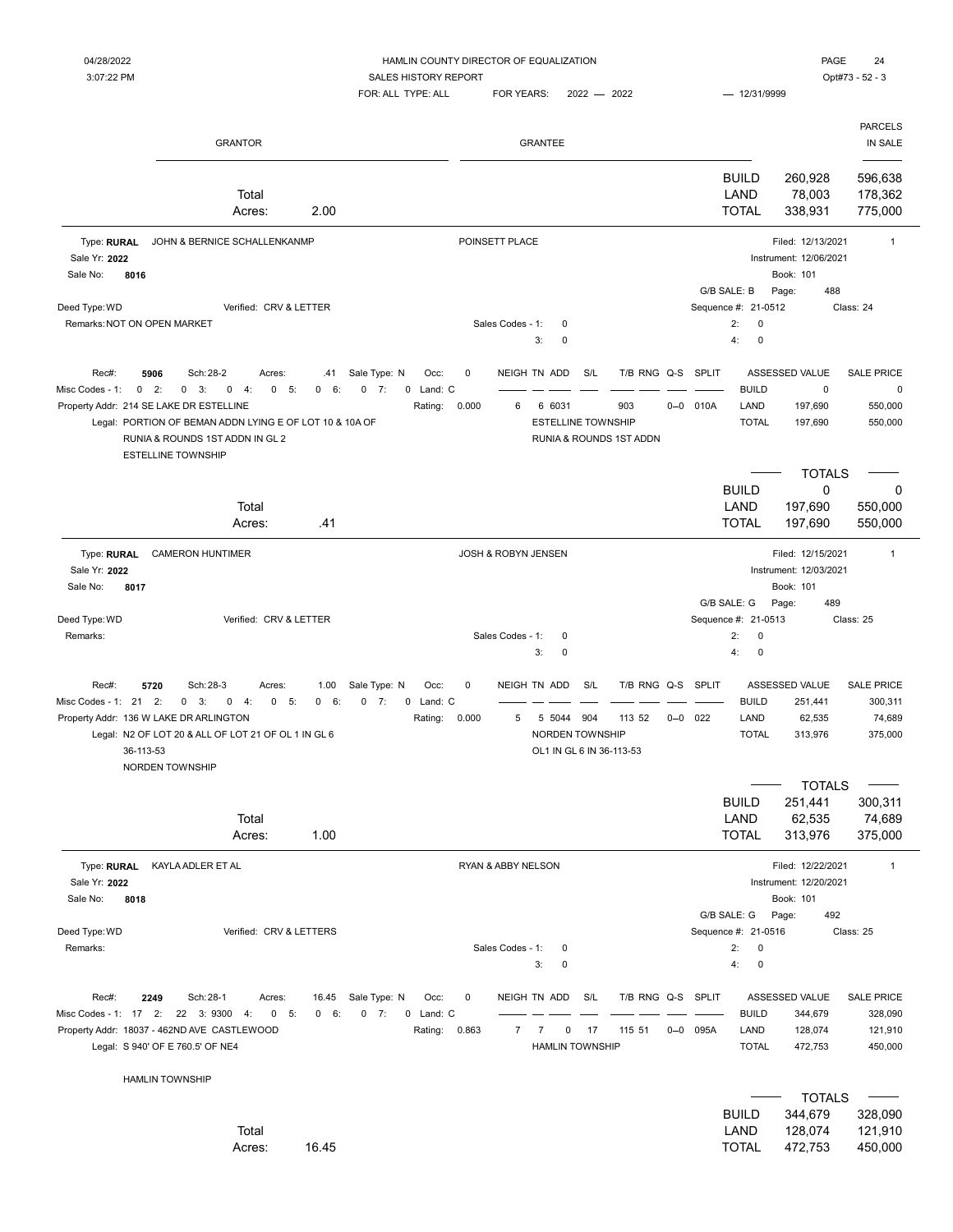| <b>GRANTOR</b>                                                                                                                                                                                                                                                           | <b>GRANTEE</b>                                                                                                                                                        | <b>PARCELS</b><br>IN SALE                                                                                                                                             |
|--------------------------------------------------------------------------------------------------------------------------------------------------------------------------------------------------------------------------------------------------------------------------|-----------------------------------------------------------------------------------------------------------------------------------------------------------------------|-----------------------------------------------------------------------------------------------------------------------------------------------------------------------|
| Type: RURAL<br>JEFFEY & EVAN GETTLER                                                                                                                                                                                                                                     | <b>HANSON LAND CO</b>                                                                                                                                                 | Filed: 12/27/2021<br>1                                                                                                                                                |
| Sale Yr: 2022<br>Sale No:<br>8019                                                                                                                                                                                                                                        |                                                                                                                                                                       | Instrument: 12/17/2021<br>Book: 101                                                                                                                                   |
| Verified: CRV & LETTER<br>Deed Type: WD<br>Remarks:                                                                                                                                                                                                                      | Sales Codes - 1:<br>0<br>3:<br>$\mathbf 0$                                                                                                                            | G/B SALE: G<br>Page:<br>494<br>Sequence #: 21-0518<br>Class: 20<br>2:<br>0<br>4:<br>$\mathbf 0$                                                                       |
| Rec#:<br>7438<br>Sch: 28-3<br>Sale Type: A<br>6.08<br>Acres:<br>Misc Codes - 1:<br>22<br>2:<br>$\mathbf{0}$<br>3:<br>$\mathbf 0$<br>5:<br>0<br>4:<br>0<br>0<br>6:<br>$-7:$<br>0<br>Property Addr:<br>Legal: GETTLER ADDITION IN THE N2NW4 19-114-53                      | NEIGH TN ADD<br>S/L<br>T/B RNG Q-S<br>Occ:<br>0<br>Land: A<br>0.403<br>10<br>19<br>114 53<br>$0 - 0$<br>Rating:<br>10<br>0<br><b>HAYTI TOWNSHIP</b>                   | <b>SPLIT</b><br>ASSESSED VALUE<br><b>SALE PRICE</b><br><b>BUILD</b><br>$\mathsf 0$<br>$\pmb{0}$<br>131A<br>LAND<br>7,767<br>47,000<br><b>TOTAL</b><br>47,000<br>7,767 |
| <b>HAYTI TOWNSHIP</b>                                                                                                                                                                                                                                                    |                                                                                                                                                                       |                                                                                                                                                                       |
| Total                                                                                                                                                                                                                                                                    |                                                                                                                                                                       | <b>TOTALS</b><br><b>BUILD</b><br>0<br>$\mathbf 0$<br>LAND<br>7,767<br>47,000                                                                                          |
| 6.08<br>Acres:                                                                                                                                                                                                                                                           |                                                                                                                                                                       | <b>TOTAL</b><br>7,767<br>47,000                                                                                                                                       |
| Type: RURAL<br><b>TRAVIS LOTHSON</b><br>Sale Yr: 2022<br>8020<br>Sale No:                                                                                                                                                                                                | JIM STOLP ET AL                                                                                                                                                       | Filed: 12/27/2021<br>$\mathbf{1}$<br>Instrument: 12/23/2021<br>Book: 101<br>G/B SALE: G<br>Page:<br>495                                                               |
| Deed Type: WD<br>Verified: CRV<br>Remarks:                                                                                                                                                                                                                               | Sales Codes - 1:<br>0<br>3:<br>$\mathbf 0$                                                                                                                            | Sequence #: 21-0519<br>Class: 20<br>2:<br>0<br>4:<br>$\mathbf 0$                                                                                                      |
| 2000<br>Sch: 28-3<br>Sale Type: A<br>Rec#:<br>Acres:<br>160.00<br>$\overline{2}$<br>2:<br>0<br>7:<br>Misc Codes - 1:<br>0<br>3:<br>0<br>4:<br>0<br>5:<br>0<br>6<br>0<br>Property Addr: STR 7-114-55<br>Legal: NE4                                                        | NEIGH TN ADD<br>S/L<br>T/B RNG Q-S SPLIT<br>Occ:<br>0<br>Land: A<br>$\overline{7}$<br>Rating:<br>0.635<br>13<br>13<br>0<br>114 55<br>$0 - 0$<br><b>DIXON TOWNSHIP</b> | ASSESSED VALUE<br><b>SALE PRICE</b><br><b>BUILD</b><br>$\pmb{0}$<br>0<br>042<br>LAND<br>550,000<br>268,607<br><b>TOTAL</b><br>268,607<br>550,000                      |
| <b>DIXON TOWNSHIP</b>                                                                                                                                                                                                                                                    |                                                                                                                                                                       | <b>TOTALS</b>                                                                                                                                                         |
| Total<br>160.00<br>Acres:                                                                                                                                                                                                                                                |                                                                                                                                                                       | <b>BUILD</b><br>$\mathbf 0$<br>0<br>LAND<br>268,607<br>550,000<br><b>TOTAL</b><br>268,607<br>550,000                                                                  |
| Type: RURAL LARRY & MARY TASCHNER<br>Sale Yr: 2022<br>Sale No:<br>8021                                                                                                                                                                                                   | COLIN & BRITA BEVERIDGE                                                                                                                                               | Filed: 12/28/2021<br>$\mathbf{1}$<br>Instrument: 12/06/2021<br>Book: 101<br>G/B SALE: B<br>Page:<br>496                                                               |
| Deed Type: TD<br>Verified: CRV & LETTERS<br>Remarks: NOT ON OPEN MARKET                                                                                                                                                                                                  | Sales Codes - 1:<br>0<br>3:<br>$\mathbf 0$                                                                                                                            | Sequence #: 21-0520<br>Class: 24<br>2:<br>$\mathbf 0$<br>4:<br>$\pmb{0}$                                                                                              |
| Rec#:<br>7439<br>Sch: 28-3<br>Sale Type: N<br>10.10<br>Acres:<br>Misc Codes - 1: 22 2:<br>$0 \quad 3:$<br>$0 \t 7:$<br>0<br>4:<br>$\mathbf{0}$<br>5:<br>0 6:<br>Property Addr:<br>Legal: TRACT 1 OF TASCHNER ADDITION IN THE N2NW4<br>31-114-55<br><b>DIXON TOWNSHIP</b> | NEIGH TN ADD<br>S/L<br>T/B RNG Q-S SPLIT<br>0<br>Occ:<br>0 Land: C<br>Rating: 0.000<br>13 13<br>31<br>114 55<br>0<br><b>DIXON TOWNSHIP</b>                            | ASSESSED VALUE<br><b>SALE PRICE</b><br><b>BUILD</b><br>$\pmb{0}$<br>0<br>LAND<br>$0 - 0$ 153B<br>92,494<br>37,500<br><b>TOTAL</b><br>37,500<br>92,494                 |
|                                                                                                                                                                                                                                                                          |                                                                                                                                                                       | <b>TOTALS</b>                                                                                                                                                         |
| Total<br>10.10<br>Acres:                                                                                                                                                                                                                                                 |                                                                                                                                                                       | <b>BUILD</b><br>0<br>0<br>LAND<br>92,494<br>37,500<br><b>TOTAL</b><br>92,494<br>37,500                                                                                |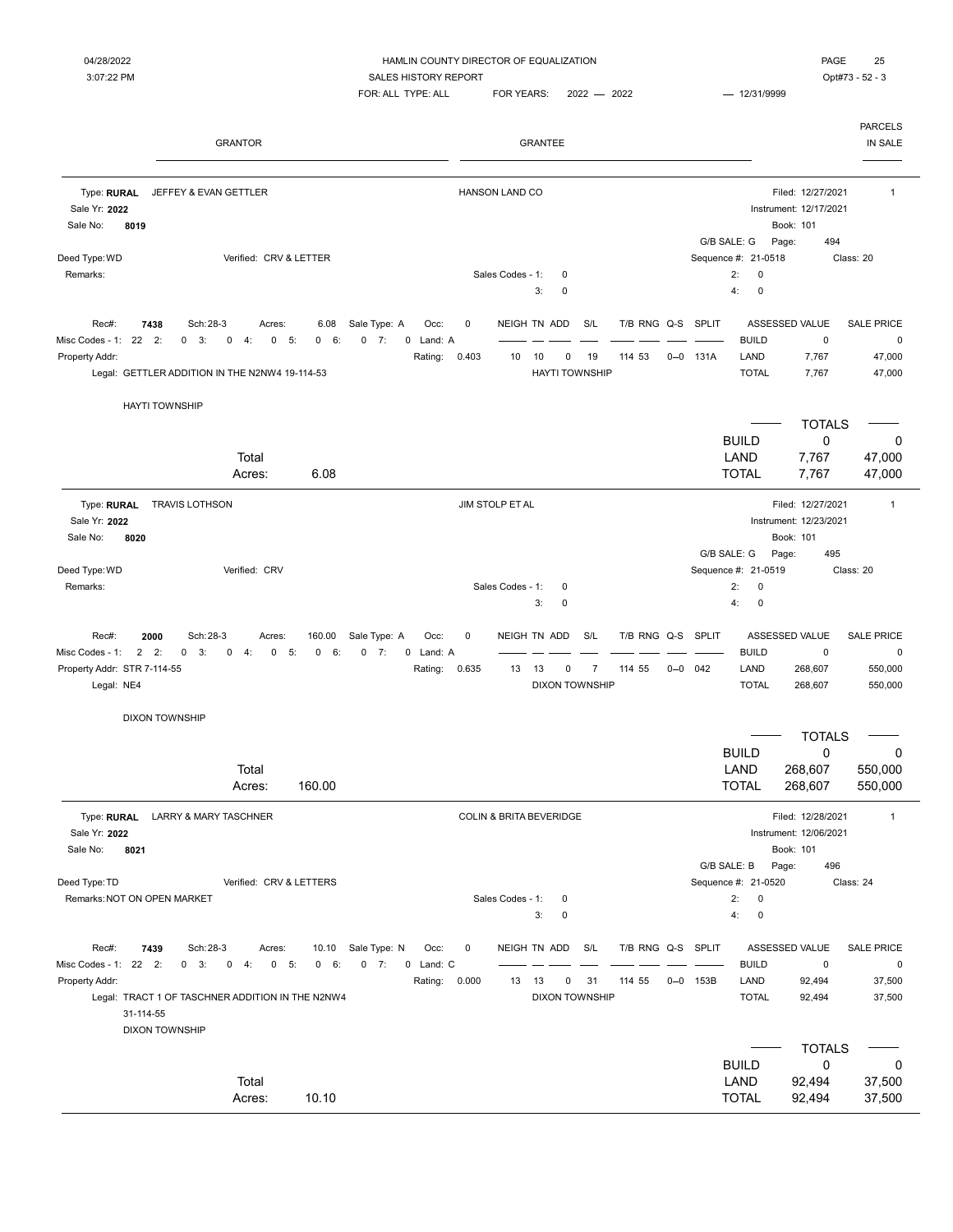| PAGE      | 21 |  |
|-----------|----|--|
| Ont#73 52 |    |  |

| <b>GRANTOR</b>                                                                                                                                                                                                                                                                                | <b>GRANTEE</b>                                                                                                                      | <b>PARCELS</b><br>IN SALE                                                                                                                   |
|-----------------------------------------------------------------------------------------------------------------------------------------------------------------------------------------------------------------------------------------------------------------------------------------------|-------------------------------------------------------------------------------------------------------------------------------------|---------------------------------------------------------------------------------------------------------------------------------------------|
| Type: RURAL<br><b>CARIDEE FOLEY</b><br>Sale Yr: 2022<br>Sale No:<br>8024                                                                                                                                                                                                                      | VINCENT & PATRICIA FOLEY                                                                                                            | Filed: 12/29/2021<br>$\mathbf{1}$<br>Instrument: 12/29/2021<br>Book: 101<br>499<br>G/B SALE: B<br>Page:                                     |
| Deed Type: WD<br>Verified: CRV<br>Remarks: NOT ON OPEN MARKET                                                                                                                                                                                                                                 | Sales Codes - 1:<br>0<br>3:<br>0                                                                                                    | Sequence #: 21-0524<br>Class: 20<br>2:<br>0<br>4:<br>$\mathbf 0$                                                                            |
| Sch: 28-3<br>Rec#:<br>7123<br>Sale Type: A<br>Occ:<br>Acres:<br>157.77<br>$0 \t2$<br>$0$ 7:<br>Misc Codes - 1:<br>0<br>3:<br>$\mathbf 0$<br>4:<br>0<br>5:<br>0<br>6:<br>0 Land: A<br>Property Addr: STR 3-115-55<br>Rating:<br>Legal: NW4 3-115-55                                            | NEIGH TN ADD<br>S/L<br>T/B RNG Q-S SPLIT<br>0<br>3<br>3<br>0.402<br>3<br>0<br>115 55<br>$0 - 0$<br>106<br><b>BRANTFORD TOWNSHIP</b> | <b>ASSESSED VALUE</b><br><b>SALE PRICE</b><br><b>BUILD</b><br>0<br>0<br>LAND<br>221,131<br>899,000<br><b>TOTAL</b><br>221,131<br>899,000    |
| <b>BRANTFORD TOWNSHIP</b>                                                                                                                                                                                                                                                                     |                                                                                                                                     | <b>TOTALS</b><br><b>BUILD</b><br>0<br>0                                                                                                     |
| Total<br>157.77<br>Acres:                                                                                                                                                                                                                                                                     |                                                                                                                                     | LAND<br>221,131<br>899,000<br><b>TOTAL</b><br>221,131<br>899,000                                                                            |
| Type: RURAL<br><b>GEORGE MAAS</b><br>Sale Yr: 2022<br>8025<br>Sale No:                                                                                                                                                                                                                        | VINCENT & PATRICIA FOLEY                                                                                                            | Filed: 12/29/2021<br>$\mathbf{1}$<br>Instrument: 12/22/2021<br>Book: 101                                                                    |
| Deed Type: TD<br>Verified: CRV & LETTER<br>Remarks: NOT ON OPEN MARKET                                                                                                                                                                                                                        | Sales Codes - 1:<br>0<br>0<br>3:                                                                                                    | G/B SALE: B<br>500<br>Page:<br>Sequence #: 21-0525<br>Class: 20<br>2:<br>$\mathbf 0$<br>4:<br>$\mathbf 0$                                   |
| Rec#:<br>Sch: 28-3<br>Sale Type: A<br>2947<br>160.00<br>Occ:<br>Acres:<br>$\mathbf 0$<br>2:<br>$\mathbf 0$<br>3:<br>0<br>$\mathbf 0$<br>0<br>Misc Codes - 1:<br>4:<br>5:<br>0<br>6:<br>7:<br>0 Land: A<br>Property Addr: STR 3-115-55<br>Rating:<br>Legal: SW4 3-115-55                       | NEIGH TN ADD<br>S/L<br>T/B RNG Q-S SPLIT<br>0<br>3<br>3<br>115 55<br>0.587<br>3<br>0<br>$0 - 0$<br>104<br><b>BRANTFORD TOWNSHIP</b> | ASSESSED VALUE<br><b>SALE PRICE</b><br><b>BUILD</b><br>$\mathbf 0$<br>0<br>LAND<br>242,500<br>338,037<br><b>TOTAL</b><br>242,500<br>338,037 |
| <b>BRANTFORD TOWNSHIP</b>                                                                                                                                                                                                                                                                     |                                                                                                                                     | <b>TOTALS</b>                                                                                                                               |
| Total<br>160.00<br>Acres:                                                                                                                                                                                                                                                                     |                                                                                                                                     | 0<br><b>BUILD</b><br>0<br>LAND<br>338,037<br>242,500<br><b>TOTAL</b><br>338,037<br>242,500                                                  |
| Type: RURAL<br>THOM & KATHRYN TESCH<br>Sale Yr: 2022<br>Sale No:<br>8028                                                                                                                                                                                                                      | RANDY & CYNTHIA FREDERICK                                                                                                           | Filed: 12/30/2021<br>$\mathbf{1}$<br>Instrument: 12/28/2021<br>Book: 101                                                                    |
| Deed Type: WD<br>Verified: CRV & LETTER<br>Remarks: NOT ON OPEN MARKET                                                                                                                                                                                                                        | Sales Codes - 1:<br>0<br>3:<br>0                                                                                                    | G/B SALE: B<br>Page:<br>504<br>Sequence #: 21-0529<br>Class: 21<br>2:<br>$\pmb{0}$<br>4:<br>$\pmb{0}$                                       |
| Rec#:<br>1547<br>Sch: 28-3<br>Sale Type: A<br>143.94<br>Occ:<br>Acres:<br>Misc Codes - 1:<br>$0$ 2:<br>$0 \quad 3:$<br>$0 \t 4:$<br>$0 - 5:$<br>6:<br>$0 \t 7:$<br>0 Land: A<br>$\mathbf{0}$<br>Property Addr: STR 8-114-53<br>Rating:<br>Legal: SE4 LESS W500' OF E885' OF S523' OF 8-114-53 | NEIGH TN ADD<br>S/L<br>T/B RNG Q-S SPLIT<br>0<br>10<br>10<br>8<br>114 53<br>$0 - 0$ 074<br>0.621<br>0<br><b>HAYTI TOWNSHIP</b>      | ASSESSED VALUE<br><b>SALE PRICE</b><br><b>BUILD</b><br>4,024<br>1,390<br>LAND<br>300,712<br>870,476<br><b>TOTAL</b><br>302,102<br>874,500   |
| <b>HAYTI TOWNSHIP</b>                                                                                                                                                                                                                                                                         |                                                                                                                                     | <b>TOTALS</b>                                                                                                                               |
| Total<br>143.94<br>Acres:                                                                                                                                                                                                                                                                     |                                                                                                                                     | 1,390<br><b>BUILD</b><br>4,024<br>LAND<br>300,712<br>870,476<br>874,500<br><b>TOTAL</b><br>302,102                                          |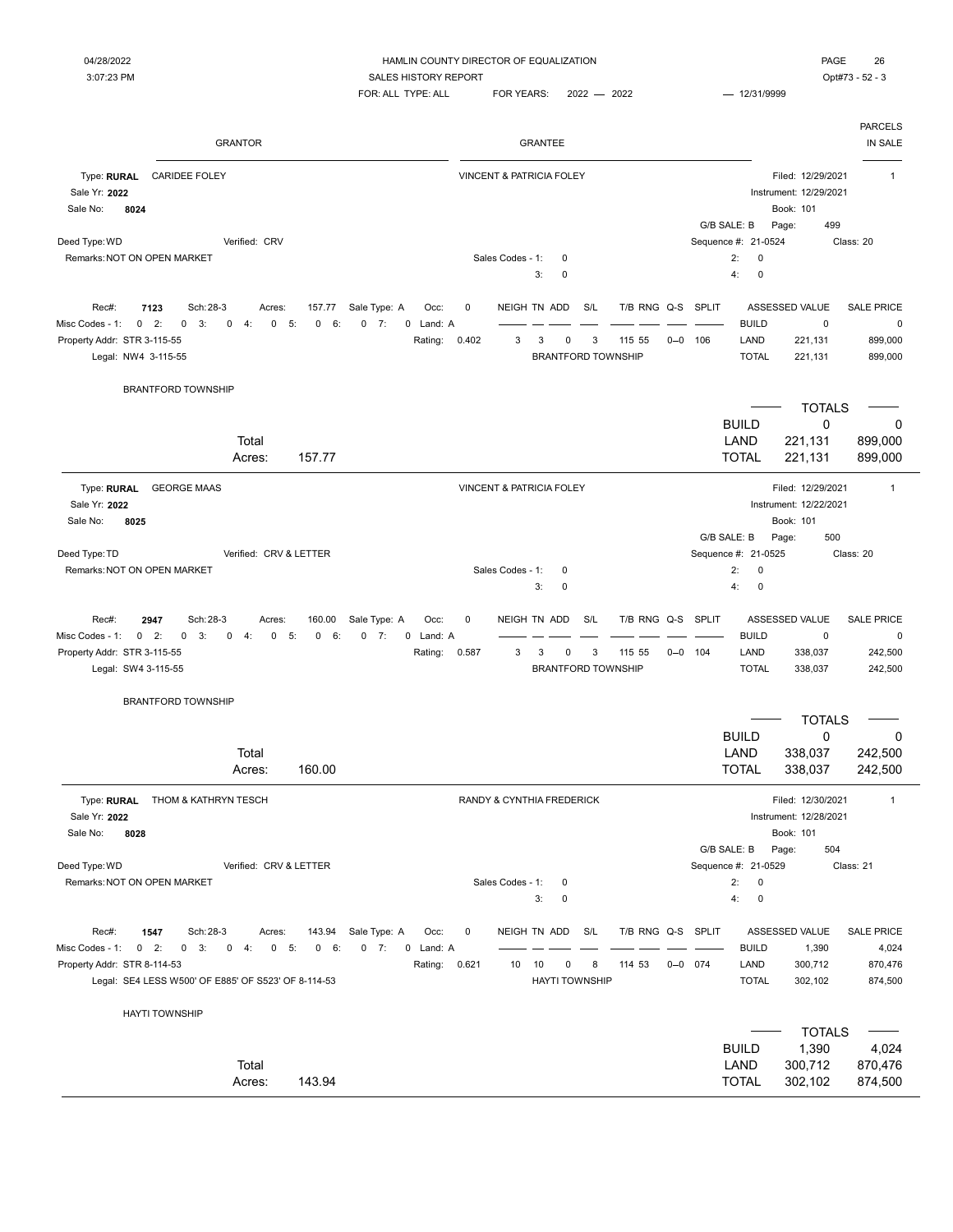| <b>GRANTOR</b>                                                                                                                                                                                                                                              |                                                                                         |                            | <b>GRANTEE</b>                                                                          |                             |                                |                                                               |                                                               | <b>PARCELS</b><br>IN SALE                            |
|-------------------------------------------------------------------------------------------------------------------------------------------------------------------------------------------------------------------------------------------------------------|-----------------------------------------------------------------------------------------|----------------------------|-----------------------------------------------------------------------------------------|-----------------------------|--------------------------------|---------------------------------------------------------------|---------------------------------------------------------------|------------------------------------------------------|
| Type: RURAL<br><b>6X ENTERPRISES</b><br>Sale Yr: 2022<br>Sale No:<br>8030                                                                                                                                                                                   |                                                                                         | LEON & ARLINE JOHNSON      |                                                                                         |                             |                                | Book: 102<br>G/B SALE: B<br>Page:                             | Filed: 12/29/2021<br>Instrument: 01/03/2022<br>$\overline{1}$ | $\mathbf 1$                                          |
| Deed Type: WD<br>Verified: CRV & LETTERS<br>Remarks: SPLIT: NO VALUES FOR CURRENT ASSESSMENT YEAR                                                                                                                                                           |                                                                                         | Sales Codes - 1:           | 0<br>3:<br>0                                                                            |                             |                                | Sequence #: 21-0000<br>2:<br>$\mathbf 0$<br>4:<br>$\mathbf 0$ |                                                               | Class: 20                                            |
| Rec#:<br>7451<br>Sch: 28-3<br>Acres:<br>Misc Codes - 1:<br>$0$ 2:<br>$0 \quad 3:$<br>$\mathbf 0$<br>4:<br>$\mathbf 0$<br>5:<br>Property Addr:<br>Legal: S 732' AND THE N 157.6' OF THE S 889.6' OF THE E<br>1035' SE4 6-113-54<br><b>CLEVELAND TOWNSHIP</b> | 21.13<br>Sale Type: A<br>Occ:<br>6:<br>$0 \t 7:$<br>0 Land: A<br>$\mathbf 0$<br>Rating: | $\mathbf 0$<br>0.602<br>11 | NEIGH TN ADD<br>S/L<br>0<br>6<br>11<br>CLEVELAND TOWNSHIP                               | T/B RNG Q-S SPLIT<br>113 54 | 039B<br>$0 - 0$                | ASSESSED VALUE<br><b>BUILD</b><br>LAND<br><b>TOTAL</b>        | $\mathbf 0$<br>$\mathbf{1}$<br>$\mathbf{1}$                   | <b>SALE PRICE</b><br>0<br>155,000<br>155,000         |
| Total<br>Acres:                                                                                                                                                                                                                                             | 21.13                                                                                   |                            |                                                                                         |                             |                                | <b>BUILD</b><br>LAND<br><b>TOTAL</b>                          | <b>TOTALS</b><br>0<br>1<br>$\mathbf{1}$                       | 0<br>155,000<br>155,000                              |
| Type: RURAL<br>CRAI & SHERRY COOKSLEY<br>Sale Yr: 2022<br>Sale No:<br>8031                                                                                                                                                                                  |                                                                                         | TROY & LISA BELDEN         |                                                                                         |                             |                                | Book: 102<br>G/B SALE: B<br>Page:                             | Filed: 01/03/2022<br>Instrument: 12/24/2021<br>$\overline{2}$ | 3                                                    |
| Deed Type: CD<br>Verified: CRV<br>Remarks: NOT ON OPEN MARKET                                                                                                                                                                                               |                                                                                         | Sales Codes - 1:           | 0<br>0<br>3:                                                                            |                             |                                | Sequence #: 22-0002<br>2:<br>0<br>4:<br>0                     |                                                               | Class: 25                                            |
| Rec#:<br>Sch: 28-2<br>5229<br>Acres:<br>$0 \t2$ :<br>20<br>Misc Codes - 1:<br>3:<br>0<br>4:<br>$\mathbf 0$<br>5:<br>Property Addr: 188 N LAKE DR CASTLEWOOD<br>Legal: LAKE VIEW PARK: LOTS 31, 31A & 31B<br><b>ESTELLINE TOWNSHIP</b>                       | Sale Type: N<br>1.00<br>Occ:<br>0 Land: C<br>$\mathbf{0}$<br>6:<br>$0 \t 7:$<br>Rating: | 0<br>0.000<br>6            | S/L<br>NEIGH TN ADD<br>6 6021 903<br><b>ESTELLINE TOWNSHIP</b><br><b>LAKE VIEW PARK</b> | T/B RNG Q-S<br>113 52       | <b>SPLIT</b><br>$0 - 0$<br>037 | ASSESSED VALUE<br><b>BUILD</b><br>LAND<br><b>TOTAL</b>        | 255,745<br>67,890<br>323,635                                  | <b>SALE PRICE</b><br>287,480<br>76,314<br>363,794    |
| 5230<br>Sch: 28-2<br>Rec#:<br>Acres:<br>Misc Codes - 1: 20<br>2:<br>3:<br>$\mathbf 0$<br>4:<br>$\mathbf 0$<br>5:<br>0<br>Property Addr: 186 N LAKE DR CASTLEWOOD<br>Legal: LAKE VIEW PARK: 32A<br><b>ESTELLINE TOWNSHIP</b>                                 | Sale Type: N<br>1.00<br>Occ:<br>$0 \t 7:$<br>0 Land: C<br>$\mathbf{0}$<br>6:<br>Rating: | $\mathbf 0$<br>0.000<br>6  | NEIGH TN ADD<br>S/L<br>6 6021 903<br><b>ESTELLINE TOWNSHIP</b><br><b>LAKE VIEW PARK</b> | T/B RNG Q-S SPLIT<br>113 52 | $0 - 0$ 038                    | ASSESSED VALUE<br><b>BUILD</b><br>LAND<br><b>TOTAL</b>        | $\mathsf 0$<br>58,366<br>58,366                               | <b>SALE PRICE</b><br>0<br>65,609<br>65,609           |
| Rec#:<br>5232<br>Sch: 28-2<br>Acres:<br>Misc Codes - 1: 20 2:<br>$0 \quad 3:$<br>$\mathbf 0$<br>4:<br>$\overline{0}$<br>5:<br>Property Addr: STR-903-03<br>Legal: LAKE VIEW PARK: LOT 32C                                                                   | Sale Type: N<br>1.00<br>Occ:<br>0 6:<br>$0 \t 7:$<br>0 Land: C<br>Rating:               | $\mathbf 0$<br>0.000<br>6  | NEIGH TN ADD<br>S/L<br>6 6021 903<br><b>ESTELLINE TOWNSHIP</b><br><b>LAKE VIEW PARK</b> | T/B RNG Q-S<br>113 52       | <b>SPLIT</b><br>$0 - 0$ 040    | ASSESSED VALUE<br><b>BUILD</b><br>LAND<br><b>TOTAL</b>        | $\mathsf 0$<br>9,427<br>9,427                                 | <b>SALE PRICE</b><br>$\mathbf 0$<br>10,597<br>10,597 |
| <b>ESTELLINE TOWNSHIP</b><br>Total<br>Acres:                                                                                                                                                                                                                | 3.00                                                                                    |                            |                                                                                         |                             |                                | <b>BUILD</b><br>LAND<br><b>TOTAL</b>                          | <b>TOTALS</b><br>255,745<br>135,683<br>391,428                | 287,480<br>152,520<br>440,000                        |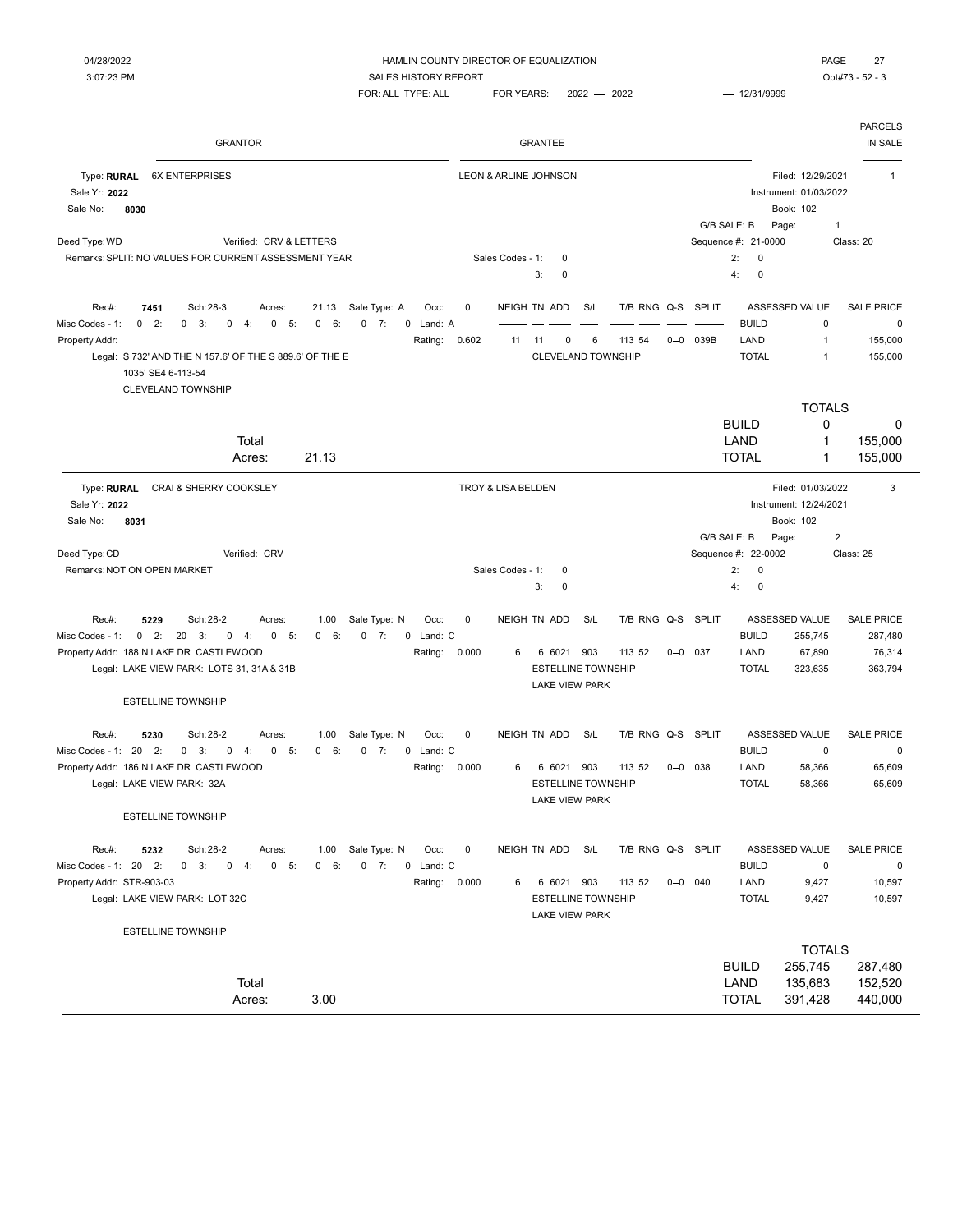PARCELS

04/28/2022 HAMLIN COUNTY DIRECTOR OF EQUALIZATION PAGE 28 3:07:23 PM SALES HISTORY REPORT SERVICES AND SALES HISTORY REPORT FOR: ALL TYPE: ALL FOR YEARS: 2022 - 2022 - 2021 - 12/31/9999 GRANTOR GRANTEE IN SALE Type: RURAL RS 500 TRUST **RURAL RIS** 500 TRUST **RURAL RIS RURAL RIS 2010 RURAL RIS 2010 RURAL RIS 500 TRUST** Sale Yr: **2022** Instrument: 12/29/2021 Sale No: **8032** Book: 102 G/B SALE: B Page: 4 Deed Type: TD **Sequence #: 22-0004** Class: 24 Remarks: NO ON OPEN MARKET COMES AND SALES Codes - 1: 0 2: 0 3: 0 4: 0 Rec#: 6470 Sch:28-3 Acres: 1.00 Sale Type: N Occ: 0 NEIGH TN ADD S/L T/B RNG Q-S SPLIT ASSESSED VALUE SALE PRICE Misc Codes - 1: 21 5: 0 6: 0 7: 0 2: 0 3: 0 4: 0 Land: C BUILD 0 0 Property Addr: 125 S POINT DR ARLINGTON **Rating: 0.000** 5 5033 904 113 52 0-0 003A LAND 187,284 200,000 Legal: LYNMAR SUBD: LOT 2, BLOCK 1 NORDEN TOWNSHIP TOTAL 187,284 200,000 LYNMAR SUBDIVISION NORDEN TOWNSHIP  $\frac{1}{2}$ TOTALS BUILD 0 0 Total LAND 187,284 200,000 Acres: 1.00 TOTAL 187,284 200,000 Type: RURAL LAKE POINSETT RENTALS **Rural LOGAN'S POINT LACKET CONTROL** COMPONER RURAL REPOINT AND RESEARCH 2022 Sale Yr: **2022** Instrument: 12/29/2021 Sale No: **8033** Book: 102 G/B SALE: B Page: 5 Deed Type: WD Class: 27 Class: 27 Remarks:NOT ON OPEN MARKET Sales Codes - 1: 0 2: 0 3: 0 4: 0 Rec#: 5778 Sch:28-3 Acres: 1.54 Sale Type: N Occ: 0 NEIGH TN ADD S/L T/B RNG Q-S SPLIT ASSESSED VALUE SALE PRICE Misc Codes - 1: 21 2: 23 3: 0 4: 0 5: 0 6: 0 7: 0 Land: C – – – – – – – – – – – BUILD 97,494 328,848 Property Addr: 350 S LAKE DR ARLINGTON **Ration Computer Station Rating: 0.000** 5 5 5033 904 113 52 0-0 003 LAND 15,165 51,152 Legal: LYNMAR SUBD: LOTS 3 , BLOCK 1 NORDEN TOWNSHIP NORDEN TOWNSHIP TOTAL 112,659 380,000 LYNMAR SUBDIVISION NORDEN TOWNSHIP TOTALS BUILD 97,494 328,848 Total LAND 15,165 51,152 Acres: 1.54 TOTAL 112,659 380,000 Type: **RURAL** TODD JUNTUNEN **RURAL TODD JUNTUNEN RURAL TODD ASSOPHIE REDDIG RURAL TODD JUNTUNEN** 1 Sale Yr: **2022** Instrument: 01/05/2022 Sale No: **8038** Book: 102 G/B SALE: B Page: 17 Deed Type: WD Class: 24 Critical: CRV & LETTERS Class: 24 Class: 24 Class: 24 Remarks: SPLIT: NO VALUES FOR CURRENT ASSESSMENT YEAR Sales Codes - 1: 0 2: 0 2: 0 3: 0 4: 0 Rec#: 2088 Sch:28-3 Acres: 9.16 Sale Type: N Occ: 0 NEIGH TN ADD S/L T/B RNG Q-S SPLIT ASSESSED VALUE SALE PRICE Misc Codes - 1: 22 2: 9300 3: 0 4: 0 5: 0 6: 0 7: 0 Land: C – – – – – – – – – – – – BUILD 0 0 0 Property Addr: 18729 - 440TH AVE BRYANT **Rating: 0.792** 13 13 0 22 114 55 0-0 116A LAND 1 40,000 Legal: N 28 RODS OF S 82 RODS OF E 29.5 RODS OF NE4 DIXON TOWNSHIP DIXON TOWNSHIP TOTAL 1 40,000

DIXON TOWNSHIP TOTALS BUILD 0 0 Total LAND 1 40,000 Acres: 9.16 Photo 2012 - 2013 - 2014 10:000 Photo 2014 10:000 Photo 2014 10:000 Photo 2014 10:000 Photo 2014 1

& W 387.1' OF E 873.85' OF N 450' OF S 1341'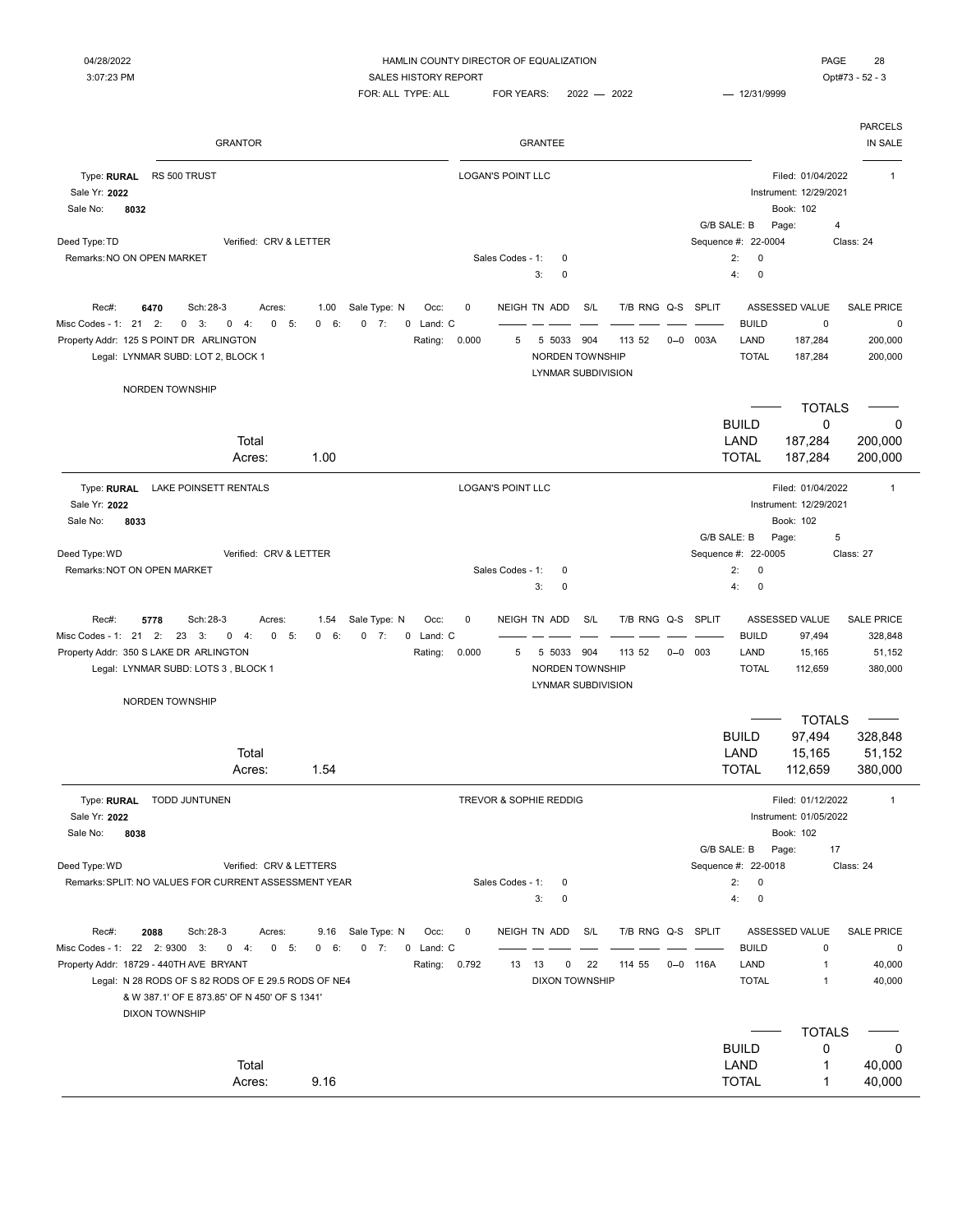$FOR: ALL TYPE: ALL \qquad FOR YEARS: \qquad 2022 \qquad \qquad 2022 \qquad \qquad 12/31/9999$ 

| PAGE   | つく |
|--------|----|
| - 1170 |    |

|                                                                                                         | <b>GRANTOR</b>                                                                                          |                   |                                    | <b>GRANTEE</b>                                |     |                                    |             |              |                                          |                                                          | <b>PARCELS</b><br>IN SALE      |
|---------------------------------------------------------------------------------------------------------|---------------------------------------------------------------------------------------------------------|-------------------|------------------------------------|-----------------------------------------------|-----|------------------------------------|-------------|--------------|------------------------------------------|----------------------------------------------------------|--------------------------------|
| Type: RURAL<br><b>WOLVERINE EIGHTY ONE</b><br>Sale Yr: 2022<br>Sale No:<br>8045                         |                                                                                                         |                   | <b>GORDON &amp; DELORES KANGAS</b> |                                               |     |                                    |             |              |                                          | Filed: 02/02/2022<br>Instrument: 01/27/2022<br>Book: 102 | $\mathbf{1}$                   |
|                                                                                                         |                                                                                                         |                   |                                    |                                               |     |                                    |             |              | G/B SALE: B                              | 36<br>Page:                                              |                                |
| Deed Type: WD<br>Remarks: NOT ON OPEN MARKET                                                            | Verified: CRV & LETTER                                                                                  |                   | Sales Codes - 1:                   | 0                                             |     |                                    |             |              | Sequence #: 22-0037<br>2:<br>$\mathbf 0$ |                                                          | Class: 20                      |
|                                                                                                         |                                                                                                         |                   |                                    | 3:<br>0                                       |     |                                    |             |              | 4:<br>$\mathbf 0$                        |                                                          |                                |
| Rec#:<br>549<br>Sch: 28-3<br>Misc Codes - 1:<br>$\mathbf 0$<br>2:<br>$0 \quad 3:$                       | Sale Type: A<br>Acres:<br>110.94<br>$\mathbf 0$<br>4:<br>$\mathbf 0$<br>5:<br>0<br>6:<br>$0 \t 7:$      | Occ:<br>0 Land: A | 0                                  | NEIGH TN ADD                                  | S/L | T/B RNG Q-S                        |             | <b>SPLIT</b> | <b>BUILD</b>                             | ASSESSED VALUE<br>$\mathbf 0$                            | <b>SALE PRICE</b><br>$\pmb{0}$ |
| Property Addr:<br>Legal: NW4 LESS EXC                                                                   |                                                                                                         | Rating:           | 0.673<br>5                         | 5<br>0<br>NORDEN TOWNSHIP                     | 20  | 113 53                             | $0 - 0$ 243 |              | LAND<br><b>TOTAL</b>                     | 272,213<br>272,213                                       | 998,460<br>998,460             |
| NORDEN TOWNSHIP                                                                                         |                                                                                                         |                   |                                    |                                               |     |                                    |             |              |                                          |                                                          |                                |
|                                                                                                         |                                                                                                         |                   |                                    |                                               |     |                                    |             |              |                                          | <b>TOTALS</b>                                            |                                |
|                                                                                                         |                                                                                                         |                   |                                    |                                               |     |                                    |             |              | <b>BUILD</b>                             | 0                                                        | 0                              |
|                                                                                                         | Total<br>110.94<br>Acres:                                                                               |                   |                                    |                                               |     |                                    |             |              | LAND<br><b>TOTAL</b>                     | 272,213<br>272,213                                       | 998,460<br>998,460             |
| Type: RURAL<br>Sale Yr: 2022                                                                            | DAKOTA REALTY & AUCTION                                                                                 |                   | CATHY DICE & RYAN LARSON           |                                               |     |                                    |             |              |                                          | Filed: 02/07/2022<br>Instrument: 02/02/2022              | $\mathbf{1}$                   |
| 8048<br>Sale No:                                                                                        |                                                                                                         |                   |                                    |                                               |     |                                    |             |              | G/B SALE: B                              | Book: 102<br>Page:<br>39                                 |                                |
| Deed Type: WD                                                                                           | Verified: CRV                                                                                           |                   |                                    |                                               |     |                                    |             |              | Sequence #: 22-0041                      |                                                          | Class: 24                      |
| Remarks: SPLIT: NO VALUES FOR CURRENT ASSESSMENT YEAR                                                   |                                                                                                         |                   | Sales Codes - 1:                   | 0                                             |     |                                    |             |              | 2:<br>$\mathbf 0$                        |                                                          |                                |
|                                                                                                         |                                                                                                         |                   |                                    |                                               |     |                                    |             |              | 4:<br>$\mathbf 0$                        |                                                          |                                |
|                                                                                                         |                                                                                                         |                   |                                    | 3:<br>$\mathbf 0$                             |     |                                    |             |              |                                          |                                                          |                                |
| Rec#:<br>Sch: 28-2<br>7448                                                                              | Sale Type: N<br>.96<br>Acres:                                                                           | Occ:              | 0                                  | NEIGH TN ADD                                  | S/L | T/B RNG Q-S                        |             | SPLIT        |                                          | ASSESSED VALUE                                           | <b>SALE PRICE</b>              |
| $\mathbf 0$<br>2:<br>3:                                                                                 | 0<br>4:<br>$\mathbf 0$<br>5:<br>0<br>6:<br>$0 \t 7:$                                                    | 0 Land: C         |                                    |                                               |     |                                    |             |              | <b>BUILD</b>                             | $\mathsf 0$                                              | $\pmb{0}$                      |
| Legal: LOT 9, BLOCK 1 & LOT 9, BLOCK 2<br>SUNSET PARK ESTATES                                           |                                                                                                         | Rating:           | 0.000<br>6                         | 6 6041 903<br><b>ESTELLINE TOWNSHIP</b>       |     | 113 52<br>SUNSET PARK ESTATE BLK 1 | $0 - 0$     | 009          | LAND<br><b>TOTAL</b>                     | $\overline{1}$<br>$\mathbf{1}$                           | 355,000<br>355,000             |
| <b>ESTELLINE TOWNSHIP</b>                                                                               |                                                                                                         |                   |                                    |                                               |     |                                    |             |              |                                          |                                                          |                                |
|                                                                                                         |                                                                                                         |                   |                                    |                                               |     |                                    |             |              |                                          | <b>TOTALS</b>                                            |                                |
|                                                                                                         |                                                                                                         |                   |                                    |                                               |     |                                    |             |              | <b>BUILD</b>                             | $\mathbf 0$                                              | 0                              |
|                                                                                                         | Total<br>.96<br>Acres:                                                                                  |                   |                                    |                                               |     |                                    |             |              | LAND<br><b>TOTAL</b>                     | 1<br>1                                                   | 355,000<br>355,000             |
| Type: RURAL<br>Sale Yr: 2022                                                                            | RONALD & SANDRA JOHNSON                                                                                 |                   | ANTHONY & JILL OPDAHL              |                                               |     |                                    |             |              |                                          | Filed: 02/07/2022<br>Instrument: 02/07/2022              | $\mathbf{1}$                   |
| Sale No:<br>8049                                                                                        |                                                                                                         |                   |                                    |                                               |     |                                    |             |              |                                          | Book: 102                                                |                                |
|                                                                                                         |                                                                                                         |                   |                                    |                                               |     |                                    |             |              | G/B SALE: B                              | Page:<br>40                                              |                                |
| Remarks: NOT ON OPEN MARKET                                                                             | Verified: CRV                                                                                           |                   | Sales Codes - 1:                   | 0                                             |     |                                    |             |              | Sequence #: 22-0042<br>2:<br>$\mathbf 0$ |                                                          | Class: 20                      |
|                                                                                                         |                                                                                                         |                   |                                    | 3:<br>$\mathbf 0$                             |     |                                    |             |              | 4:<br>$\pmb{0}$                          |                                                          |                                |
| 2604<br>Rec#:<br>Sch: 14-4<br>$0$ 2:<br>$0 \quad 3:$                                                    | Sale Type: A<br>159.81<br>Acres:<br>$0 \t 7:$<br>0<br>$-4:$<br>$\mathbf{0}$<br>5:<br>$\mathbf{0}$<br>6: | Occ:<br>0 Land: A | 0                                  | NEIGH TN ADD                                  | S/L | T/B RNG Q-S SPLIT                  |             |              | <b>BUILD</b>                             | ASSESSED VALUE<br>$\mathsf 0$                            | <b>SALE PRICE</b><br>$\pmb{0}$ |
| Legal: SE4 LESS TRACT E                                                                                 |                                                                                                         | Rating:           | 0.715<br>2                         | $\overline{2}$<br>0<br><b>OXFORD TOWNSHIP</b> | 8   | 115 53                             | $0 - 0$ 042 |              | LAND<br><b>TOTAL</b>                     | 415,398<br>415,398                                       | 477,000<br>477,000             |
| <b>OXFORD TOWNSHIP</b>                                                                                  |                                                                                                         |                   |                                    |                                               |     |                                    |             |              |                                          |                                                          |                                |
|                                                                                                         |                                                                                                         |                   |                                    |                                               |     |                                    |             |              |                                          | <b>TOTALS</b>                                            |                                |
| Misc Codes - 1: 20<br>Property Addr:<br>Deed Type: WD<br>Misc Codes - 1:<br>Property Addr: STR 8-115-53 |                                                                                                         |                   |                                    |                                               |     |                                    |             |              | <b>BUILD</b>                             | 0                                                        | 0                              |
|                                                                                                         | Total<br>Acres:<br>159.81                                                                               |                   |                                    |                                               |     |                                    |             |              | LAND<br><b>TOTAL</b>                     | 415,398<br>415,398                                       | 477,000<br>477,000             |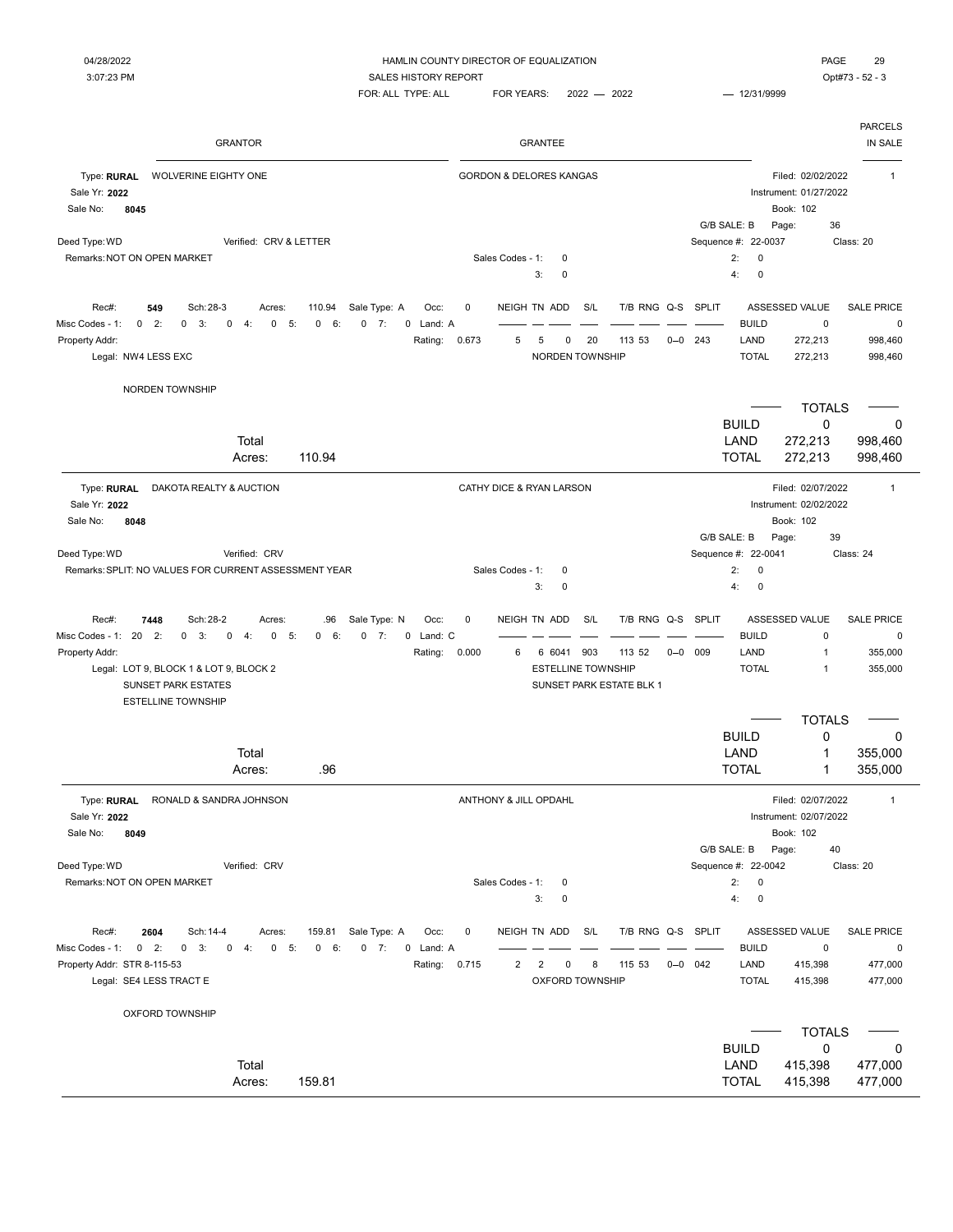| <b>GRANTOR</b>                                                                                                                                                          | <b>GRANTEE</b>                                                            | <b>PARCELS</b><br>IN SALE                                                |
|-------------------------------------------------------------------------------------------------------------------------------------------------------------------------|---------------------------------------------------------------------------|--------------------------------------------------------------------------|
| Type: RURAL<br><b>GREG &amp; KATHLEEN WELLHOUSE</b><br>Sale Yr: 2022                                                                                                    | <b>SUNRISE DAIRY</b>                                                      | Filed: 02/09/2022<br>$\mathbf{1}$<br>Instrument: 01/31/2022              |
| Sale No:<br>8050                                                                                                                                                        |                                                                           | Book: 102<br>G/B SALE: B<br>41<br>Page:                                  |
| Verified: CRV<br>Deed Type: WD                                                                                                                                          |                                                                           | Sequence #: 22-0043<br>Class: 21                                         |
| Remarks: NOT ON OPEN MARKET                                                                                                                                             | Sales Codes - 1:<br>0<br>3:<br>$\mathbf 0$                                | 2:<br>0<br>4:<br>0                                                       |
| Sch: 28-1<br>Rec#:<br>7212<br>74.86<br>Sale Type: A<br>Occ:<br>Acres:                                                                                                   | S/L<br>T/B RNG Q-S<br>0<br>NEIGH TN ADD                                   | SPLIT<br>ASSESSED VALUE<br><b>SALE PRICE</b>                             |
| 0<br>2:<br>0<br>Misc Codes - 1:<br>3:<br>0<br>4:<br>$\mathbf{0}$<br>- 5:<br>0<br>6:<br>0<br>$-7:$<br>0 Land: A<br>Property Addr: 18253 465TH AVE, CLEAR LAKE<br>Rating: | $\overline{7}$<br>0.738<br>$\overline{7}$<br>0<br>26<br>115 51<br>$0 - 0$ | <b>BUILD</b><br>164,834<br>589,618<br>LAND<br>139B<br>198,595<br>710,382 |
| Legal: BLOCK 1, WELLHOUSE ADDN IN S2 & NW4 26-115-51                                                                                                                    | <b>HAMLIN TOWNSHIP</b>                                                    | <b>TOTAL</b><br>363,429<br>1,300,000                                     |
| <b>HAMLIN TOWNSHIP</b>                                                                                                                                                  |                                                                           |                                                                          |
|                                                                                                                                                                         |                                                                           | <b>TOTALS</b>                                                            |
| Total                                                                                                                                                                   |                                                                           | <b>BUILD</b><br>164,834<br>589,618<br>LAND<br>198,595<br>710,382         |
| 74.86<br>Acres:                                                                                                                                                         |                                                                           | <b>TOTAL</b><br>363,429<br>1,300,000                                     |
| Type: RURAL<br>LYMAN HANSON ET AL                                                                                                                                       | <b>HAMLIN COUNTY</b>                                                      | Filed: 02/16/2022<br>$\mathbf{1}$                                        |
| Sale Yr: 2022                                                                                                                                                           |                                                                           | Instrument: 02/15/2022                                                   |
| 8052<br>Sale No:                                                                                                                                                        |                                                                           | Book: 102                                                                |
| Deed Type: WD<br>Verified: CRV & LETTER                                                                                                                                 |                                                                           | G/B SALE: B<br>Page:<br>48<br>Sequence #: 22-0050<br>Class: 24           |
| Remarks: SPLIT: NO VALUES FOR CURRENT ASSESSMENT YEAR                                                                                                                   | Sales Codes - 1:<br>0                                                     | 2:<br>0                                                                  |
|                                                                                                                                                                         | 3:<br>$\mathbf 0$                                                         | 4:<br>0                                                                  |
| Rec#:<br>Sch: 28-3<br>Sale Type: N<br>3.23<br>Occ:<br>7449<br>Acres:                                                                                                    | $\mathbf 0$<br>NEIGH TN ADD<br>S/L<br>T/B RNG Q-S SPLIT                   | ASSESSED VALUE<br><b>SALE PRICE</b>                                      |
| 0<br>2:<br>0 Land: C<br>Misc Codes - 1:<br>0<br>3:<br>0<br>4:<br>0<br>5:<br>$\mathbf 0$<br>6:<br>0<br>7:                                                                |                                                                           | <b>BUILD</b><br>$\mathbf 0$<br>0                                         |
| Property Addr:<br>Rating:                                                                                                                                               | 0.000<br>3<br>3<br>0<br>33<br>115 55<br>$0 - 0$                           | 251A<br>LAND<br>1<br>33,000                                              |
| Legal: LOT H-3 IN THE NW4 33-115-55                                                                                                                                     | <b>BRANTFORD TOWNSHIP</b>                                                 | <b>TOTAL</b><br>1<br>33,000                                              |
| <b>BRANTFORD TOWNSHIP</b>                                                                                                                                               |                                                                           |                                                                          |
|                                                                                                                                                                         |                                                                           | <b>TOTALS</b>                                                            |
| Total                                                                                                                                                                   |                                                                           | <b>BUILD</b><br>0<br>0<br>LAND<br>1                                      |
| 3.23<br>Acres:                                                                                                                                                          |                                                                           | 33,000<br><b>TOTAL</b><br>1<br>33,000                                    |
|                                                                                                                                                                         |                                                                           |                                                                          |
| Type: RURAL<br>JOHN & SALLIE SEPPANEN<br>Sale Yr: 2022                                                                                                                  | CALEB & ANGELA SEPPANEN                                                   | Filed: 02/22/2022<br>$\mathbf{1}$<br>Instrument: 02/11/2022              |
| Sale No:<br>8058                                                                                                                                                        |                                                                           | Book: 102                                                                |
|                                                                                                                                                                         |                                                                           | G/B SALE: B<br>Page:<br>54                                               |
| Deed Type: QD<br>Verified: CRV                                                                                                                                          |                                                                           | Sequence #: 22-0056<br>Class: 24                                         |
| Remarks: SPLIT: NO VALUES FOR CURRENT ASSESSMENT YEAR                                                                                                                   | Sales Codes - 1:<br>$\mathbf 0$                                           | 2:<br>0                                                                  |
|                                                                                                                                                                         | 3:<br>0                                                                   | 4:<br>0                                                                  |
| Rec#:<br>7450<br>Sch: 28-3<br>Sale Type: N<br>Occ:<br>Acres:<br>5.60                                                                                                    | NEIGH TN ADD<br>S/L<br>T/B RNG Q-S SPLIT<br>0                             | ASSESSED VALUE<br><b>SALE PRICE</b>                                      |
| Misc Codes - 1: 22 2:<br>$0 \quad 3:$<br>$\overline{0}$<br>4:<br>$0 - 5:$<br>$0 \t 7:$<br>0 Land: C<br>0 6:                                                             |                                                                           | <b>BUILD</b><br>$\mathbf 0$<br>$\mathbf 0$                               |
| Property Addr:<br>Rating:                                                                                                                                               | 0.000<br>13<br>13<br>0<br>13<br>114 55                                    | $0 - 0$ 074A<br>LAND<br>$\mathbf{1}$<br>15,000                           |
| Legal: W 400' OF THE E 1175' OF THE S 610' OF THE SE4<br>13-114-55<br><b>DIXON TOWNSHIP</b>                                                                             | <b>DIXON TOWNSHIP</b>                                                     | <b>TOTAL</b><br>15,000<br>$\mathbf{1}$                                   |
|                                                                                                                                                                         |                                                                           | <b>TOTALS</b>                                                            |
|                                                                                                                                                                         |                                                                           | <b>BUILD</b><br>0<br>0                                                   |
| Total                                                                                                                                                                   |                                                                           | LAND<br>15,000<br>1                                                      |
| Acres:<br>5.60                                                                                                                                                          |                                                                           | <b>TOTAL</b><br>1<br>15,000                                              |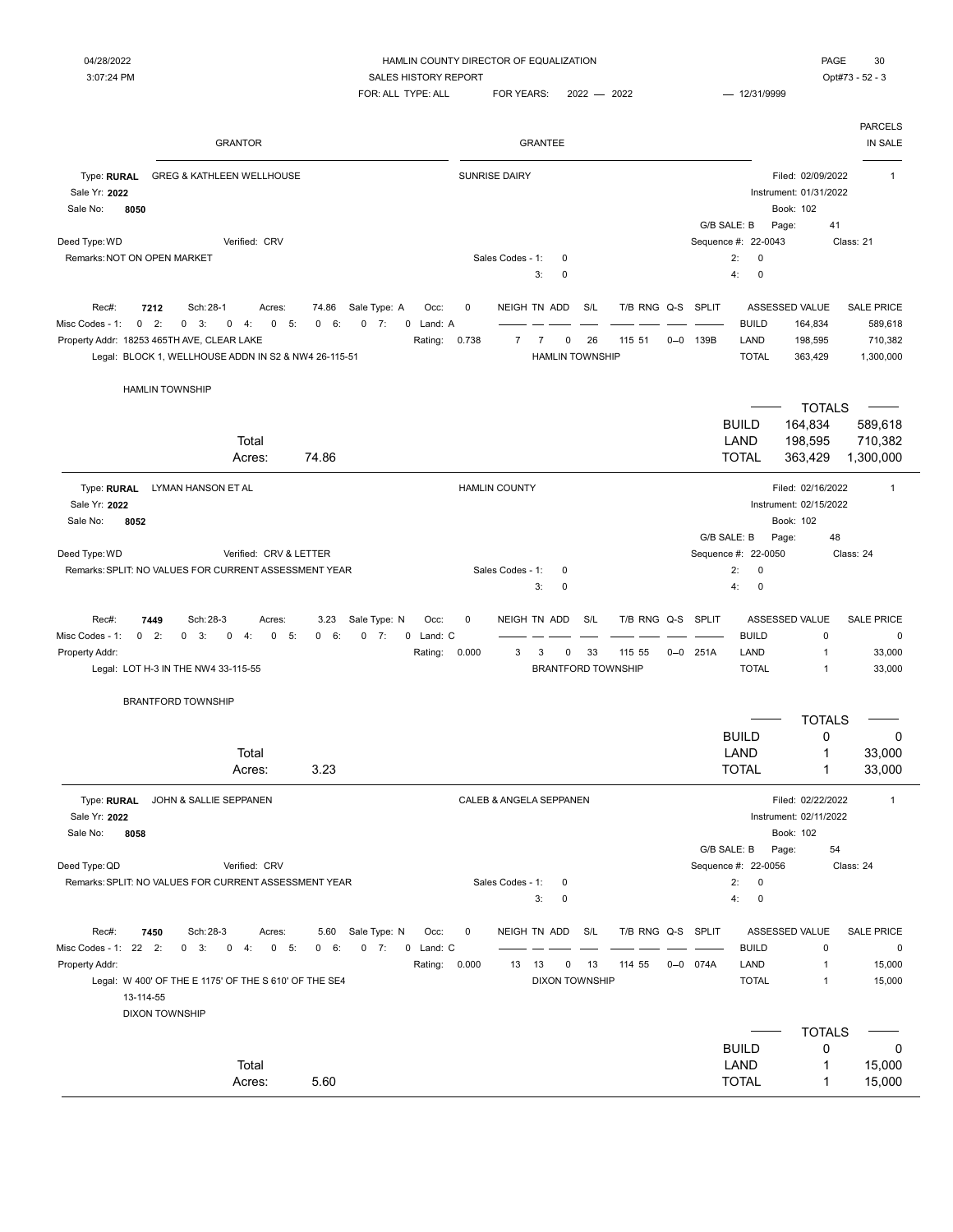| <b>GRANTOR</b>                                                                                                                                                                                                                                                                                                                   | <b>GRANTEE</b>                                                                                                      | <b>PARCELS</b><br>IN SALE                                                                                                              |
|----------------------------------------------------------------------------------------------------------------------------------------------------------------------------------------------------------------------------------------------------------------------------------------------------------------------------------|---------------------------------------------------------------------------------------------------------------------|----------------------------------------------------------------------------------------------------------------------------------------|
| Type: RURAL<br><b>GORDON &amp; DELORES KANGAS</b><br>Sale Yr: 2022<br>Sale No:<br>8061                                                                                                                                                                                                                                           | NATHAN & KRISTEN NELSON                                                                                             | Filed: 03/08/2022<br>$\mathbf{1}$<br>Instrument: 03/02/2022<br>Book: 102<br>72<br>G/B SALE: B<br>Page:                                 |
| Deed Type: WD<br>Verified: CRV & LETTERS                                                                                                                                                                                                                                                                                         |                                                                                                                     | Sequence #: 22-0074<br>Class: 24                                                                                                       |
| Remarks: SPLIT: NO VALUES FOR CURRENT ASSESSMENT YEAR                                                                                                                                                                                                                                                                            | Sales Codes - 1:<br>0                                                                                               | 2:<br>$\pmb{0}$                                                                                                                        |
|                                                                                                                                                                                                                                                                                                                                  | 3:<br>0                                                                                                             | 4:<br>$\mathbf 0$                                                                                                                      |
| Sch: 28-3<br>Sale Type: N<br>Rec#:<br>6559<br>6.31<br>Occ:<br>Acres:<br>Misc Codes - 1: 22<br>2:<br>6 3:9300<br>6:<br>$0 \t 7:$<br>0 Land: C<br>4:<br>0<br>5:<br>$\mathbf{0}$<br>Property Addr: 19324 - 449TH AVE LN<br>Rating:<br>Legal: S 400' OF N 1550' OF W 550' OF NW4<br>& S 100' OF THE N 1650' OF THE W 550' OF THE NW4 | 0<br>NEIGH TN ADD<br>S/L<br>T/B RNG Q-S SPLIT<br>0.706<br>5<br>5<br>20<br>113 53<br>$0 - 0$<br>0<br>NORDEN TOWNSHIP | ASSESSED VALUE<br><b>SALE PRICE</b><br><b>BUILD</b><br>0<br>0<br>243B<br>LAND<br>$\mathbf{1}$<br>16,000<br><b>TOTAL</b><br>1<br>16,000 |
| NORDEN TOWNSHIP                                                                                                                                                                                                                                                                                                                  |                                                                                                                     |                                                                                                                                        |
|                                                                                                                                                                                                                                                                                                                                  |                                                                                                                     | <b>TOTALS</b>                                                                                                                          |
|                                                                                                                                                                                                                                                                                                                                  |                                                                                                                     | <b>BUILD</b><br>0<br>0                                                                                                                 |
| Total<br>6.31                                                                                                                                                                                                                                                                                                                    |                                                                                                                     | LAND<br>1<br>16,000<br><b>TOTAL</b><br>1                                                                                               |
| Acres:                                                                                                                                                                                                                                                                                                                           |                                                                                                                     | 16,000                                                                                                                                 |
| Type: RURAL<br><b>JUDY GRIMMESEY</b><br>Sale Yr: 2022                                                                                                                                                                                                                                                                            | <b>DEVON CARDOZA</b>                                                                                                | Filed: 03/11/2022<br>$\mathbf{1}$<br>Instrument: 03/02/2022                                                                            |
| 8066<br>Sale No:                                                                                                                                                                                                                                                                                                                 |                                                                                                                     | Book: 102                                                                                                                              |
|                                                                                                                                                                                                                                                                                                                                  |                                                                                                                     | G/B SALE: B<br>77<br>Page:                                                                                                             |
| Deed Type: WD<br>Verified: CRV & LETTER                                                                                                                                                                                                                                                                                          |                                                                                                                     | Sequence #: 22-0079<br>Class: 20                                                                                                       |
| Remarks: NOT ON OPEN MARKET                                                                                                                                                                                                                                                                                                      | Sales Codes - 1:<br>0                                                                                               | 2:<br>0                                                                                                                                |
|                                                                                                                                                                                                                                                                                                                                  | 3:<br>0                                                                                                             | 4:<br>$\mathbf 0$                                                                                                                      |
| Sch: 28-3<br>Sale Type: A<br>Rec#:<br>746<br>25.00<br>Occ:<br>Acres:                                                                                                                                                                                                                                                             | NEIGH TN ADD<br>S/L<br>T/B RNG Q-S SPLIT<br>0                                                                       | ASSESSED VALUE<br><b>SALE PRICE</b>                                                                                                    |
| Misc Codes - 1:<br>$0 \t 2:$<br>$0 \quad 3:$<br>$\mathbf 0$<br>4:<br>$\mathsf{O}$<br>5:<br>$\mathbf{0}$<br>6:<br>$0 \t 7:$<br>0 Land: A                                                                                                                                                                                          |                                                                                                                     | <b>BUILD</b><br>$\mathbf 0$<br>$\pmb{0}$                                                                                               |
| Property Addr: STR 12-113-54<br>Rating:                                                                                                                                                                                                                                                                                          | 0.852<br>12<br>113 54<br>$0 - 0$ 072<br>11<br>11<br>0                                                               | LAND<br>77,671<br>25,890                                                                                                               |
| Legal: W2SW4NE4 PLUS DIAGONAL                                                                                                                                                                                                                                                                                                    | CLEVELAND TOWNSHIP                                                                                                  | <b>TOTAL</b><br>77,671<br>25,890                                                                                                       |
| <b>CLEVELAND TOWNSHIP</b>                                                                                                                                                                                                                                                                                                        |                                                                                                                     |                                                                                                                                        |
|                                                                                                                                                                                                                                                                                                                                  |                                                                                                                     | <b>TOTALS</b><br><b>BUILD</b><br>0<br>0                                                                                                |
| Total                                                                                                                                                                                                                                                                                                                            |                                                                                                                     | LAND<br>77,671<br>25,890                                                                                                               |
| 25.00<br>Acres:                                                                                                                                                                                                                                                                                                                  |                                                                                                                     | <b>TOTAL</b><br>77,671<br>25,890                                                                                                       |
| Type: RURAL LILLIAN HOIKA<br>Sale Yr: 2022                                                                                                                                                                                                                                                                                       | DEVON CARDOZA                                                                                                       | Filed: 03/11/2022<br>$\mathbf{1}$<br>Instrument: 03/02/2022                                                                            |
| Sale No:<br>8067                                                                                                                                                                                                                                                                                                                 |                                                                                                                     | Book: 102                                                                                                                              |
|                                                                                                                                                                                                                                                                                                                                  |                                                                                                                     | G/B SALE: B<br>Page:<br>78                                                                                                             |
| Deed Type: TD<br>Verified: CRV & LETTER                                                                                                                                                                                                                                                                                          |                                                                                                                     | Sequence #: 22-0080<br>Class: 20                                                                                                       |
| Remarks: NOT ON OPEN MARKET                                                                                                                                                                                                                                                                                                      | Sales Codes - 1:<br>0                                                                                               | 2:<br>$\mathsf 0$                                                                                                                      |
|                                                                                                                                                                                                                                                                                                                                  | 3:<br>0                                                                                                             | 4:<br>$\pmb{0}$                                                                                                                        |
| Sale Type: A<br>Rec#:<br>746<br>Sch: 28-3<br>Acres:<br>25.00<br>Occ:                                                                                                                                                                                                                                                             | NEIGH TN ADD<br>S/L<br>T/B RNG Q-S SPLIT<br>0                                                                       | ASSESSED VALUE<br><b>SALE PRICE</b>                                                                                                    |
| Misc Codes - 1: 0 2:<br>$0 \quad 3:$<br>$0 \t 4$ :<br>$0 - 5:$<br>0 6:<br>$0 \t 7:$<br>0 Land: A                                                                                                                                                                                                                                 |                                                                                                                     | <b>BUILD</b><br>$\pmb{0}$<br>0                                                                                                         |
| Property Addr: STR 12-113-54<br>Rating:                                                                                                                                                                                                                                                                                          | 0.852<br>113 54<br>$0 - 0$ 072<br>11<br>12<br>11<br>0                                                               | LAND<br>77,671<br>25,890                                                                                                               |
| Legal: W2SW4NE4 PLUS DIAGONAL                                                                                                                                                                                                                                                                                                    | CLEVELAND TOWNSHIP                                                                                                  | <b>TOTAL</b><br>77,671<br>25,890                                                                                                       |
| CLEVELAND TOWNSHIP                                                                                                                                                                                                                                                                                                               |                                                                                                                     |                                                                                                                                        |
|                                                                                                                                                                                                                                                                                                                                  |                                                                                                                     | <b>TOTALS</b>                                                                                                                          |
|                                                                                                                                                                                                                                                                                                                                  |                                                                                                                     | <b>BUILD</b><br>0<br>0                                                                                                                 |
| Total                                                                                                                                                                                                                                                                                                                            |                                                                                                                     | LAND<br>77,671<br>25,890                                                                                                               |
| 25.00<br>Acres:                                                                                                                                                                                                                                                                                                                  |                                                                                                                     | 25,890<br><b>TOTAL</b><br>77,671                                                                                                       |